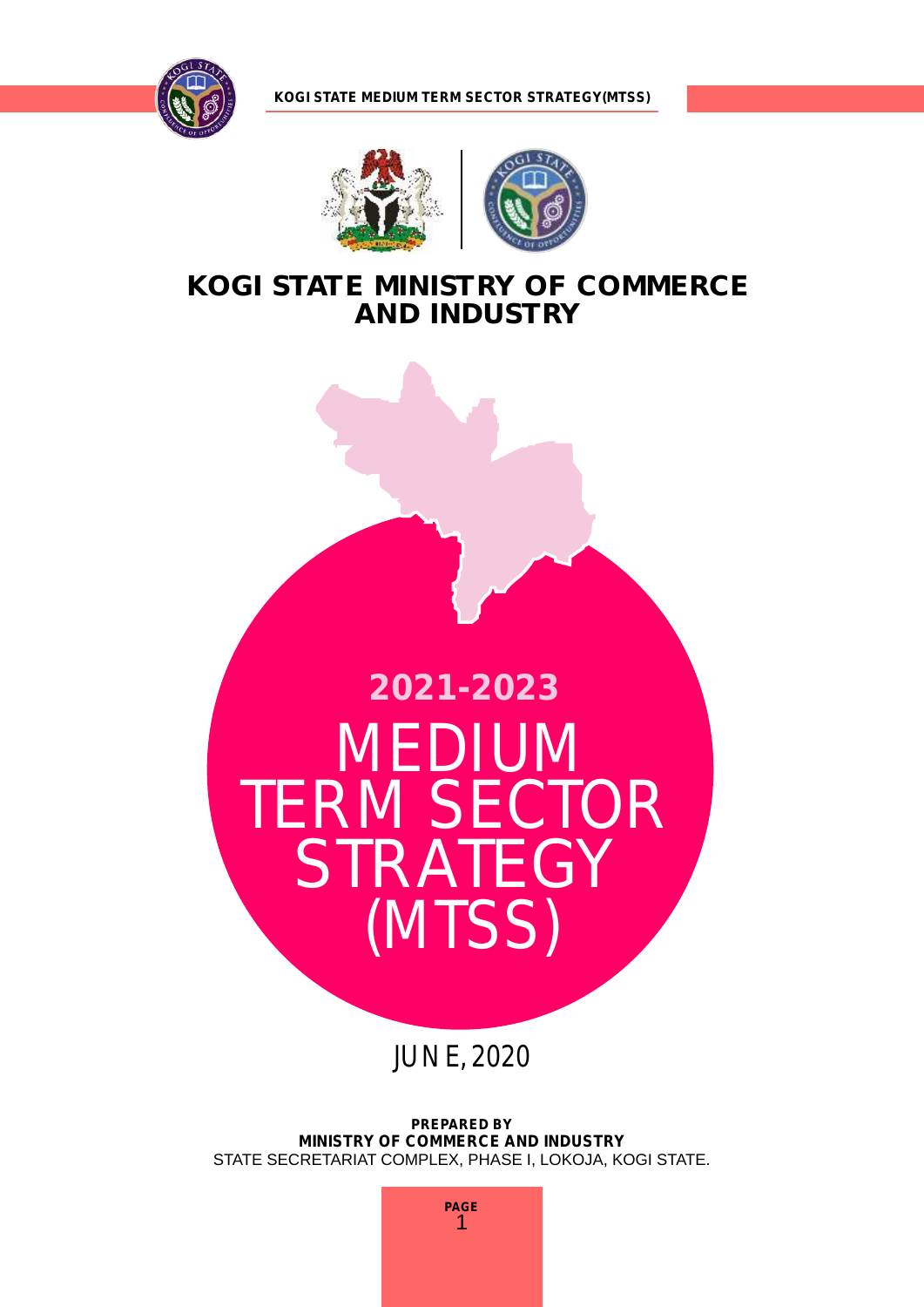

## **FORWARD**

**The adoption of Medium Term Sector Strategy (MTSS) by the State Government, to drive service delivery efforts is a novel initiative that will address the shortcomings associated with past initiatives.** 

**The Ministry of Commerce and Industry is lucky to be one of the selected pilot MDAs for the implementation of Medium Term Sector Strategies in the State. MTSS represents a scientific approach to our development planning and budgeting process. Some of the benefits of this is that, it ensures prudence, transparency and accountability in resource allocation and management.** 

**The Medium Term Sector Strategy (MTSS) allows us to have a clearly prioritized and policy driven multi-year sector strategies with inbuilt mechanism for monitoring and evaluation to ensure efficiency, effectiveness and value for money. The advantage of the strategy is that, it sets a resource envelope within which priorities are set and costed for implementation in a 3-year period through the annual budgeting process.**

**This initiative will, no doubt, support the good efforts of the State government to accelerate the pace of development in the State through the Let's Do More Agenda, particularly now that the effects of COVID-19 have compelled us to rethink our priorities.** 

**Hon. Gabriel Yunusa Olofu Hon. Commissioner.**

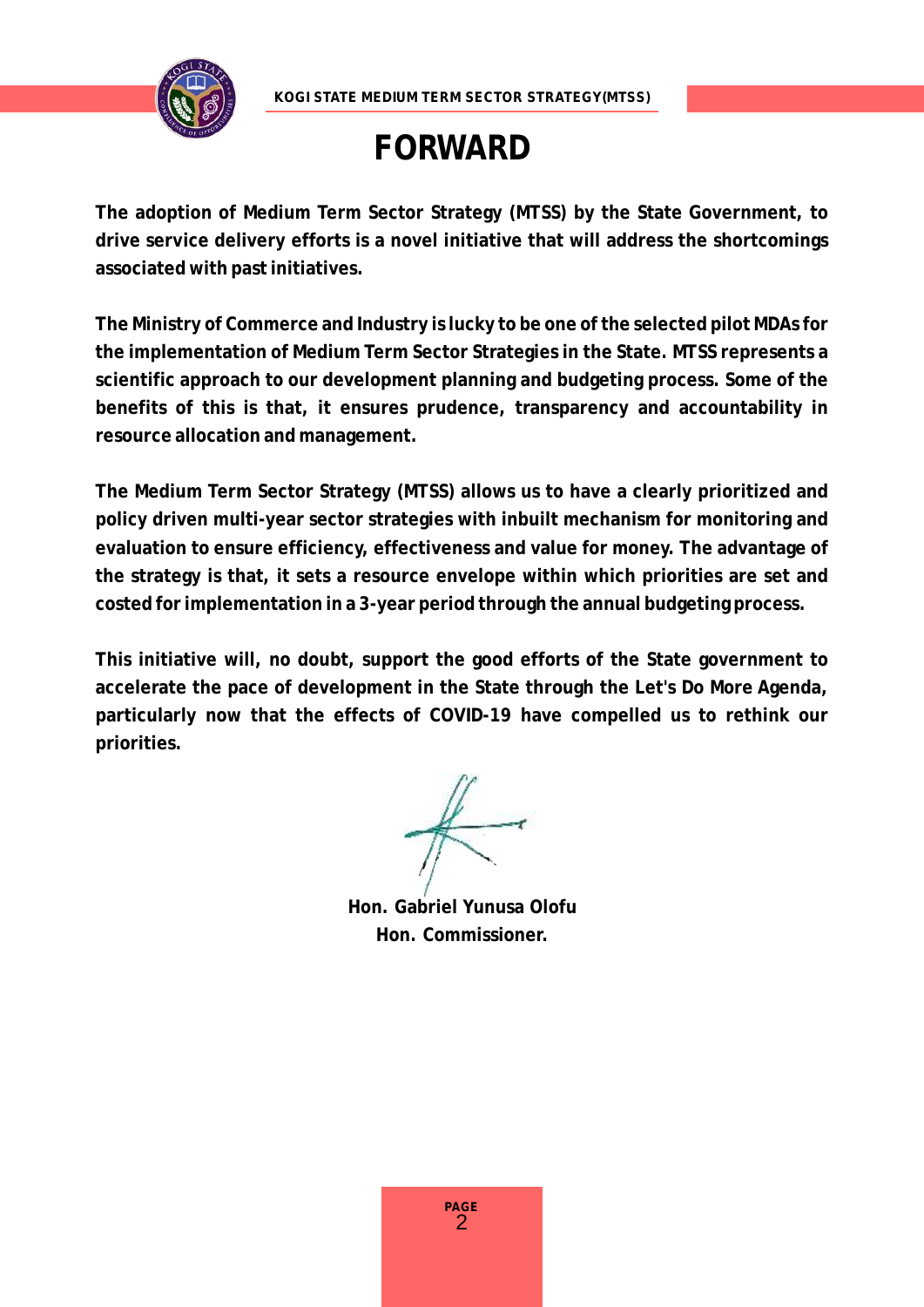

## **ACKNOWLEDGMENTS**

My profound gratitude goes to the indefatigable, people oriented and digital Governor, Alhaji Yahaya Bello for renewing the hope of Kogi people with the Let's do More agenda.

I wish to also commend the effort of the Director Planning Research and Statistics, Mr, Aleni E Allenclay, members of the technical committee of the Ministry of Commerce and Industry's Medium Term Sector Strategies (MTSS) and the Budget Team that rendered impactful technical support in making the Ministry's MTSS a success.

**Mallam Ibrahim Usman** Perm. Sec. Ministry of Commerce and Industry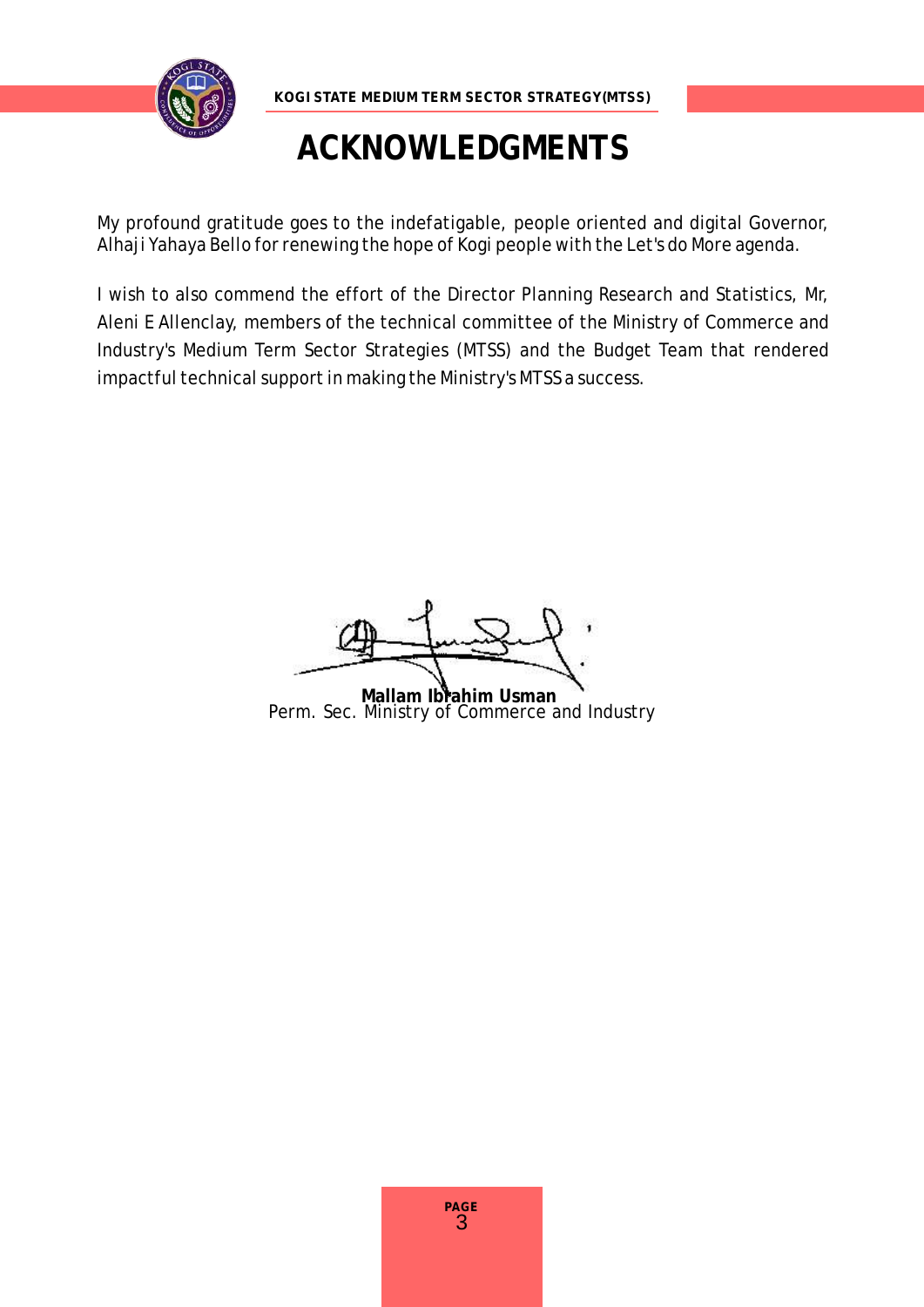

# **ABBREVIATIONS**

| AEDC         | Abuja Electricity Distribution Company                           |
|--------------|------------------------------------------------------------------|
| CBO          | Community Based Organization                                     |
| CGS          | <b>Conditional Grants Scheme</b>                                 |
| EU           | European Union                                                   |
| <b>FMWR</b>  | <b>Federal Ministry of Water Resources</b>                       |
| <b>GLWSS</b> | Greater Lokoja Water Supply Scheme                               |
| GDP          | <b>Gross Domestic Product</b>                                    |
|              | KOSEEDS Kogi State Economic Empowerment & Developments Strategy  |
| <b>KGIRS</b> | Kogi Internal Revenue Service                                    |
| <b>MWR</b>   | Ministry of Water Resources                                      |
| <b>SDGs</b>  | Sustainable Development Goals                                    |
| <b>SUBEB</b> | <b>State Universal Basis Education Board</b>                     |
| MFB&EP       | Ministry of Finance, Budget and Economic Planning                |
| <b>MTEF</b>  | Medium Term Expenditure Framework                                |
| MTBF         | Medium Term Budget Framework                                     |
| MTFF         | <b>Medium Term Fiscal Framework</b>                              |
| <b>MTSS</b>  | Medium Term Sector Strategy                                      |
| <b>MYBF</b>  | Mid-Year Budget Frame works                                      |
| <b>NEPAD</b> | New Partnership for African Development                          |
| N/A          | Not Applicable                                                   |
| NDBP         | <b>New Direction Blue Print</b>                                  |
| 0&M          | Operation and Maintenance                                        |
| <b>PPP</b>   | Public Private Partnership                                       |
| <b>SDP</b>   | State Development Plan                                           |
| <b>SPARC</b> | State Partnership for Accountability Responsiveness & Capability |
| <b>UNDP</b>  | United Nations Development Programme                             |
| <b>BCC</b>   | <b>Budget Call Circular</b>                                      |
| <b>BPS</b>   | <b>Budget Policy Statement</b>                                   |
| <b>CBN</b>   | Central Bank of Nigeria                                          |
| <b>CSO</b>   | Civil Society Organization                                       |
| EFU          | <b>Economic and Fiscal Update</b>                                |
| EXCO         | Executive Council                                                |
| <b>FSP</b>   | <b>Fiscal Strategy Paper</b>                                     |
| GDP          | <b>Gross Domestic Product</b>                                    |
| <b>IGR</b>   | Internally Generated Revenue                                     |
| <b>JICA</b>  | Japan International Corporation Agency                           |
| <b>KPI</b>   | Key Performance Indicator                                        |
| <b>LGA</b>   | <b>Local Government Area</b>                                     |
| <b>MDAs</b>  | Ministries, Departments and Agencies                             |
| M&E          | Monitoring and Evaluation                                        |
| <b>NGO</b>   | Non-Governmental Organization                                    |
| <b>PMF</b>   | Performance Management Framework                                 |
| <b>RBM</b>   | Results-Based Management                                         |
| SHoA         | State House of Assembly                                          |
|              | RUWASSA Rural Water Supply & Sanitation Agency                   |
| <b>WSS</b>   | <b>Water Supply Sector</b>                                       |
|              |                                                                  |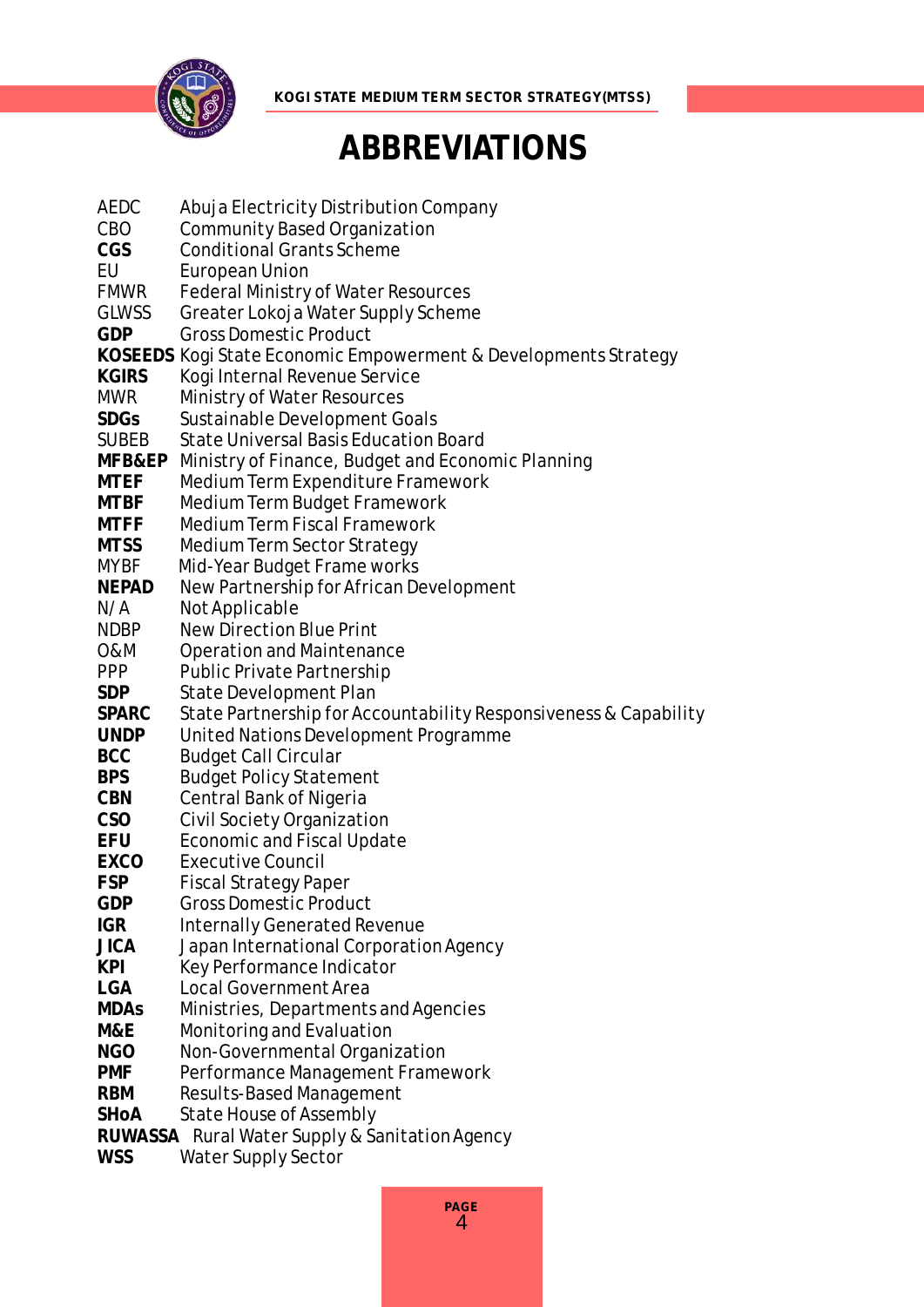

# **TABLE OF CONTENT**

| Forward                                                                               | $\cdots$<br>Acknowledgement<br>Abbreviations<br>List of Tables                                                                                                                                                                                                                                                                       | $\ldots$<br>$\ldots$<br>$\sim$ | .<br>$\cdots$<br>$\ldots$<br>$\sim$ | .<br>$\ldots$<br>$\cdots$<br>$\ldots$                                                                                                      | .<br>$\ldots$<br>$\ldots$<br>$\ldots$ . | $\cdots$<br>$\ldots$<br>$\cdots$<br>$\cdots$ | $\cdots$<br>$\cdots$<br>$\cdots$<br>.             | $\cdots$<br>$\ldots$<br>$\cdots$<br>.                                                      | .<br>$\cdots$<br>aaan in<br>.                                      | $\cdots$<br>.<br>.<br>.                                  | 2<br>3<br>4<br>6                                                     |
|---------------------------------------------------------------------------------------|--------------------------------------------------------------------------------------------------------------------------------------------------------------------------------------------------------------------------------------------------------------------------------------------------------------------------------------|--------------------------------|-------------------------------------|--------------------------------------------------------------------------------------------------------------------------------------------|-----------------------------------------|----------------------------------------------|---------------------------------------------------|--------------------------------------------------------------------------------------------|--------------------------------------------------------------------|----------------------------------------------------------|----------------------------------------------------------------------|
| Chapter 1<br>1.1<br>1.2.<br>1.3<br>1.4.                                               | Aims and Objectives of the Document<br>Summary of the processes used<br>Summary and Conclusion<br>Outline of the Structure of the Document                                                                                                                                                                                           |                                |                                     |                                                                                                                                            | المنتب المنتب                           |                                              | .<br>.<br>$\ldots$<br>$\cdots$                    | $\ldots$<br>$\cdots$<br>$\cdots$<br>$\cdots$                                               | $\cdots$<br>$\cdots$<br>$\ldots$                                   | .<br>.<br>.<br>.                                         | 7<br>8<br>10<br>10                                                   |
| Chapter 2<br>2.1<br>2.2<br>2.3<br>2.4<br>2.5<br>2.5.1<br>2.5.2<br>2.5.3<br>2.6<br>2.7 | A brief background to the State<br>State level General Information on Population<br>The current situation in the Sector<br>Overview of the sector's institutional structure<br>Statement Of The Sector's Mission, Vision And Core Values<br>Vision Statement<br>CORE VALUES<br>The sector's goals and programmes for the MTSS period |                                |                                     | المتمر المتمر المتمر المتناوب المتمر المتمر                                                                                                | ستنداح المنتداح المتمدحات               | المنتب<br>$\ldots$                           | $\cdots$<br>$\ldots$<br>$\ldots$<br>.<br>$\cdots$ | .<br>.<br>.<br>.<br>$\ldots$<br>.<br>.<br>$\cdots$<br><b>Contract Contract</b><br>$\ldots$ | .<br>.<br>.<br>.<br>.<br>.<br>.<br>.<br>.<br>.<br>.<br>.           | .<br>.<br>.<br>.<br>.<br>.<br>.<br>.<br>.<br>.<br>.<br>. | 12<br>12<br>13<br>16<br>17<br>17<br>18<br>18<br>18<br>18<br>19<br>19 |
| Chapter 3<br>3.2<br>3.3<br>3.4<br>3.5<br>3.6<br>3.7<br>3.8                            | The Development of Sector Strategy<br>Resource Constraints<br>Contributions from partners<br>Program connections between Sector MDAs<br>Outline of Key Strategies<br>Justification<br>Result Framework Communication and the communication of the communication of the communication of the com                                      |                                |                                     | $\sim 1000$ km $^{-1}$<br>and the company of the company of the company of the company of the company of the company of the company of the | المنتب المنتب<br>$\ldots$<br>$\ldots$   | $\ldots$<br>$\ldots$<br>$\ldots$             | $\cdots$<br>$\cdots$<br>.<br>$\cdots$             | .<br>$\cdots$<br>$\ldots$<br>.<br>$\cdots$<br>$\cdots$                                     | .<br>.<br>$\ldots$<br>$\ldots$<br>.<br>.<br><b>Continued State</b> | .<br>.<br>.<br>.<br>.<br>.<br>$\cdots$                   | 22<br>22<br>31<br>32<br>32<br>35<br>35<br>36                         |
| Chapter 4<br>4.1<br>4.2                                                               | Three Year Expenditure Projections Monitoring and Evaluation<br>Public Involvement <b>Contract Contract Contract Contract Contract Contract Contract Contract Contract Contract Contract Contract Contract Contract Contract Contract Contract Contract Contract Contract Contract Contract</b>                                      |                                |                                     |                                                                                                                                            |                                         |                                              |                                                   |                                                                                            |                                                                    |                                                          | 37<br>37<br>37                                                       |
| Chapter 5<br>5.1<br>5.2<br>5.3                                                        | Identifying Sources of Data against the Results Framework  [1161]                                                                                                                                                                                                                                                                    |                                |                                     |                                                                                                                                            |                                         |                                              |                                                   |                                                                                            |                                                                    |                                                          | 38<br>39<br>41<br>41                                                 |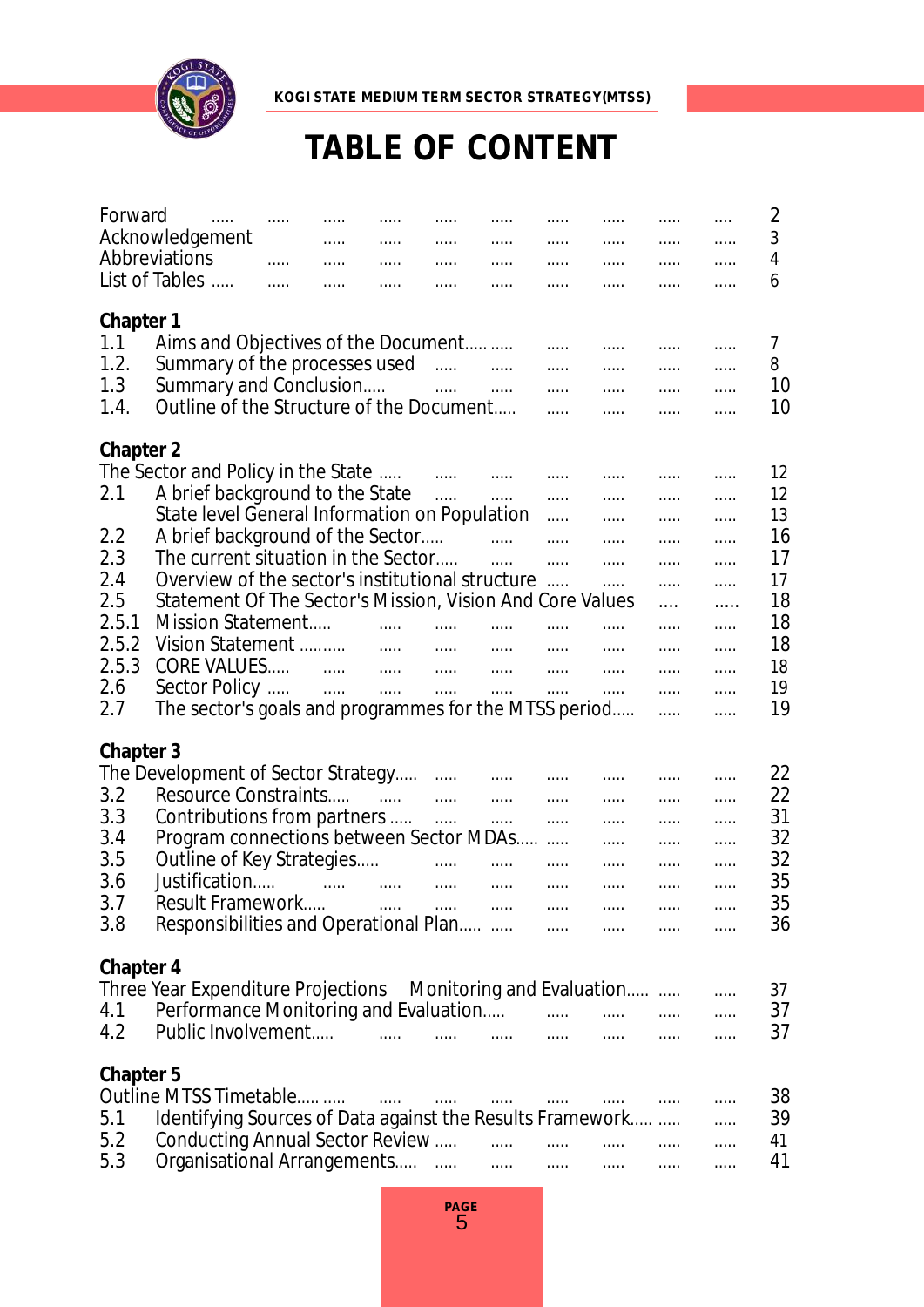

# **TABLE OF FIGURES**

| Figure 1: ORGANOGRAM OF MINISTRY OF COMMERCE AND INDUSTRY  20 |  |
|---------------------------------------------------------------|--|
|                                                               |  |

# **LIST OF TABLE**

| Table 11: Summary of Projects' Expenditures and Output Measures  32 |
|---------------------------------------------------------------------|
|                                                                     |
|                                                                     |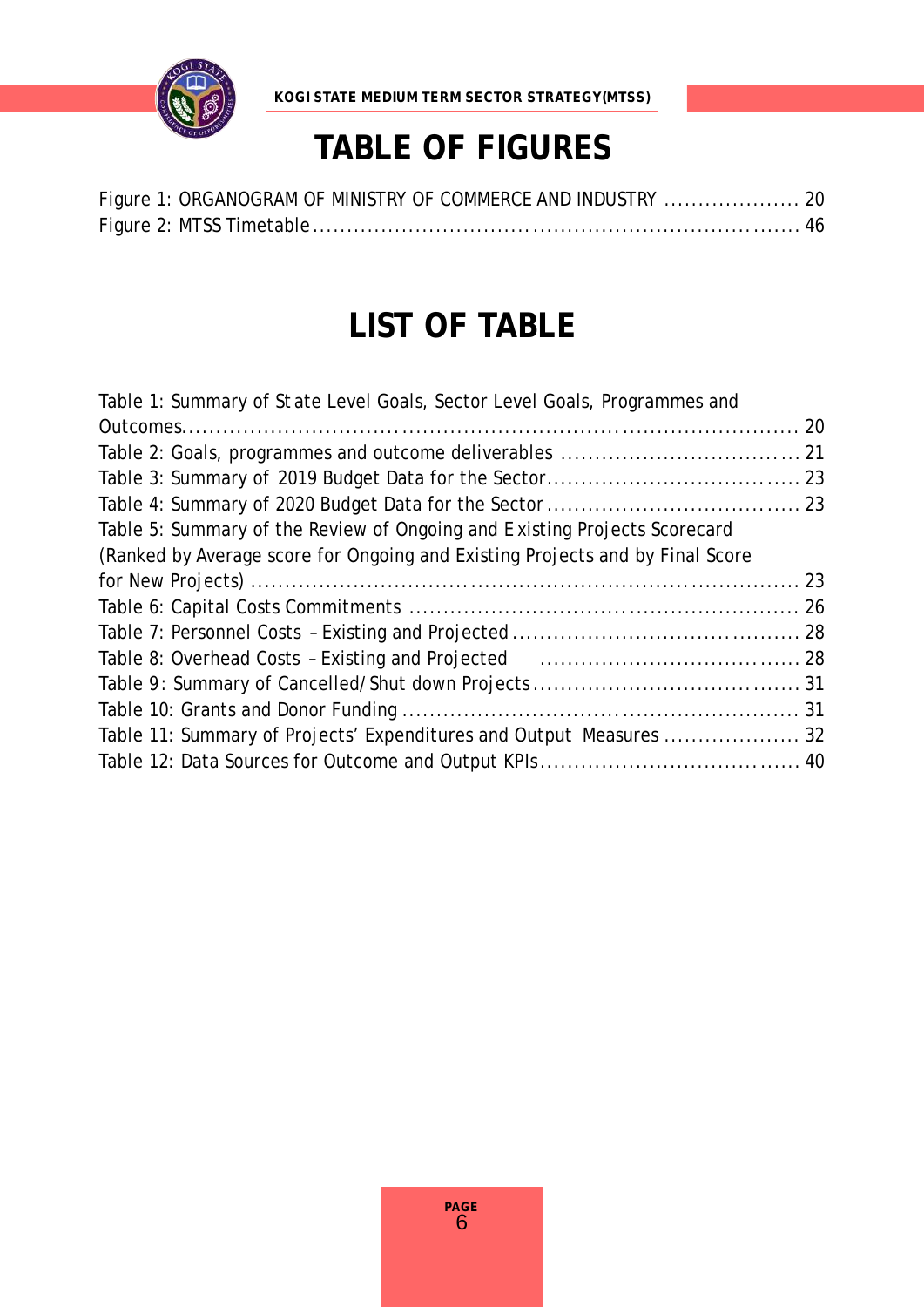

# **CHAPTER 1**

### **Introduction**

**1.1 Aims and Objectives of the Document**

A Medium Term Sector Strategy (MTSS) is a Public Financial Management (PFM) tool that links policy, planning and annual budgets. While State policies outline the high level and long-term goals, MTSS presents costed necessary inputs and activities to deliver specific outputs in the medium term to achieve the long term big picture of State policies. Thus, MTSS is the road map that translates long term ambition to medium term reality using clearly plotted priorities, deliverables and costs.

MTSS outlines the projects and programmes that will be carried out in a sector over a three-year period and answer questions like:

- $\bullet$  How much each programme and project will cost;
- •Where the funding for the projects comes from;
- •Who will execute the projects; and
- When to execute the projects.

MTSS forms the basis of annual budget update. This ensures consistency in planning and reduces the potential for projects to be left incomplete or in-operational due to lack of future funding.

MTSS is part of reform process for improving delivery and conception of Annual Budget in the State. It is part of the overall plan of Medium Term Expenditure Framework which was adopted by the State Government for its budgetary process.

This Medium Term Sector Strategy (MTSS), covering the period of 2021-2023 contains proposed activities to drive and deliver the State Development Plan agenda as captured in the NEW DIRECTION BLUEPRINT, KOSEEDS, MTEF/MYBF"Let's do MORE"and ANNUAL BUDGET DOCUMENT. It is within this framework that the Ministry of commerce and industry sector articulates it's MTSS for 2021-2023 aimed at accurate planning and good governance towards overall socio-economic development and prosperity of the State.

This is an activity based technique at improving strategic planning and efficiency of public expenditure. This also aims at aligning the budget proposals of MDAs to their respective

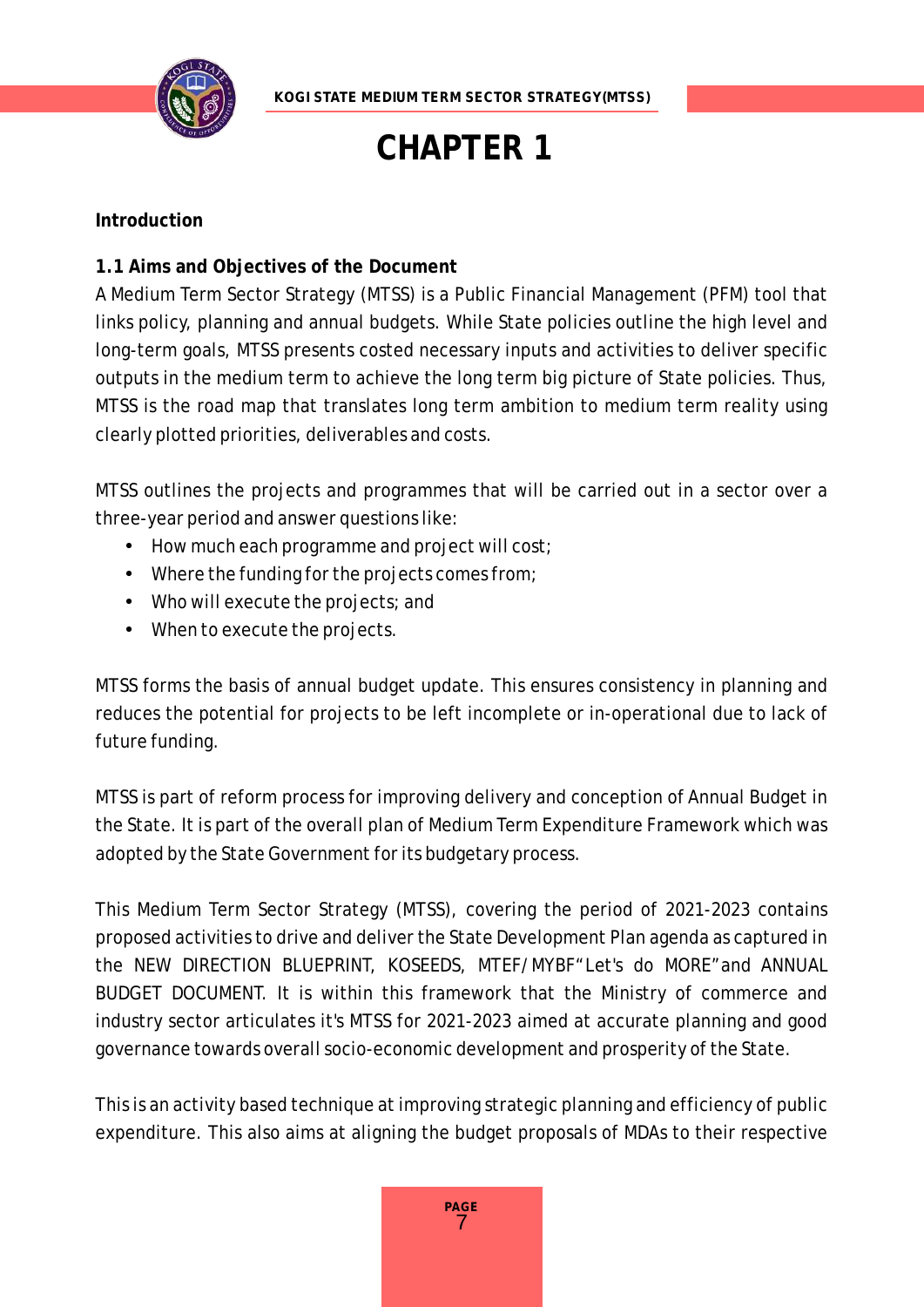

sector policies, targets and goals.

The MTSS will help government Ministries, Departments and Agencies (MDAs) make the best use of Kogi State resources to deliver public services and improve the welfare of citizens. It will streamline planning and budgeting; officers are encouraged to factor in on-going and future recurrent costs of maintaining capital investments; officers have the opportunity to allocate thecosts of capital investments over several years rather than one year, given that many capital projects take several years to complete. MTSS recognizes differences between sectors whilst it provides decision makers with a consistent framework for allocating sector budgets from year to year. MTSS encourages result-based planning, budgeting, monitoring and evaluation, performance driven management by shifting emphasis from input to output and outcome thereby delivering results to achieve policy goals.

### **1.2. Summary of the process used**

MTSS development process commenced with consultations among Key policy makers from the sector on the process, as part of preparatory activities, the sector planning team conducted an annual performance assessment to establish baseline to guide the development of MTSS targets and strategies for achieving its objectives.

Membership of the Ministry of Commerce and Industry Sector team is headed by the Hon. Commissioner Ministry of Commerce and Industry, Permanent Secretary, Directors and other management staff.

Upon the receipt of the sector's resource envelop from the resource projections of Multi-Year Budget Framework (MYBF), the coordinating directorate of the sector invited the Sector Planning Team for a meeting to discuss the sector envelop and work out modalities of sharing proportionately the contents of the envelop to the various units of the sector. After the meeting, the Directors came up with their departmental projects for the preparation of MTSS documentation.

The Annual Sector Performance Review (ASPR) which is a vital process in the development of the Commerce sector MTSS was conducted in the first quarter of 2020.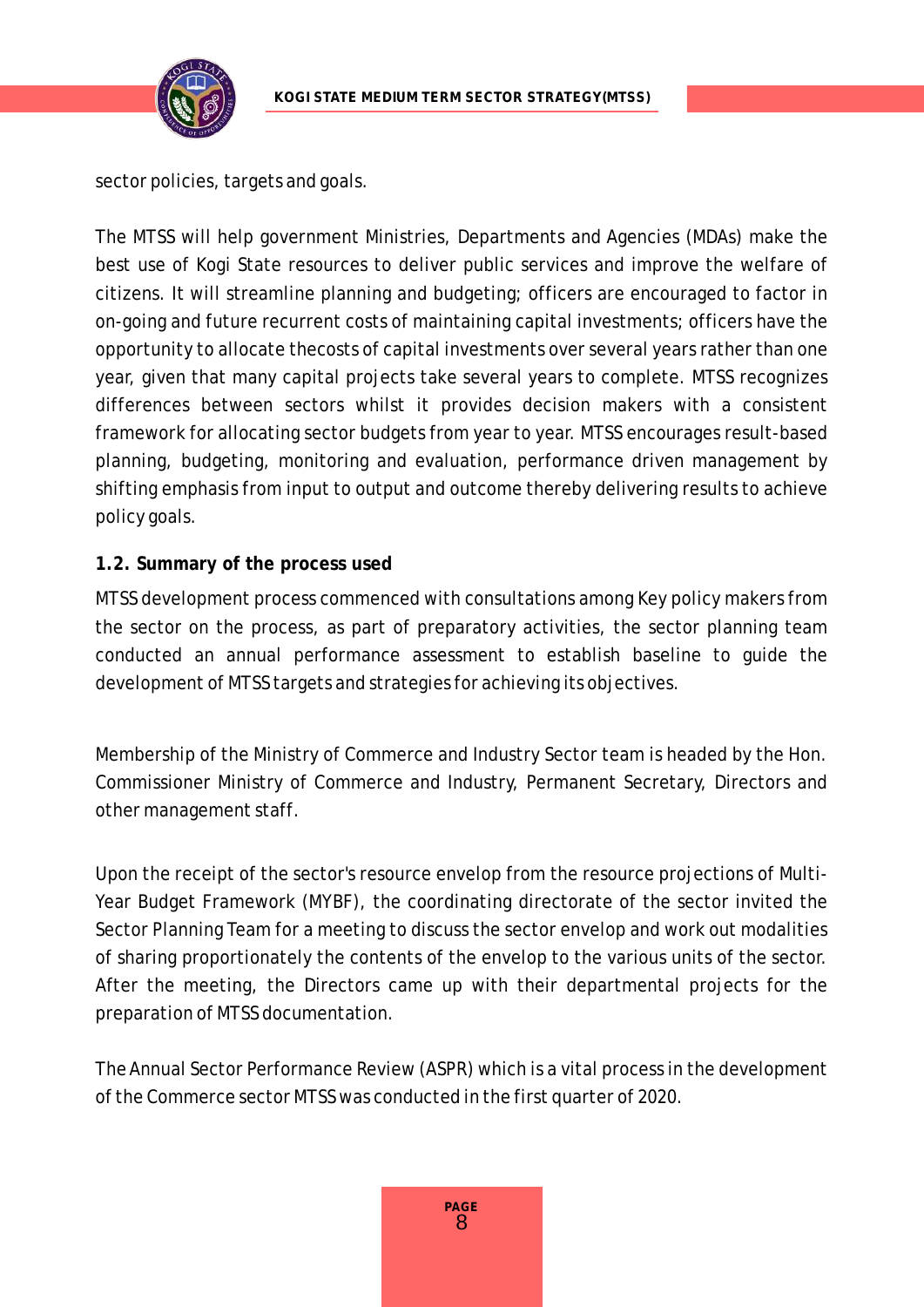

The overarching purpose of the ASPR is to:

- 1. Identify the status of interventions that had taken place in the sector in 2019 fiscal year.
- 2. Establish the performance status for 2019; identify the relationship between the financial investment, institutional/organizational capacity in the sector and the results.
- *3. Establish a performance trend on each of the outcome KPIs in the results Framework for the sector, where data are available.*
- *4. Recommend optimal direction for realistic outcome targets in the Medium Term Development Plan and the Medium Term Sector Strategy.*

This was undertaken by the sector Monitoring and Evaluation (M&E) officers with the guidance provided by the Director – M&E of Kogi State. Update information of KPIs to be provided by M&E Department in collaboration with Budget Staff. This process is vital as it tracks the Kogi State progress against planned outputs and outcome targets for the sector. The rollover process of the MTSS process is anchored on the outcome of this review.

The key steps involved the Constitution of Core Team Members on MTSS and training of team members across the State MDAs. Other activities include:

- a) Review of existing High Level Policy documents of Kogi State Government with focus on the delivery of the General Public Services sectoral goal in line with the overall State Policy Thrust such Let's Do More.
- b) Clearly articulates medium-term (three years) goals and programmes against the background of the overall goals and the attainment of the overall policy thrustof the State.
- c) Identifying and documenting the key initiatives (that is, projects and programmes) that will be embarked upon to achieve goals and objectives as Let Do MORE enshrined in New Direction Blueprint.
- d) Costing and identifying key initiatives in a clear, accountable and transparent manner.
- e) Phasing implementation of the identified initiatives over the medium-term to achieve value for money.
- f) Defining the expected outcomes of the identified initiatives in clear measurable terms (KPIs).
- g) Linking expected outcomes to their objectives and goals.
- h) Linking the expected outcomes to specific (location, LGA, village, ward).

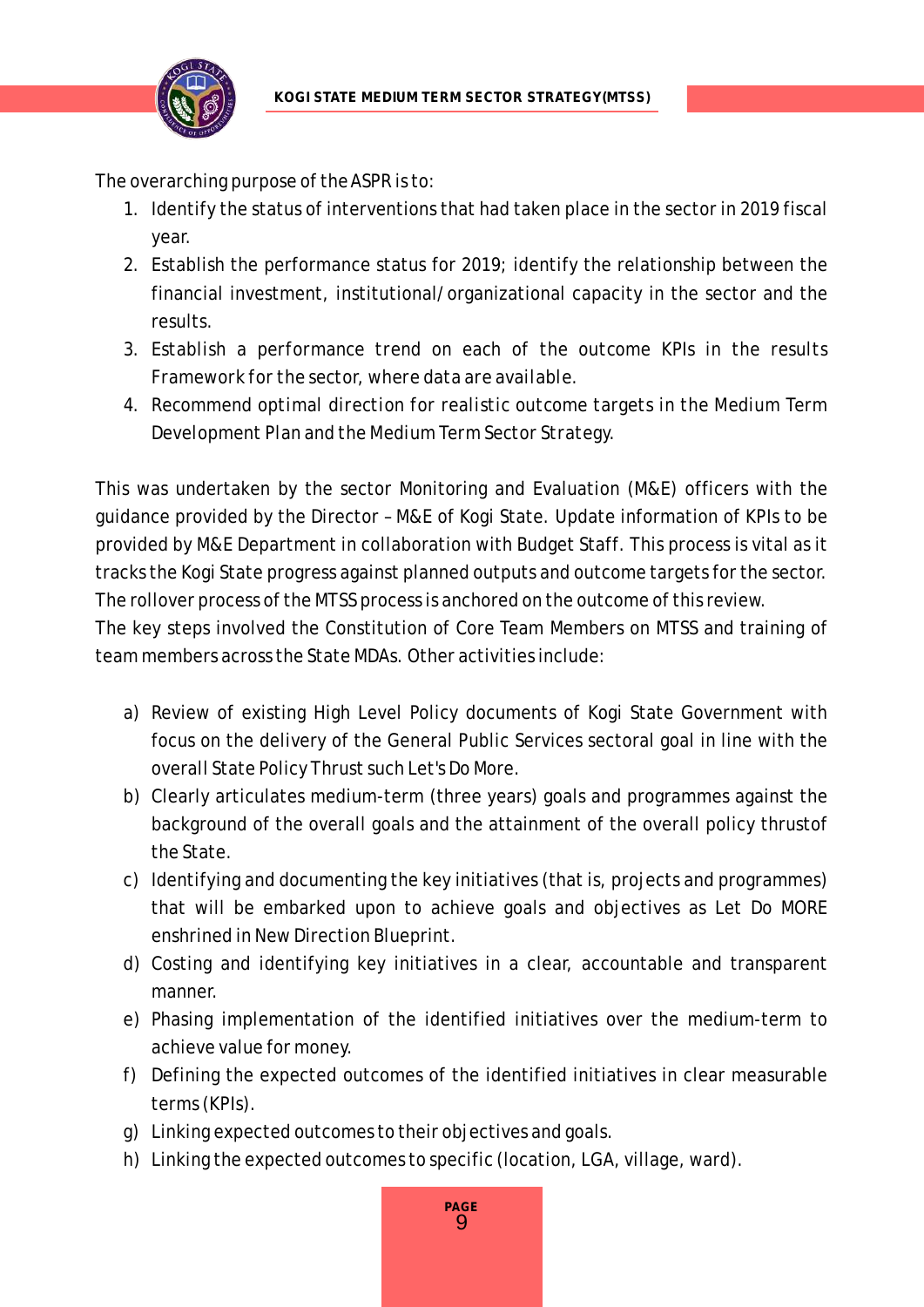

**1.3 Summary and Conclusion**

The document which is Budget and Planning Sector MTSS 2021-2023 is embedded with the following programmes:

- I. Supporting Small and Medium Scale Enterprises
- II. Increased employment opportunities for youths in the State;
- **III. Creating the enabling environment for business to strive**
- **IV. Collaborating with necessary agency on infrastructural development**.

With this State level goals:

- i. Poverty Alleviation
- ii. Youth Development
- **iii. Private Sector Growth and Development**
- iv. Infrastructural development

The Commerce and Industry Sector goal is stated below:

- **i. Developing ideas and initiative to increase commercial activities**
- ii. Prompt funding of programme on Skill acquisition
- **iii. Public Private Partnership Initiatives**
- **iv. Reformation of social amenities**

Above all, the Commerce and Industry Sector MTSS 2021-2023 is targeting the following outcomes:

- i. Increase in income level of the masses
- ii. Reduction in Youth Unemployment
- **iii. Increase in business activities and in turn increase internally generated revenue**
- **iv. To attract investment**

**1.4. Outline of the Structure of the Document**

**Kogi State Commerce Sec**tor MTSS 2021-2023 is structured into five chapters. Chapter one looks at the introduction with brief discussion on aims and objectives of the document, summary of the processes used, summary and conclusion and outline of the structure of the document.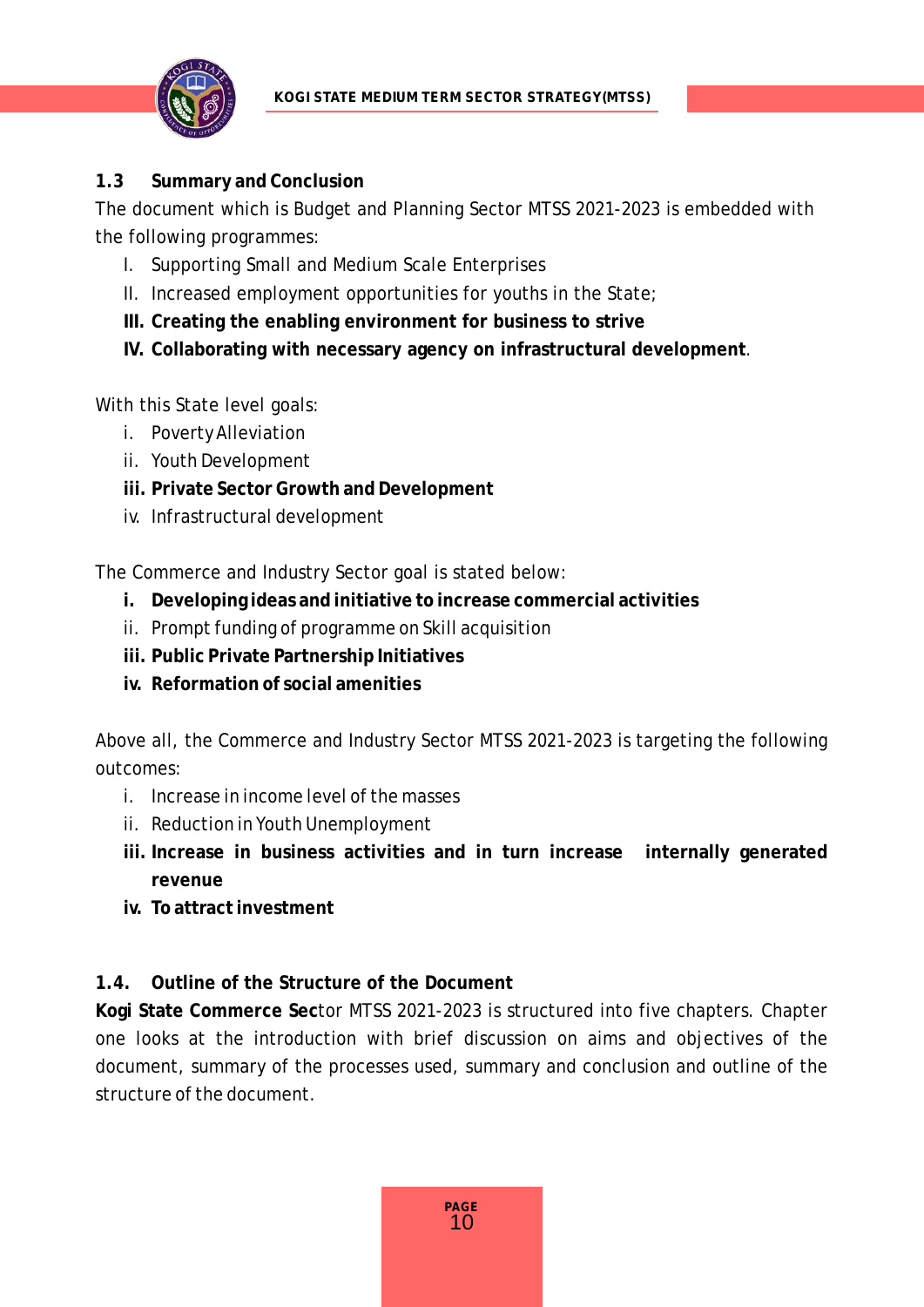

Chapter two deals with The Sector and Policy in the State. Commerce and Industry MTSS 2021-2023 and Kogi State policies were discussed under the following headings: a brief background of the State; a brief introduction of the Sector; current situation in the Sector; overview of the sector's institutional structure; statement of the sector's mission, vision and core values; sector policy and sector's goals and programmes.

Chapter three captures the development of sector strategy with the following sections: major strategic challenges; resource constraints; contributions from partners; program connections between Sector MDAs; outline of key strategies; justification; result framework and responsibilities and operational plan.

Chapter four summarizes the three-year expenditure projections as performance monitoring and evaluation and public involvement.

Chapter five examines sources of data against the results framework and conducting annual sector review.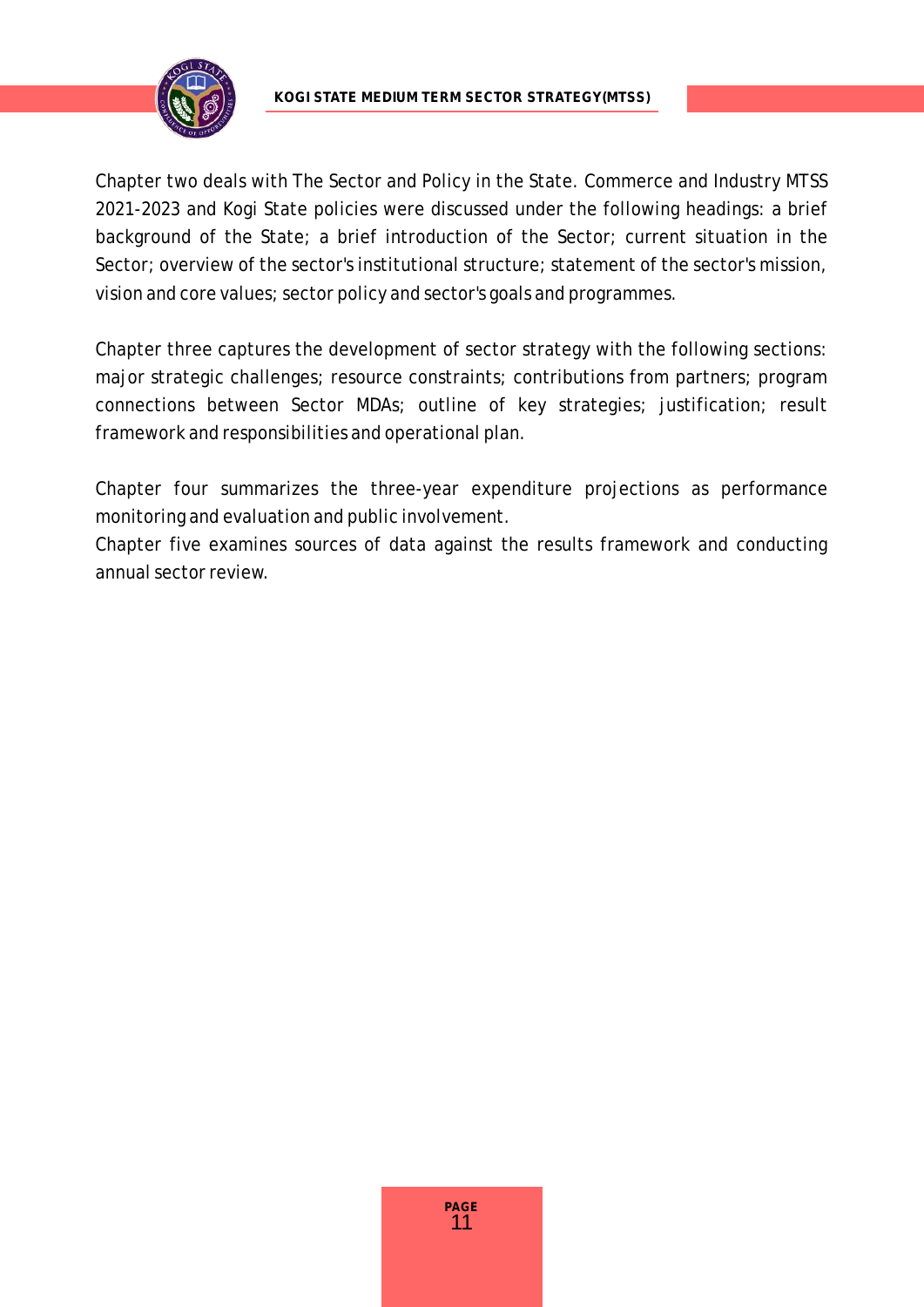

# **CHAPTER 2**

**The Sector and Policy in the State**

**2.1 A brief background to the State**

Kogi State is one of the thirty-six states that constitute the Federal Republic of Nigeria. Located in the North-Central geopolitical zone of Nigeria; the State was carved out of the old Benue and Kwara States on 27th August 1991. As per 1999 Constitution of Federal Republic of Nigeria, the State comprises 21 Local Government Councils, which are divided into 25 State Constituencies, grouped into 9 Federal Constituencies and 3 Senatorial Districts.

Lokoja is the capital of Kogi State. Lokoja was also the first administrative capital of modern-day Nigeria. The State is also known as the Confluence State as this is where the Rivers Niger and Benue merged as one.

The State covers an area of 28,312.6 sq km sharing boundaries with nine States and FCT as follows: -

| Northern Boundary: | Niger, Nassarawa State and FCT. |  |  |  |  |
|--------------------|---------------------------------|--|--|--|--|
| Western Boundary:  | Kwara, Ekiti, Ondo, and Edo.    |  |  |  |  |
| Eastern Boundary:  | Benue, Anambara and Enugu.      |  |  |  |  |

The State capital has major road traffic link to FCT Abuja and has 21 Local Government Areas 239 wards divided into 3 Senatorial Districts, 9 Federal Constituencies 25 State Constituencies and 239 Wards.

Kogi State is structured into 21 Local Government Areas and it comprises three major ethnic groups i.e. Igala, Ebira/Egbura and Okun (Yoruba) other minor groups include – Bassa Kwomu, Bassa Nge, Kakanda, Kupa, Ogori/Magongo, Nupe, Oworo, Gwari etc. **Climate**

Kogi State has an average maximum temperature of 33.2°C and average minimum of 22.8°C. Lokoja, the State capital is generally hot throughout the year. The State has two distinct weathers, the dry season, which lasts from November to March and rainy season that last from April to October. Annual rainfall ranges from 1,016mm to 1,524mm.The vegetation of the State consists of mixed leguminous (guinea) woodland to forest savannah. Wide expanse of FADAMA in the river basin and long stretches of tropical forest in the Western and Southern belts of the State.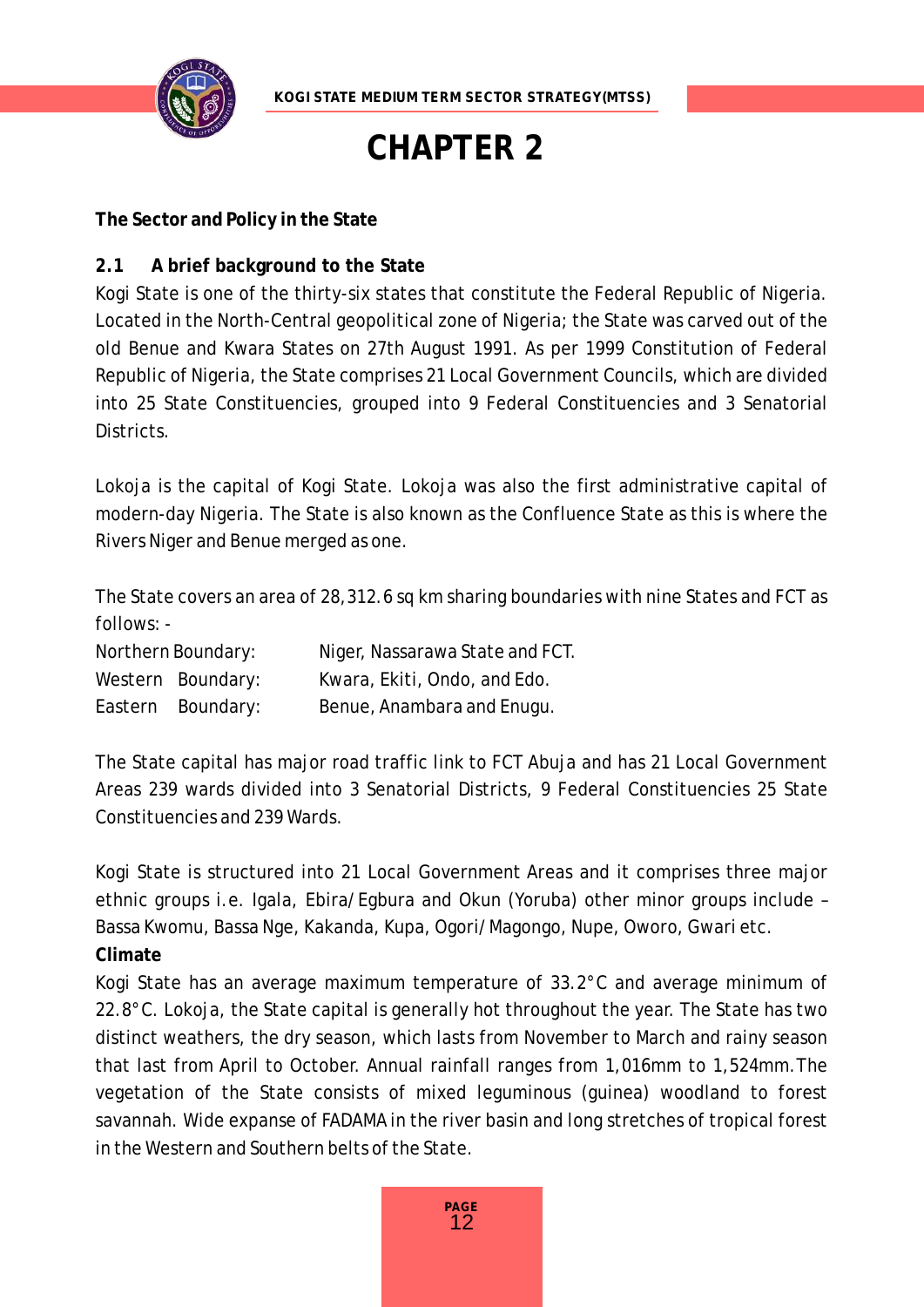

### **Demography**

Kogi State has a total land area of 28,313.53 square kilometres and a projected population of 3.8 million people (2012 NBS Abstract). It lies on latitude 7.49°N and longitude 6.45°E with a geological featuredepicting young sedimentary rocks and alluvium along the riverbeds, which promotes agriculturalactivities. The State features ferrasols soil type and famous hills like Ososo hills, which spread from Edo State to the western part of Kogi State and Aporo hill on the eastern part. Another famous mountain isMount Patti, which lies in Lokoja and stands at about 1500 metres above sea level.

| Age Group                     | Male      | Female    | Total     |
|-------------------------------|-----------|-----------|-----------|
| $0 - 4$ years                 | 319,647   | 304,402   | 624,049   |
| $5 - 9$ years                 | 259,249   | 239,650   | 498,899   |
| 10 - 14 years                 | 202,570   | 181,527   | 384,097   |
|                               | 173,998   | 170,411   | 344,409   |
| $20 - 24$                     | 132,835   | 161,201   | 294,036   |
| $25 - 29$                     | 118,076   | 154,652   | 272,728   |
| $30 - 34$                     | 98,618    | 113,253   | 211,871   |
| $35 - 39$                     | 80,731    | 82,439    | 163,170   |
| $40 - 44$                     | 74,576    | 68,738    | 143,314   |
| $45 - 49$                     | 55,861    | 43,938    | 99,799    |
| $50 - 54$                     | 51,396    | 40, o 15  | 91,411    |
| $55 - 59$                     | 22,235    | 17,882    | 40,117    |
| $60 - 64$                     | 30,672    | 23,638    | 54,310    |
| $65 + \gamma$ ears            | 52,439    | 39,394    | 91,833    |
| <b>TOTAL State Population</b> | 1,672,903 | 1,641,140 | 3,314,043 |

#### **State level General Information on Population**

\*Sources: National Population Census 2006

#### **Local Government Areas**

The headquarters of the Local Government Areas serve as important traditional, cultural and market centres in their localities. The Local Governments are; Adavi, Ajaokuta, Ankpa, Bassa, Dekina, Ibaji, Idah, Igalamela-Odolu, Ijumu, Kabba/Bunu, Kogi/Koton-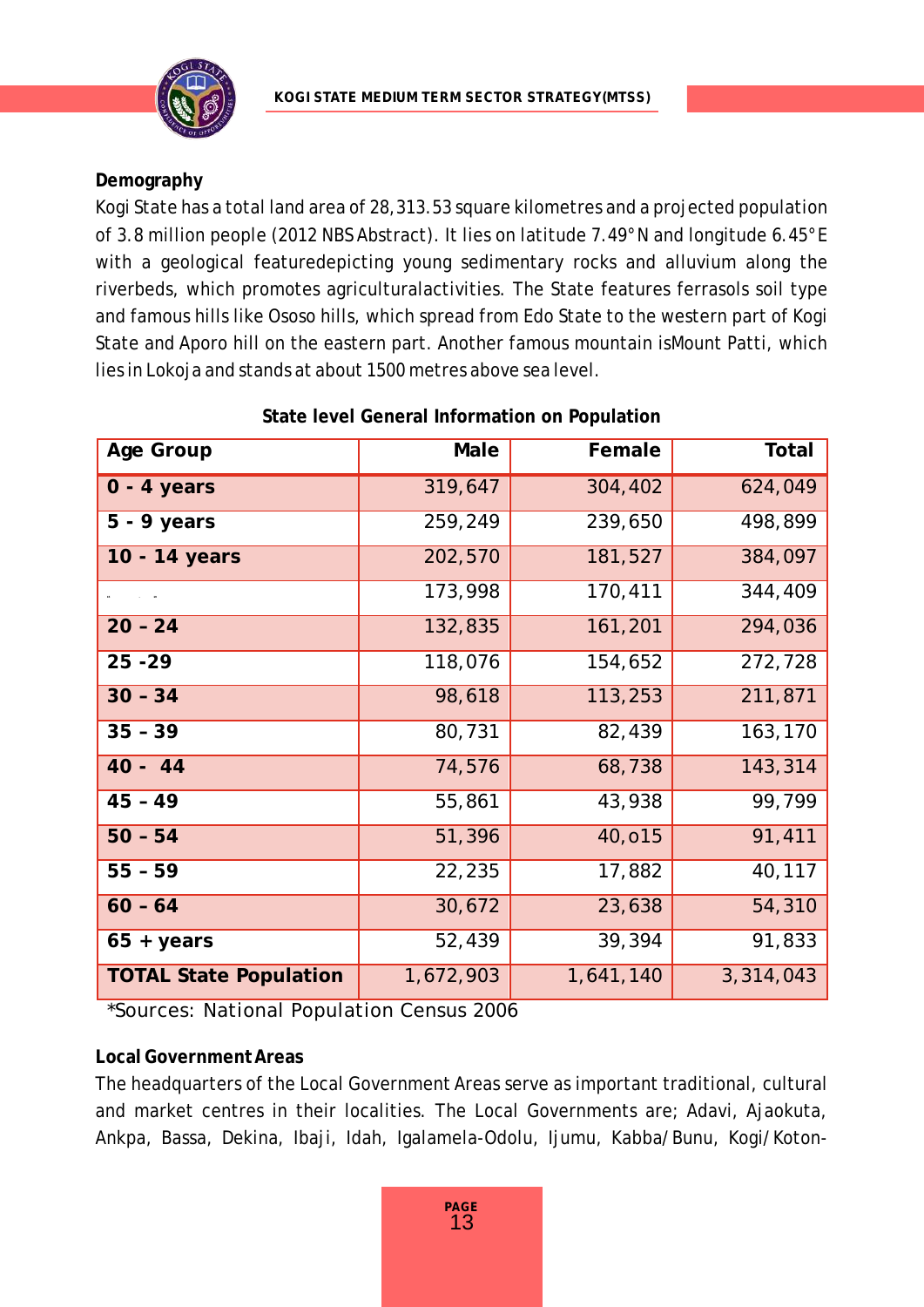

karfe, Lokoja, Mopa-Muro, Ofu, Ogori/Magongo,Okene, Okehi, Olamaboro, Omala,Yagba-East, Yagba-West.

Agriculture, Forestry and other Bush Activities: Kogi State has extensive arable land for cultivation, with good grazing grounds for livestock breeding and large water bodies for fishing. Crops cultivated include yam, cassava, maize, guinea corn and groundnut. Rice production is encouraged in the flood plains of the rivers, while coffee, cocoa, orange and cashew nuts are produced in ljumu and Kabba/Bunu LGAs. Farmers are engaged in share cropping schemes at lyagu, Alade and Adikena. Palm plantations are being rehabilitated and a standard agricultural mechanical workshop is being constructed for the maintenance of machinery.

The Kogi State Agricultural Development Project was established with an initial investment capital of N144 million to be drawn from a World Bank loan. This was done to improve 300 kilometres of rural roads, provide fifty points of potable water and distribute 50 tons of various farm inputs. Much emphasis has been placed on agriculture with substantial lumbering and saw milling carried out in the forest areas of the state (e.g ljumu and Kabba/Bunu LGAs).

Exotic plants such as teak (tectona grandis) and pulp wood are being planted in different parts of the State. Other basic economic activities include the unincorporated private sector with farmers, fishermen, artisans and people in other activities such as mechanics, vulcanizers, electricians, carpenters bricklayers, plumbers and traders.

Mineral Resources: Kogi State is rich in mineral resources. Most of these minerals are available in commercial quantities and these include coal at Koton/Karfe, Okaba and Ogboyaga; limestone and marble at Jakura, Ajaokuta, Osara, Ekinrin- Adde and ltobe; kaolin at Agbaja and iron ore at Agbaja plateau and Itakpe hills. It is worthy of note here to highlight that out of the seven (7) mineral resources of focus by Nigeria in the effort towards diversification, three (3) of them are available in Kogi State in commercial quantities. These are Iron Ore, Limestone and Coal.

Coal was mined in Kogi State during the Nigerian civil war; limestone and marble are exploited at Jakura. Other minerals include feldspar at Okene and Osara;, cassiterite, columbite and tantalite at Egbe; gold at Isanlu, gems, quartz, mica clay and crude oil at Idah. At the present time however, attention is being given commencement of

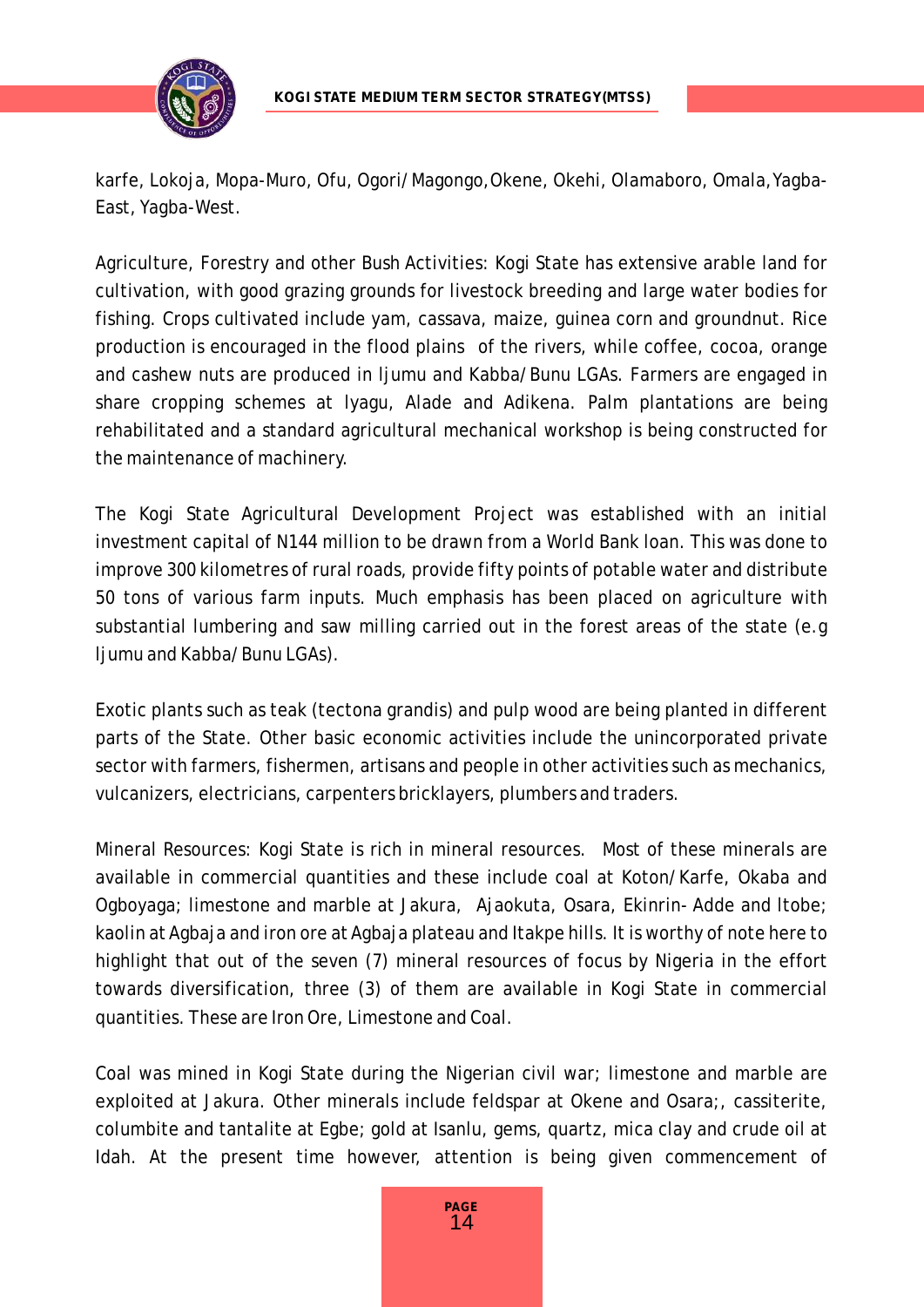

exploitation of Coal in Kogi East by Dangote group. The Federal Government has started giving exploitation of Itakpe Iron Ore attention. For years now the limestone had continued to be worked on by Dangote group into cement manufacturing.

Industrial Development: The available resources land, water, minerals, agriculture resource and forestry, hydro power resources, electricity.

Ajaokuta iron and steel and tertiary Institutions in the State are potential sources of input for industrialization, if properly developed and maintained. There were sixteen industrial establishments operating in the State in 1992. Development of the Ajaokuta Steel Company will lead to springing up of upstream and downstream industries in Kogi State.

The Itakpe Iron Ore Mining Company and the Ajaokuta Steel Company, both of which could generate subsidiary industries such as iron and steel, foundries, cement plant, tar installation plant, carbon black and carbon graphic electrodes industry light forging, metal fabrication and agricultural tools and implements industries.

Development Potentials: Kogi State's endowment of natural resources includes land, water, mineral and forest resources. The vast land area of the State provides adequate opportunity for the location of various types of industrial and other economic activities.

The water resources of Rivers Niger and Benue and their several tributaries could provide ample water supply for people, animals and various industries when fully harnessed. The confluence of Rivers Niger and Benue could be an important source of tourist attraction. Fishery could be developed on a large scale with allied fishery industries.

The waterfalls at Osomi, Ogugu and Ofejiji are potential sources of hydro-electricity. The water from the rivers could support large irrigation schemes for raising various crops. The forests provide wood for timber and fuel.

Local Sourcing of Raw Materials: Agricultural products such as grains (maize, guinea corn, rice and others), root crops (yam, cassava and groundnut), groundnut, beans, soya beans, cocoa and coffee provide the needed raw materials for cereals, flour beverages and other food processing industry Livestock and fisheries could provide raw materials for meat and fish canning industries.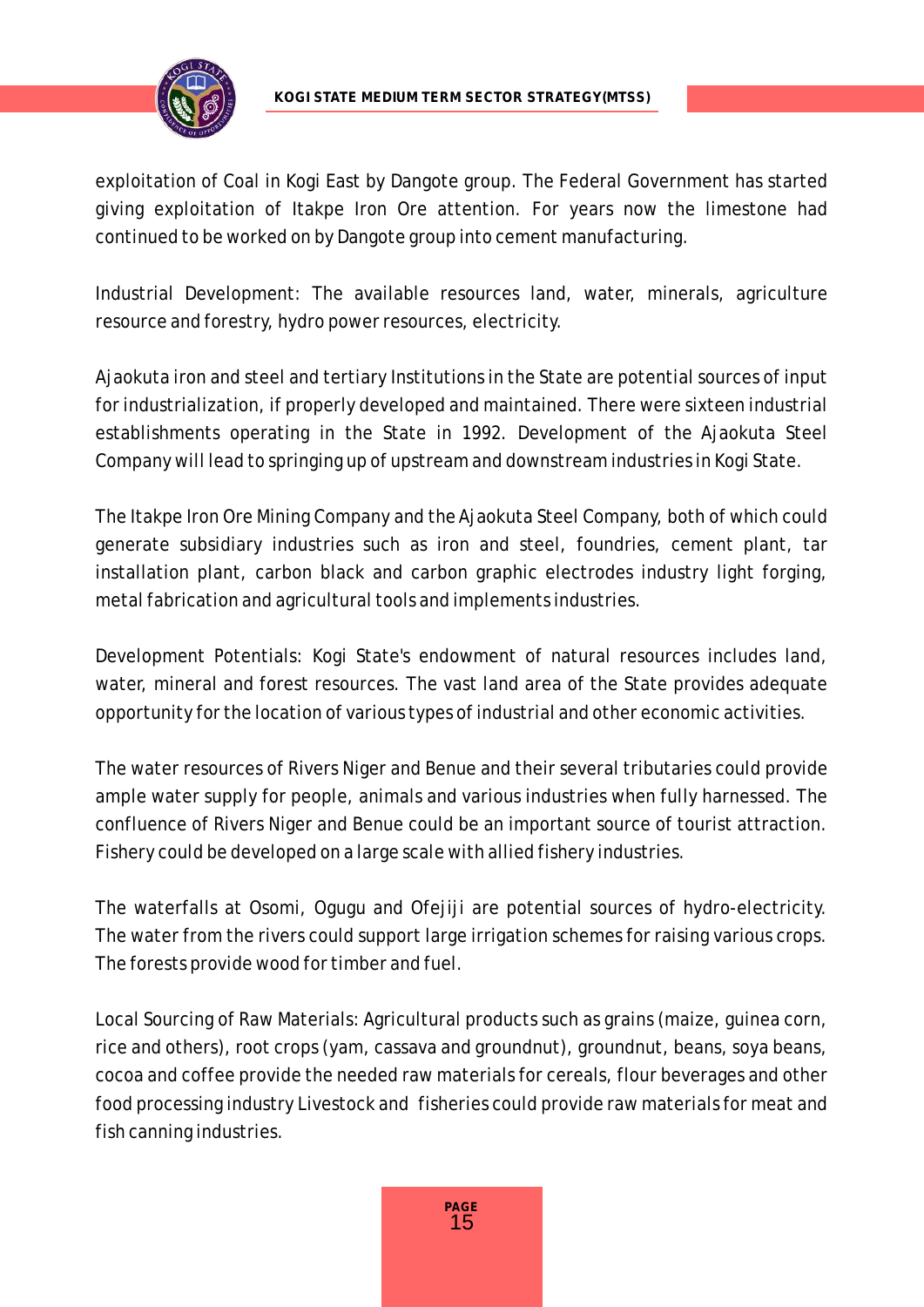

The forest has the potential to provide wood for plywood and other wood related industries to produce such items as toothpicks, matches and other household utensils, while foliage and minerals are sources of raw materials for chemical and pharmaceutical industries.

Mineral resources in the State can provide immense local sources of raw materials for the manufacture of various products.

Coal and iron ore provide raw materials for the iron and steel industry and for the manufacture of machinery, alloys, oxides, tools, rails, linoleum and fillers. Coal also provides raw material for making ammonia, tar, cyanide, explosives and organic compounds. Limestone and marble at Jakura, Oshokoshoko, Ajaokuta, Osara, Ekinrin-Adde and Itobe have raw materials for making cement, glass, lime, ceramics, carbon dioxide, ethylene, caustic soda, carbide, paint, floor slabs, terrazzo chips and building stones amongst others. Feldspar from Osara, Okene, Okoloke and Egbe and clay obtained all almost part of the state could supply the needed raw materials for glass, ceramics and pottery. Kaolin from Agbaja is an important raw material for chalk making, paint, kaolin poltice and Plaster of Paris (POP).

Cassiterite, columbite and tantalite from Egbe are used for tin coating and alloys while talc and mica from Isanlu, Ogbom and Mopa could supply the raw materials for ceramics, paints and electrical equipment. Gold from Isanlu in Yagba East LGA, gems and ornamental stones from Lokoja, quartz from Okene, Okehi, Okoloke and Egbe and crude petroleum from Ibaji are other important minerals in the state.

### *2.2* **Abrief background of the Sector**

At the creation of Kogi State in 1991, the Ministry of Commerce and Industry was one of the Ministries set up to carry out the State Government activities. It was charged with the responsibility of overseeing the Commercial and Industrial activities for the economic development and social well being of the State. Like other ministries, the Ministry of Commerce and Industry is headed by a Commissioner, assisted by the Permanent Secretary and six Directors of the Departments in the Ministry.

In addition, the Ministry has regional and area offices in the three geo-political zones and Local Government Areas (L.G.As.) respectively.

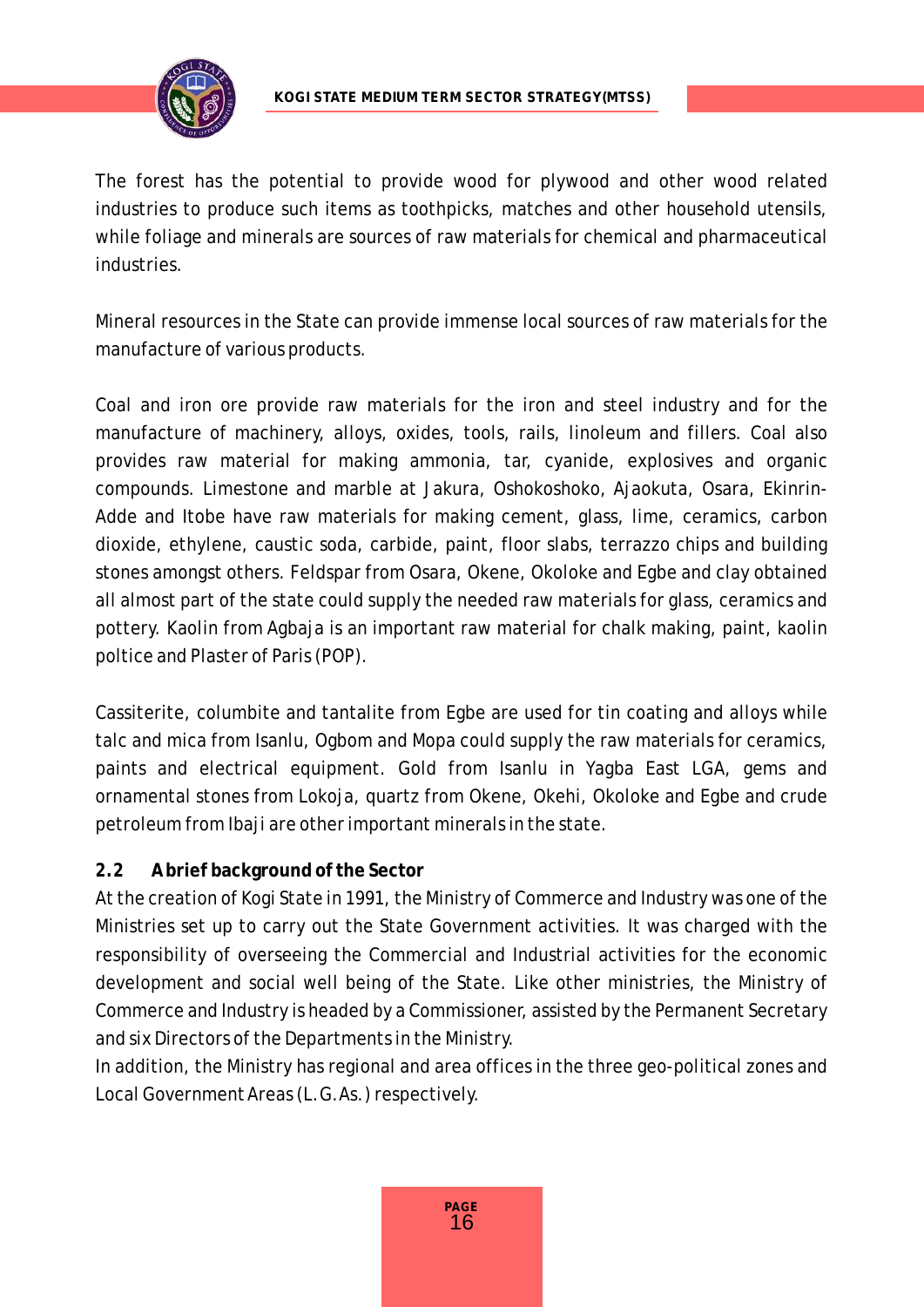

### **2.3 The current situation in the Sector**

Some of the main functions include the following:

- i. Preparation of memoranda and briefs on industrial matters.
- ii. Promote the industrial development of the State through appropriate government policies and activities that will create job opportunities for the people.
- iii. Initiate ideas to improve on revenue generation of the State government and diversity of our economy among others.
- iv. Receive and appraise proposal on industrial and commercial matters, feasibility reports from potential investors, corporate organization, and individuals and advise government appropriately.
- v. Register cooperative societies, supervise and audit at the primary, secondary and tertiary State.
- vi. Registers business premises supervise and collect revenue for the State.
- vii.Handles industrial policy matter and oversees operation and regulation of SME.
- viii. Handles the affairs of UNDP and BOI on SME assisted programme.
- ix. Handles and supervise accessed CNB's Micro Small and Medium Enterprises Development Fund (MSMEDE) in the State.

### **2.4 Overview of the sector's institutional structure**

Like other ministries, the Ministry of Commerce and Industry is headed by a Commissioner, assisted by the Permanent Secretary and six Directors who are heads departments into which the ministry is structured. The approved organogram is as below:

### **Figure 1:**ORGANOGRAM OF MINISTRY OF COMMERCE AND INDUSTRY

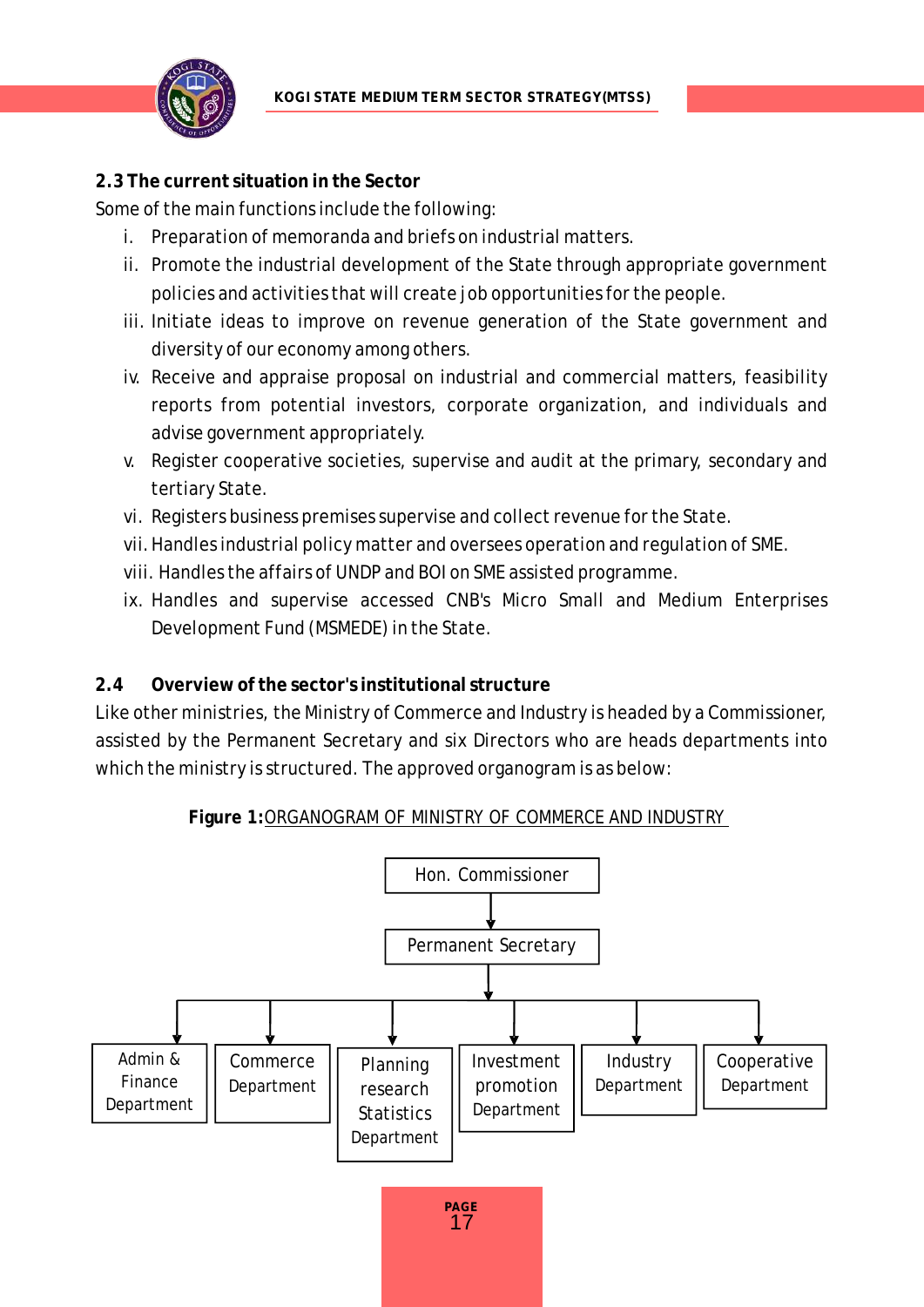

**2.5 Statement of the Sector's Mission, Vision And Core Values**

### **2.5.1 VISION STATEMENT OF MINISTRY OF COMMERCE AND INDUSTRY:**

To emerge as the engine for the rapid and sustainable transformation of the industrial and commercial landscape of Kogi State.

### **2.5.2 MISSION STATEMENT OF MINISTRY OF COMMERCE AND INDUSTRY:**

Our mission is to Generate policies and programmes that will lead to the creation of a conducive climate for unlocking the Industrial and Commercial potential of the State.

### **2.5.3 CORE VALUE OF THE SECTOR**

- ❖ Prudence
- v Professionalism
- v Integrity
- v Dynamism
- **❖** Teamwork

Operational definition of core values of Ministry of Commerce and Industry

| Value           | Definition           | Example of            | <b>Strategy Implication</b> |
|-----------------|----------------------|-----------------------|-----------------------------|
|                 |                      | Behavior              |                             |
| Prudence        | Carefulness and      | Carefulness in        | These sector will           |
|                 | good sense of        | financial             | reward industrious          |
|                 | reasoning Exhibited  | management. Taking    | innovation and              |
|                 | when making a        | caution in resource   | creativity and              |
|                 | financial and or     | allocation.           | introduce sanctions         |
|                 | resource allocation  |                       |                             |
|                 | decision.            |                       |                             |
| Professionalism | Exhibiting expertise | Responsibilities that | Promote membership          |
|                 | quality in the       | require special       | Of relevant                 |
|                 | discharge of duties  | training              | professional bodies by      |
|                 | by staff.            |                       | staff to acquire and        |
|                 |                      |                       | sharpen requisite           |
|                 |                      |                       | skills                      |
| Integrity       | Steadfastness in     | Consistency in        | Provision of regular        |
|                 | adhering to ethical  | dealing with          | enlightenment/aware         |
|                 | principles           | stakeholder's         | ness programme to           |
|                 |                      | without compromise.   | staff.                      |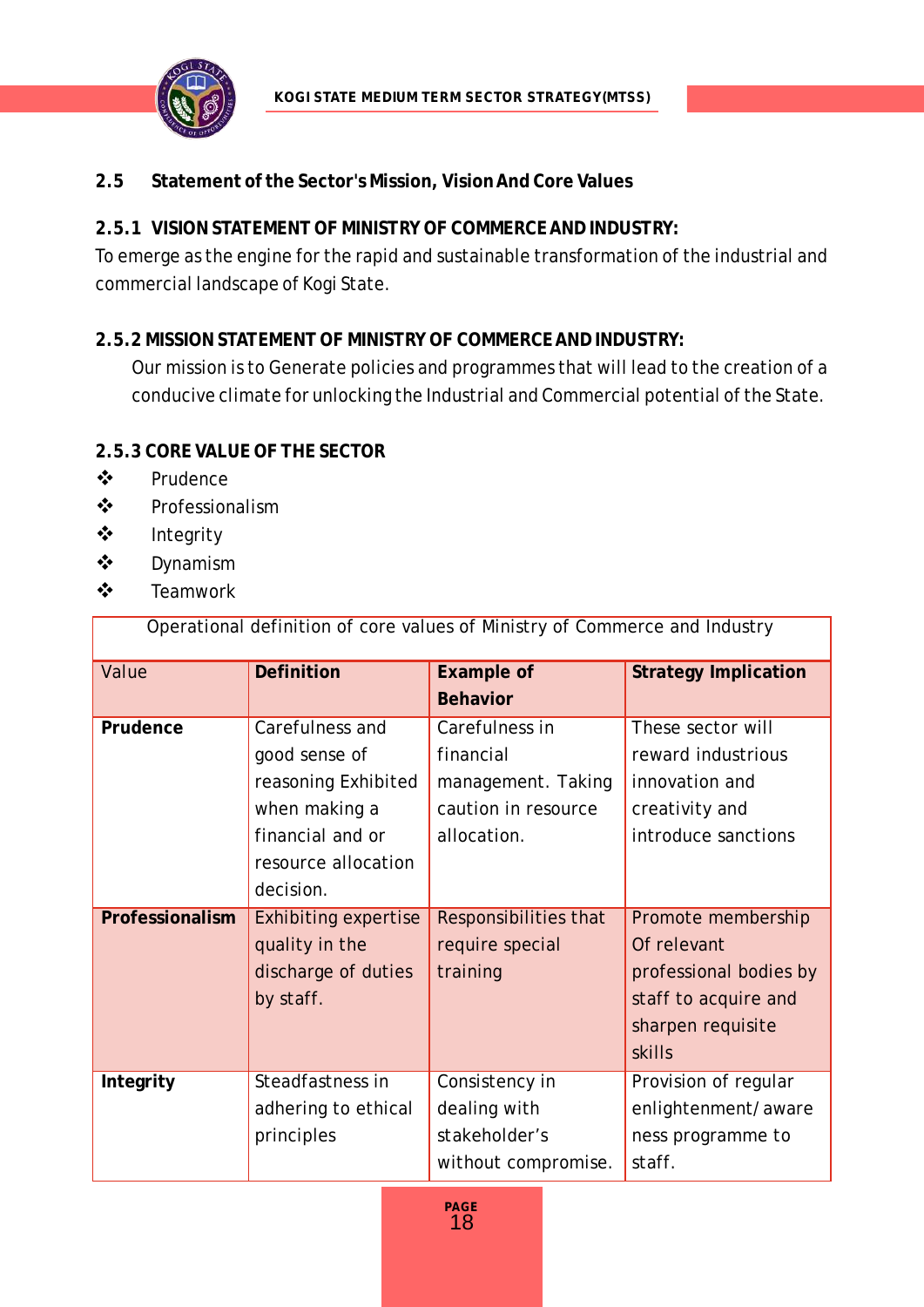

| Dynamism | Continuous reform<br>process.                                                                 | Full of initiatives and<br>exciting ideas. | Recognition of vigor in<br>the conduct of staff<br>Restructuring in the<br>Ministry for optimal<br>service delivery. |
|----------|-----------------------------------------------------------------------------------------------|--------------------------------------------|----------------------------------------------------------------------------------------------------------------------|
| Teamwork | Loyalty that exist<br>among the<br>members of staff to<br>achieve<br>organizational<br>goals. | Cooperation,<br>interdependence            | Timely delivery of<br>output Exhibition of<br>synergy for improved<br>productivity.                                  |

### **2.6 Sector Policy**

The Main Policy thrusts and outcomes in this sector, centres on the creation of a conducive atmosphere for commercial and industrial operation in the State. Below are some of the policy thrust of this sector;

- Ø Promote the industrial development of the State through appropriate government policies and activities that will create job opportunities for people.
- Ø Initiate ideas to improve on revenue generation of the State government and diversity our economy among others.
- Ø Receive and appraise proposal on industrial and commercial matters, feasibility reports from potential investors, corporate organization, and individuals and advise government appropriately.
- Ø Register cooperative societies, supervise and audit at the primary, secondary and tertiary institutions.
- Ø Registers business premises supervise and collect revenue for the State.
- Ø Handles industrial policy matter and oversees operation and regulation of SME.

### **2.7 The sector's goals and programmes for the MTSS period**

The table below summarises how the goals developed for the Sector over the medium term relate to the overall goals set at the level of Kogi State as contained in high level policy documents like KOSEED, and New DirectionBlue Print.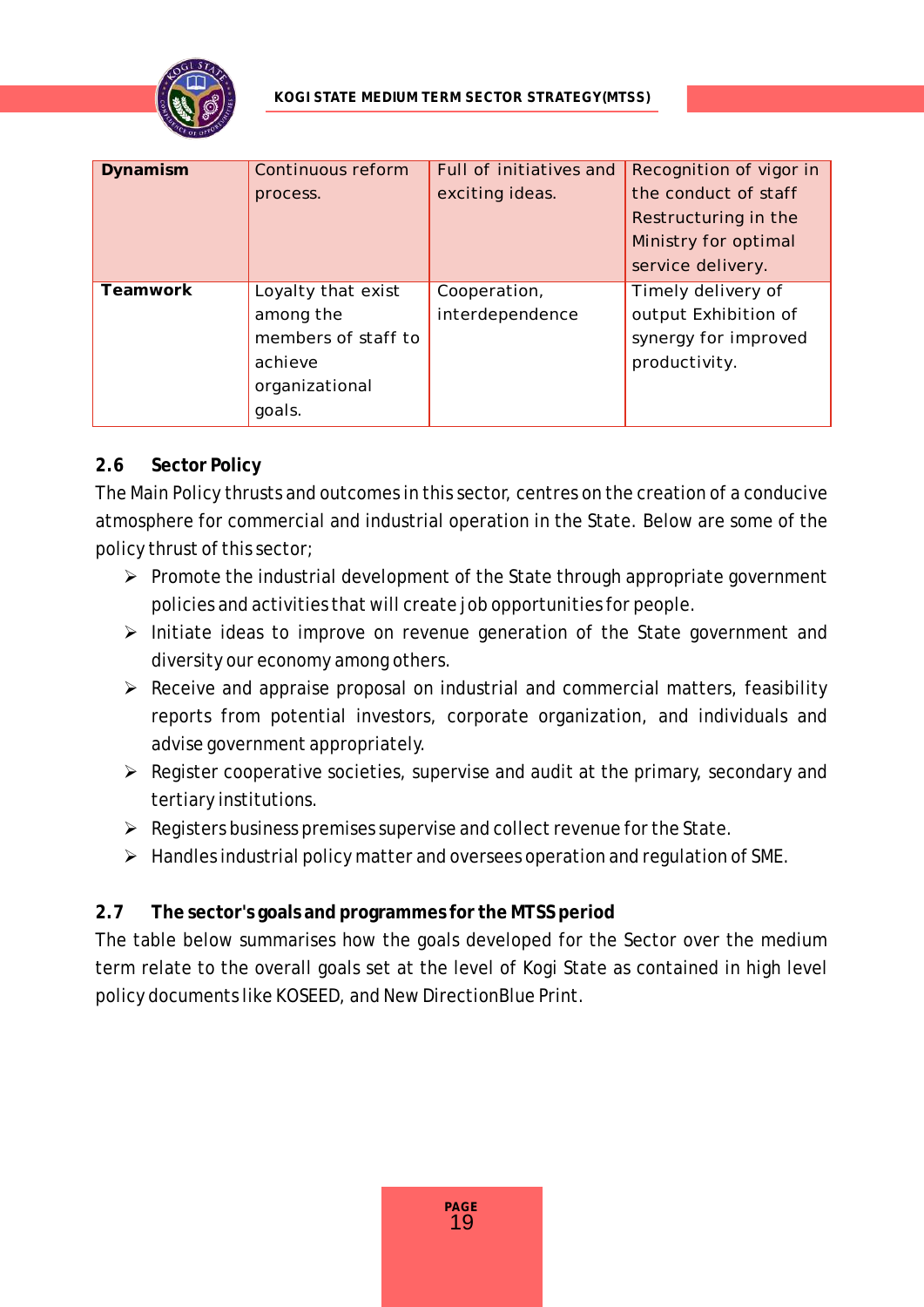

|                 |  |  |  |  | Table 1: Summary of State Level Goals, Sector Level Goals, Programmes and |  |
|-----------------|--|--|--|--|---------------------------------------------------------------------------|--|
| <b>Outcomes</b> |  |  |  |  |                                                                           |  |

| <b>State Level Goals</b> | Sector Level Goal                                                             | Programmes                                                        | Outcomes                                    |
|--------------------------|-------------------------------------------------------------------------------|-------------------------------------------------------------------|---------------------------------------------|
| Poverty<br>Alleviation   | Developing ideas<br>and initiative to<br>increase<br>commercial<br>activities | <b>Supporting Small</b><br>and Medium Scale<br><b>Enterprises</b> | Increasein income<br>level of the<br>masses |
| Youth                    | Prompt funding of                                                             | <b>Supporting Small</b>                                           | Reduction in                                |
| Development              | programme on                                                                  | and Medium Scale                                                  | Youth                                       |
|                          | Skill acquisition                                                             | Enterprises                                                       | Unemployment                                |
| <b>Private Sector</b>    | <b>Public Private</b>                                                         | Creating the                                                      | Increase in                                 |
| Growth and               | Partnership                                                                   | enabling                                                          | business activities                         |
| Development              | <b>Initiatives</b>                                                            | environment for                                                   | and in turn                                 |
|                          |                                                                               | business to strive.                                               | increase                                    |
|                          |                                                                               |                                                                   | internally                                  |
|                          |                                                                               |                                                                   | generated                                   |
|                          |                                                                               |                                                                   | revenue                                     |
| Infrastructural          | Reformation of                                                                | Collaborating with                                                | To attract                                  |
| development              | social amenities                                                              | necessary agency                                                  | investment                                  |
|                          |                                                                               | on infrastructural                                                |                                             |
|                          |                                                                               | development                                                       |                                             |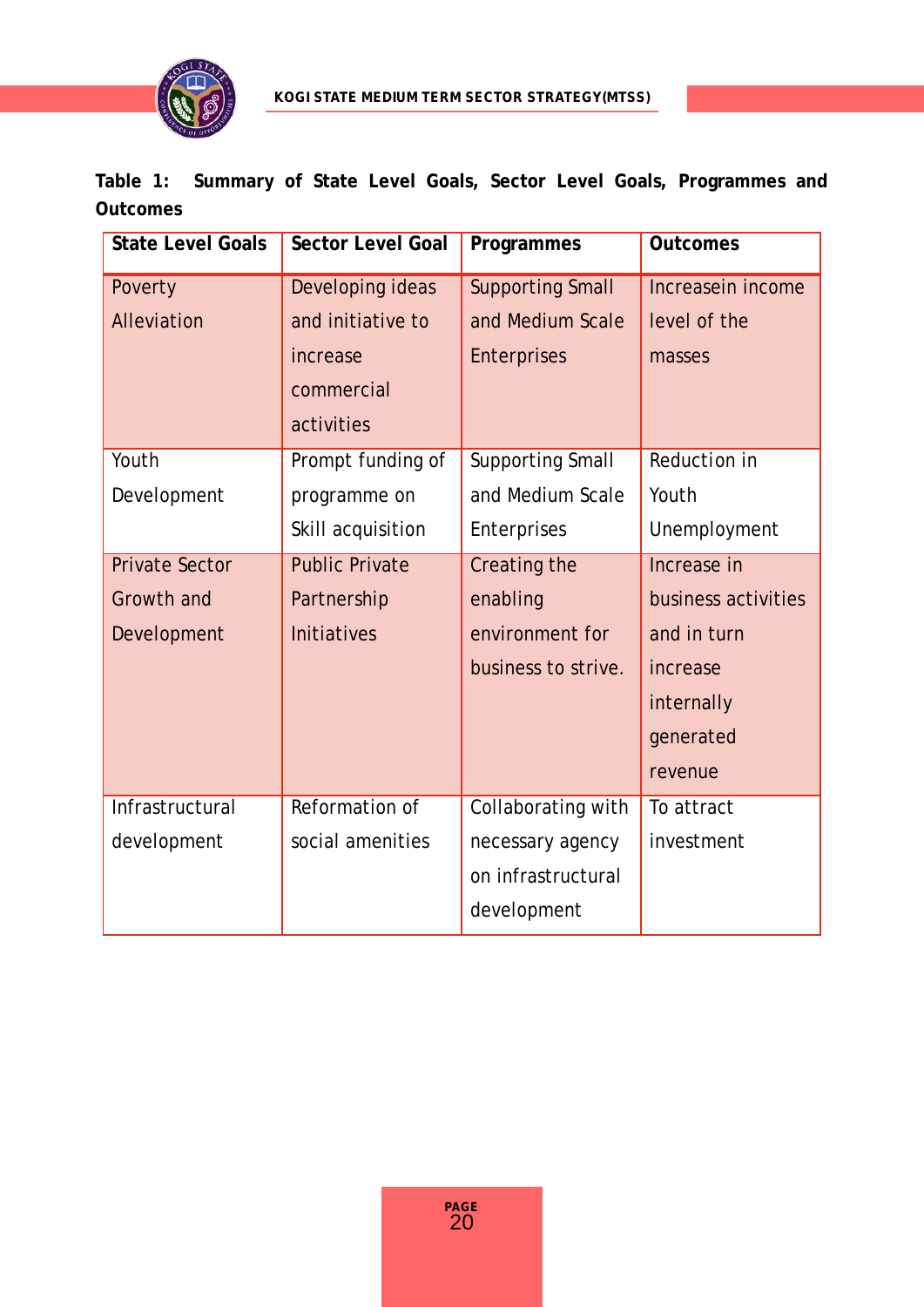

**Table 2: Goals, programmes and outcome deliverables**

| Sector Goals                                                                     | Programmes                                                                     | Outcome<br>Deliverables                                                                                 | <b>KPI of Outcomes</b>                                                                                                            | <b>Baseline</b><br>(i.e. Value | <b>Outcome Target</b>                                        |                                                               |                                                               |  |
|----------------------------------------------------------------------------------|--------------------------------------------------------------------------------|---------------------------------------------------------------------------------------------------------|-----------------------------------------------------------------------------------------------------------------------------------|--------------------------------|--------------------------------------------------------------|---------------------------------------------------------------|---------------------------------------------------------------|--|
|                                                                                  |                                                                                |                                                                                                         |                                                                                                                                   | 0f<br>Outcome in<br>2015)      | 2021                                                         | 2022                                                          | 2023                                                          |  |
| Developing<br>ideas and<br>initiative to<br>increase<br>commercial<br>activities | Supporting<br>Small and<br>Medium Scale<br>Enterprises                         | Increase in<br>income<br>level of the<br>masses                                                         | Reasonable<br>Reduction in<br>dependency ratio                                                                                    | Nil                            | 10%<br>Employment<br>Opportunities<br>To Citizens            | 20%<br>Employment<br>Opportunities<br>To Citizens             | 30%<br>Employment<br>Opportunities<br>To Citizens             |  |
| Prompt funding<br>of programme<br>on Skill<br>acquisition                        | Increased<br>employment<br>opportunities<br>for youths in<br>the State;        | Reduction<br>in Youth<br>Unemploym<br>ent                                                               | 30% Reduction Of<br>Youth<br>Unemployment                                                                                         | Nil                            | 30% of youth<br>to be engage<br>in profitable<br>venture     | 50% of youth<br>to be engage<br>in profitable<br>venture      | 70% of youth<br>to be engage<br>in profitable<br>venture      |  |
| <b>Public Private</b><br>Partnership<br>Initiatives                              | Creating the<br>enabling<br>environment<br>for business to<br>strive           | Increase in<br>business<br>activities<br>and in turn<br>increased<br>internally<br>generated<br>revenue | Less dependence<br>on federal<br>allocation                                                                                       | Nil                            | 10% increase<br>in internally<br>generated<br>revenue        | 15% increase<br>in internally<br>generated<br>revenue         | 20% increase<br>in internally<br>generated<br>revenue         |  |
| Developing<br>ideas and<br>initiative to<br>increase<br>commercial<br>activities | Collaborating<br>with necessary<br>agency on<br>infrastructural<br>development | To attract<br>investment                                                                                | Increase<br>Industrial<br><b>Activities Of The</b><br><b>State Thereby</b><br>Reducing<br>Overdependence<br>on FAAC<br>Allocation | Nil                            | 5% increase<br>in private<br>owned<br>company<br>through PPP | 10% increase<br>in private<br>owned<br>company<br>through PPP | 10% increase<br>in private<br>owned<br>company<br>through PPP |  |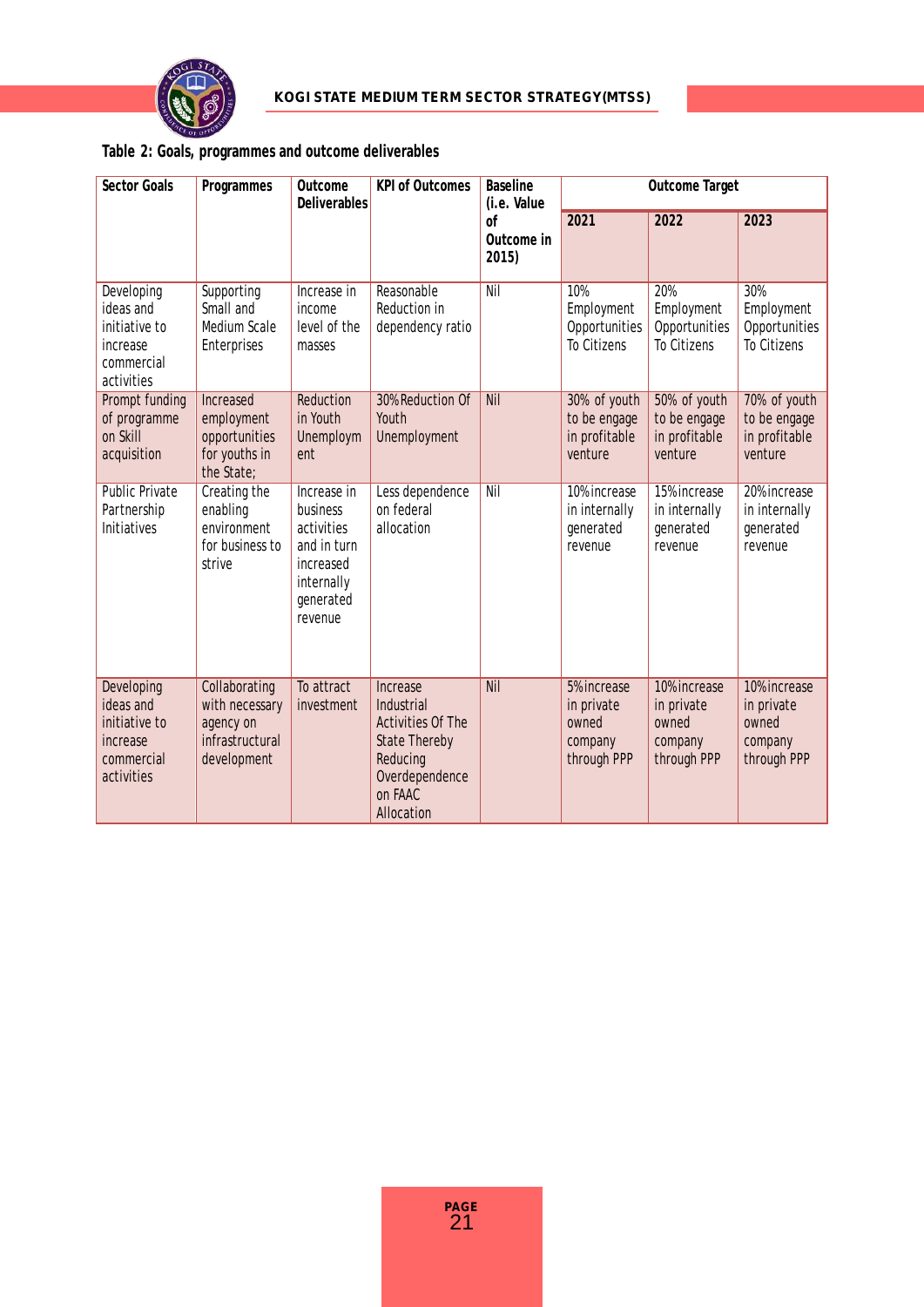

# **CHAPTER 3**

**The Development of Sector Strategy**

**3.1 Major Strategic Challenges**

Kogi State Commerce and Industry sector emerges as one of the foremost agency for promotion of commercial and industrial activities with potentials to significantly elevate the good governance of the State. Indications of economic reform policy adopted by the government targets the improvement in good governance as central policy consideration in the medium term expenditure plan.

Key issues that should be addressed as the sector articulates it medium term strategies include the following:

- Shortage of staff; to effectively and efficient carry out the sector functions, there is need for more staff.
- •Inadequate office accommodation. Despite the few staff available, they are still no enough office accommodation for them
- Need for more training to enhance capacity building of the sector staff.
- •Funding of state owned ongoing capital project had been a serious challenge

### **3.2 Resource Constraints**

Kogi State government funding of the Commerce and Industry sector over the years has not been sufficient and even the limited fund has not been receiving proper attention. the yearly resources to Commerce and Industry Sector are grossly inadequate when compare to the programme and police of the sector. Also there are challenges in paying counterpart funding as some donor agencies funds are tied to the payment of counterpart funding.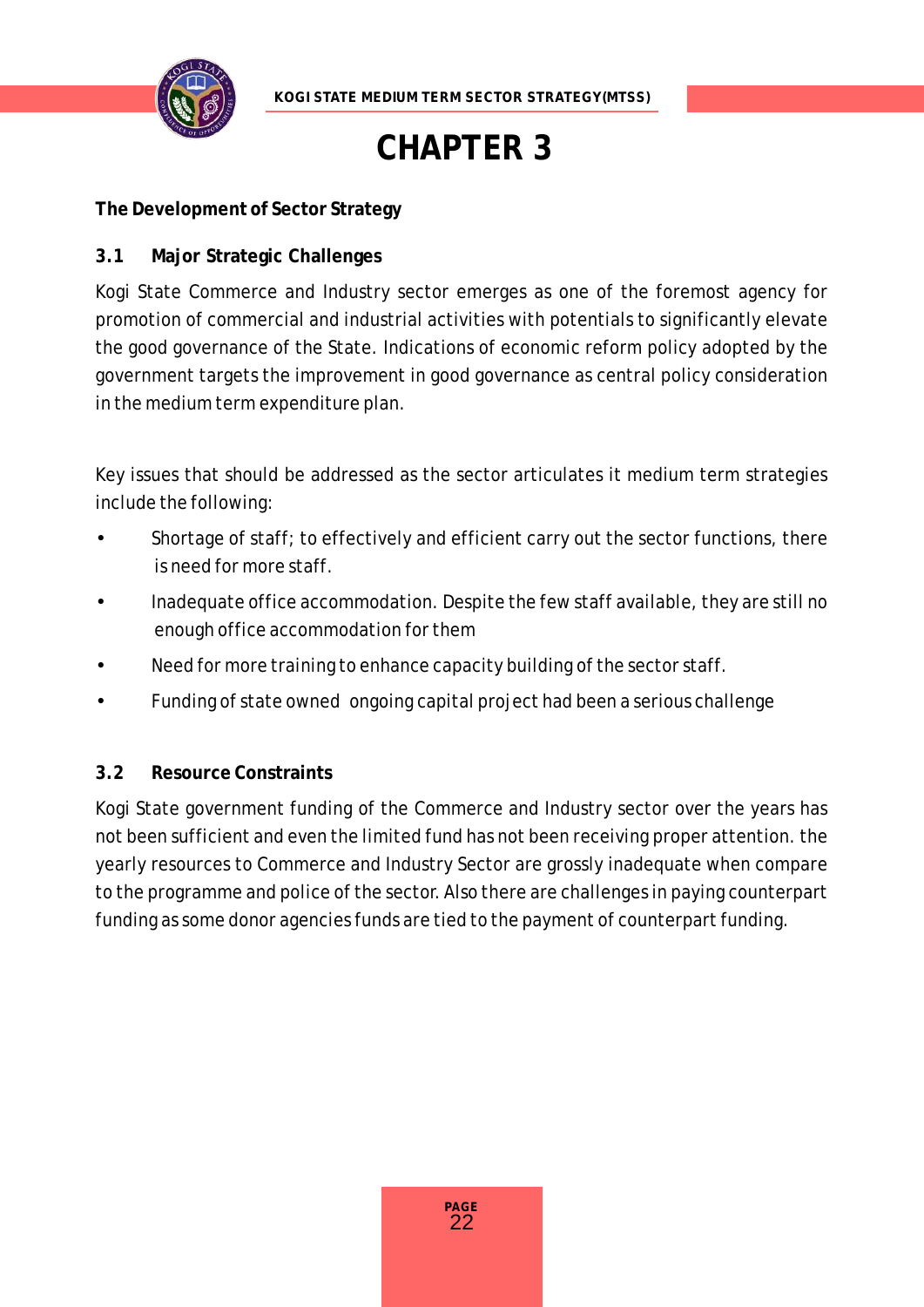

| Item      | Revised<br>Budget $(M)$ in<br>2019 | Amount<br>Released<br>$(M)$ in 2019 | Actual<br><b>Expenditure</b><br>$(M)$ 2019 | Amount<br>Released<br>as % of<br>Approved<br>2019 | Actual<br>Expenditure<br>as % of<br>Releases<br>2019 |
|-----------|------------------------------------|-------------------------------------|--------------------------------------------|---------------------------------------------------|------------------------------------------------------|
| Personnel | 115825448                          | 95, 167, 563                        | 95, 167, 563                               | 82.16%                                            | 82.16%                                               |
| Overhead  | 65268717                           | 2,840,700                           | 2,840,700                                  | 4.35%                                             | 4.35%                                                |
| Capital   | 880,000,000                        | 393,451,000                         | 393,451,000                                | 44.71%                                            | 44.71%                                               |
| Total     | 1,061,094,165                      | 491,459,263                         | 491,459,263                                | 46.31%                                            | 46.31%                                               |

### **Table 3: Summary of 2019 Budget Data for the Sector**

**Table 4: Summary of 2020 Budget Data for the Sector**

| Item      | Revised<br>Budget (N)<br>in 2020 | Amount<br>Released (N)<br>as at end<br><b>March 2020</b> | Actual<br>Expenditure<br>(N) as at end<br>March 2020 | Amount<br>Released<br>as % of<br>Approved | Actual<br>Expenditure<br>as % of<br>Releases |
|-----------|----------------------------------|----------------------------------------------------------|------------------------------------------------------|-------------------------------------------|----------------------------------------------|
| Personnel | 85,260,445                       | 16,992,984.33                                            | 16,992,984.33                                        | 79%                                       | 79%                                          |
| Overhead  | 21,777,122                       | 1,786,500                                                | 1,786,500                                            | 32.81%                                    | 32.81%                                       |
| Capital   | 785,400,000                      | <b>NIL</b>                                               | <b>NIL</b>                                           |                                           |                                              |
| Total     | 892, 437, 567                    | 18,779,484.33                                            | 18,779,484.33                                        | 8.41%                                     | 8.41%                                        |

**Table 5: Summary of the Review of Ongoing and Existing Projects Scorecard**

(Ranked by Average score for Ongoing and Existing Projects and by Final Score for New Projects)

| S/N | Project Title  | Criterion      |               | Criterion   Criterion   Criterion |   | Criterion      | Average | Rank         | Justification |
|-----|----------------|----------------|---------------|-----------------------------------|---|----------------|---------|--------------|---------------|
|     |                |                | 2             | 3                                 | 4 | 5              | / Final |              |               |
|     |                |                |               |                                   |   |                | Score   |              |               |
|     |                |                |               | Ongoing and Existing Projects     |   |                |         |              |               |
|     | 0012000003011  | $\mathfrak{D}$ |               |                                   |   | 2              | 1.6     | 8            | Important     |
|     | 1 Confluence   |                |               |                                   |   |                |         |              |               |
|     | Sugar Company  |                |               |                                   |   |                |         |              |               |
|     | Ltd. (PPP)     |                |               |                                   |   |                |         |              |               |
| 2   | 0012000001012  | 3              | $\mathcal{P}$ | $\overline{4}$                    | 3 | $\overline{4}$ | 3.2     | $\mathbf{1}$ | Important     |
|     | 0 Market       |                |               |                                   |   |                |         |              |               |
|     | Development in |                |               |                                   |   |                |         |              |               |
|     | (Okene, Kabba  |                |               |                                   |   |                |         |              |               |
|     | and Ankpa)     |                |               |                                   |   |                |         |              |               |

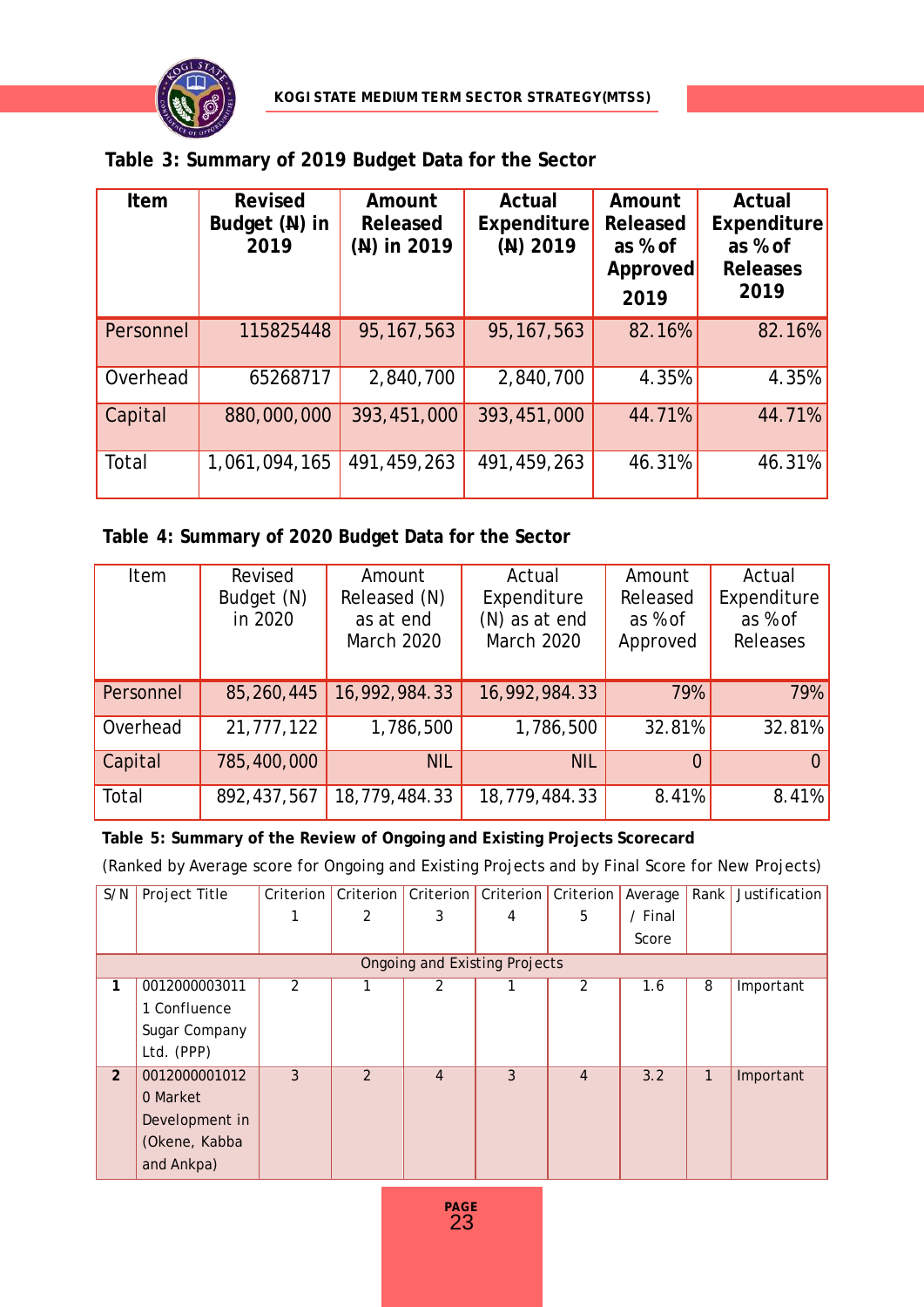

| $\overline{3}$  | 0013000002011<br>7 Pre-grant,<br>Selection and<br>Post grant<br>Measurement<br>and Evaluation                        | 1              | $\overline{3}$ | $\overline{2}$ | $\overline{3}$ | $\overline{2}$ | 2.2            | $\overline{4}$  | Important |
|-----------------|----------------------------------------------------------------------------------------------------------------------|----------------|----------------|----------------|----------------|----------------|----------------|-----------------|-----------|
| $\overline{4}$  | 0012000003010<br>9 Small &<br>Medium Scale<br>Industry (PPP)                                                         | $\overline{2}$ | $\overline{2}$ | $\overline{3}$ | $\overline{2}$ | $\overline{3}$ | 2.4            | $\overline{2}$  | Important |
| 5               | 0012000003011<br>0 SME Credit<br>Scheme(SIP)                                                                         | 1              | 1              | 1              | $\overline{3}$ | $\overline{3}$ | 1.8            | $\overline{7}$  | Important |
| 6               | 0012000001011<br>7 Free Trade<br>Zones/Industria<br>I City                                                           | $\overline{3}$ | $\overline{3}$ | $\mathbf{1}$   | $\mathbf{1}$   | $\overline{2}$ | $\overline{2}$ | 6               | Important |
| $\overline{7}$  | 0012000003013<br>1 Kogi State<br>Sugar<br>Development<br>Project. (Bassa,<br>Omala,<br>Ajaokuta and<br>Koton-Karfe)) | 1              | $\overline{2}$ | $\overline{1}$ | 1              | $\overline{2}$ | 1.4            | 9               | Important |
| 9               | 0012000001012<br>6 Economic Raw<br><b>Materials</b><br>Sample Display<br>Centre                                      | $\mathbf{1}$   | $\overline{3}$ | $\overline{2}$ | $\overline{2}$ | $\overline{3}$ | 2.2            | $\overline{4}$  | Important |
| 10              | 0003000001010<br>4 Kogi People<br>Consumer Shop<br>Capitalization                                                    | $\overline{2}$ | $\overline{2}$ | $\overline{3}$ | $\overline{2}$ | $\overline{3}$ | 2.4            | $\overline{2}$  | Important |
| 11              | 0012000003012<br>5 BioDiesel<br>Production<br>(PPP)                                                                  | $\overline{1}$ | $\overline{2}$ | $\overline{1}$ | $\overline{1}$ | $\overline{2}$ | 1.4            | $\overline{9}$  | Important |
| $\overline{12}$ | 0012000001010<br>4 Purchase of<br>Motor-cycles for<br>Revenue<br>Collection                                          | 1              | $\overline{1}$ | $\overline{1}$ | 1              | $\overline{1}$ | $\overline{1}$ | $\overline{13}$ | Important |
| 13              | 0012000003010<br>2 Industrial<br>Layouts                                                                             | $\overline{1}$ | $\mathbf{1}$   | $\overline{1}$ | $\mathbf{1}$   | $\overline{2}$ | 1.2            | $\overline{11}$ | Important |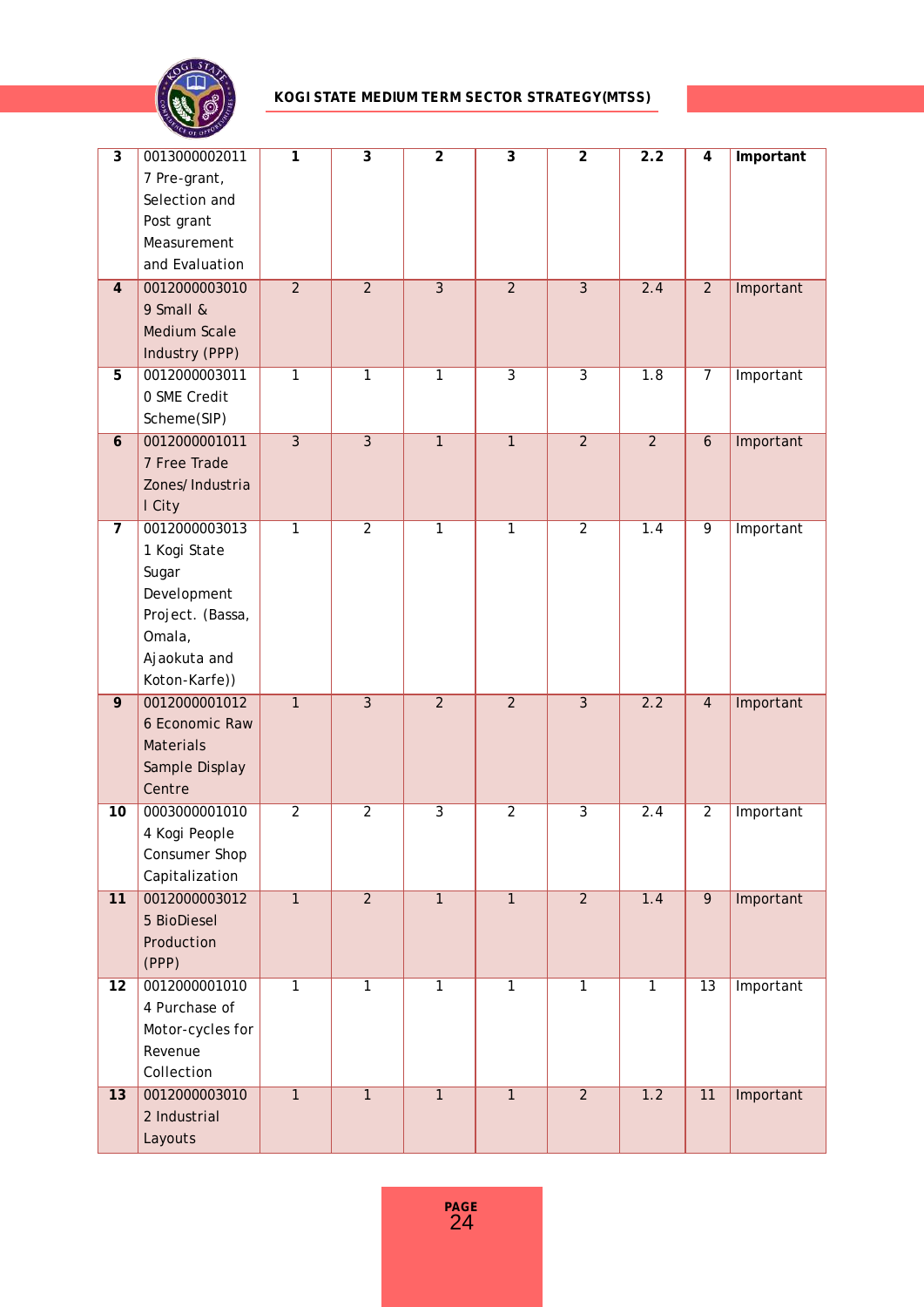

| $\overline{14}$ | 00060000030128  | $\overline{1}$ | 1            | 1                   | 1            | 1            | $\mathbf{1}$   | $\overline{13}$ | Important |
|-----------------|-----------------|----------------|--------------|---------------------|--------------|--------------|----------------|-----------------|-----------|
|                 | Construction of |                |              |                     |              |              |                |                 |           |
|                 | Neighborhood    |                |              |                     |              |              |                |                 |           |
|                 | Market/Relocati |                |              |                     |              |              |                |                 |           |
|                 | on of Small     |                |              |                     |              |              |                |                 |           |
|                 | Markets in      |                |              |                     |              |              |                |                 |           |
|                 | Lokoja          |                |              |                     |              |              |                |                 |           |
| 16              | 0003000001011   | $\mathbf{1}$   | $\mathbf{1}$ | $\mathbf{1}$        | $\mathbf{1}$ | $\mathbf{1}$ | $\mathbf{1}$   | 13              | Important |
|                 | 2 Cottage       |                |              |                     |              |              |                |                 |           |
|                 | Grainery,       |                |              |                     |              |              |                |                 |           |
|                 | Cassava, Oil    |                |              |                     |              |              |                |                 |           |
|                 | Palm etc (SIP)  |                |              |                     |              |              |                |                 |           |
| 17              | 0012000003013   | $\mathbf{1}$   | 1            | $\overline{2}$      | 1            | 1            | 1.2            | 11              | Important |
|                 | 8 Ganaja Skill  |                |              |                     |              |              |                |                 |           |
|                 | Acquisition     |                |              |                     |              |              |                |                 |           |
|                 | Centre          |                |              |                     |              |              |                |                 |           |
|                 | (Donated by     |                |              |                     |              |              |                |                 |           |
|                 | Dangote)        |                |              |                     |              |              |                |                 |           |
|                 |                 |                |              | <b>New Projects</b> |              |              |                |                 |           |
| 1               | 0003000001010   | <b>NA</b>      | <b>NA</b>    | <b>NA</b>           | <b>NA</b>    |              | $\mathbf 0$    | 1               | Important |
|                 | 8 Business      |                |              |                     |              |              |                |                 |           |
|                 | Premises        |                |              |                     |              |              |                |                 |           |
|                 | Enumeration     |                |              |                     |              |              |                |                 |           |
| $\overline{2}$  | 0003000001011   | <b>NA</b>      | <b>NA</b>    | <b>NA</b>           | <b>NA</b>    |              | $\overline{0}$ | $\mathbf{1}$    | Important |
|                 | 1 Cottage Block |                |              |                     |              |              |                |                 |           |
|                 | Industry (SIP)  |                |              |                     |              |              |                |                 |           |

**Note:**

**NA = Not Applicable**

**Criterion 1=** Evidence that the Existing Projects are indeed Ongoing

**Criterion 2=** Clarity of Current Justification for Budget Commitment

**Criterion 3=** Current Impact of Budget Commitment

**Criterion 4=** Likelihood of Completion in 2021 – 2023 Timeframe.

**Criterion 5=** Relation to the Sector's goals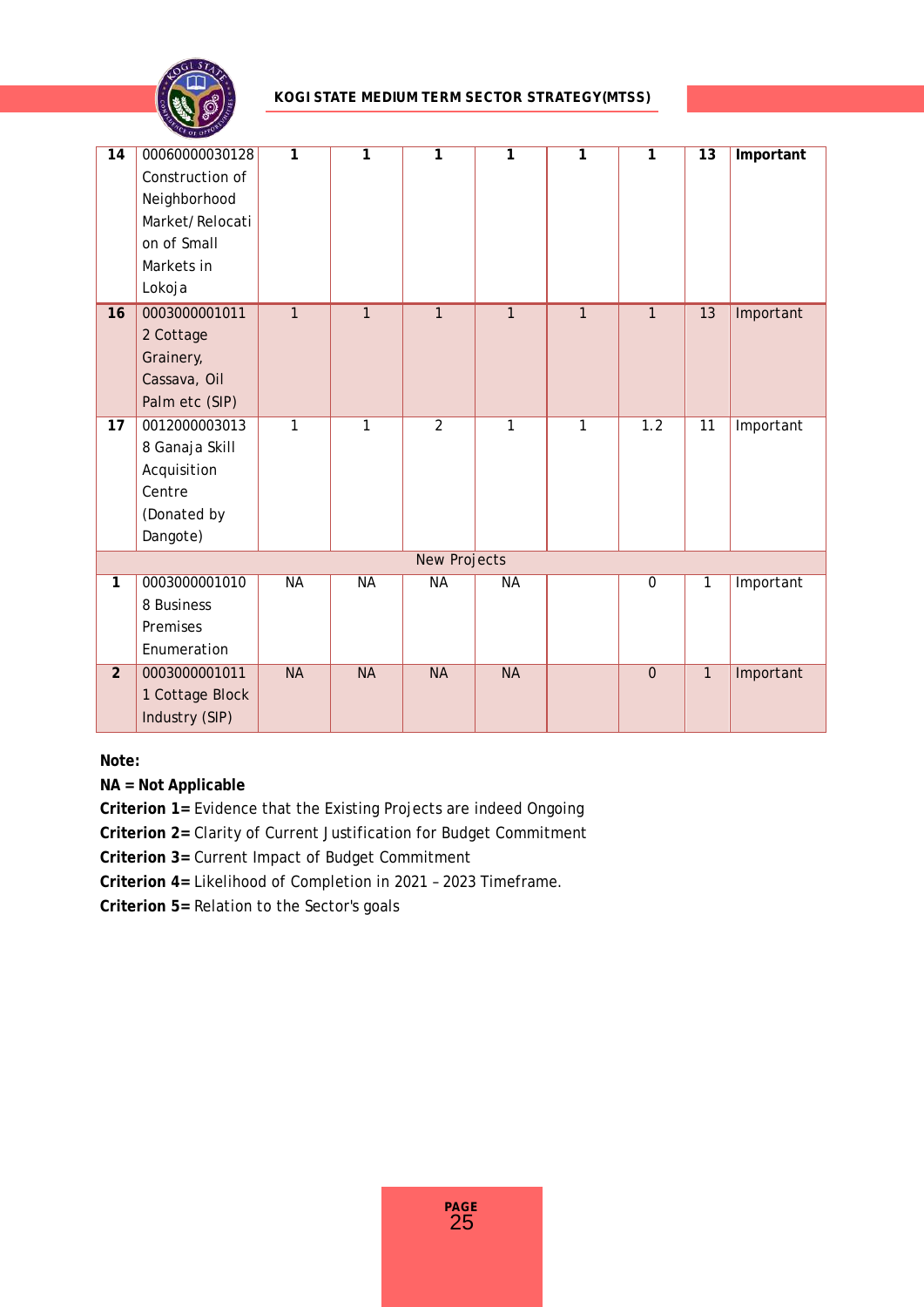

**Table 6: Capital Costs Commitments**

| S/<br>N        | Project Title                                                                                                  | Status of<br>Completi<br>on | Contract<br>Sum (N)   | Amount<br>Paid to<br>Date (N) | Outstandin<br>g<br>Commitme<br>nt $(N)$ |
|----------------|----------------------------------------------------------------------------------------------------------------|-----------------------------|-----------------------|-------------------------------|-----------------------------------------|
| $\mathbf{1}$   | 00120000030111<br>Confluence Sugar<br>Company Ltd. (PPP)                                                       | <b>NIL</b>                  | 100,000               | 100,000                       |                                         |
| $\overline{2}$ | 00120000010120<br>Market Development<br>in (Okene, Kabba and<br>Ankpa)                                         | NIL                         | 50,000,000 50,000,000 |                               |                                         |
| $\overline{4}$ | 00130000020117 Pre-<br>grant, Selection and<br>Post grant<br>Measurement and<br>Evaluation                     | <b>NIL</b>                  | 5,000,000             | 5,000,000                     |                                         |
| 5              | 00120000030109<br>Small & Medium Scale<br>Industry (PPP)                                                       | <b>NIL</b>                  | 50,000,000 50,000,000 |                               |                                         |
| 6              | 00120000030110 SME<br>Credit Scheme(SIP)                                                                       | <b>NIL</b>                  | 50,000,000            | 50,000,000                    |                                         |
| $\overline{7}$ | 00120000010117 Free<br>Trade<br>Zones/Industrial City                                                          | NIL                         | 15,000,000 15,000,000 |                               |                                         |
| 8              | 00120000030131 Kogi<br>State Sugar<br>Development Project.<br>(Bassa, Omala,<br>Ajaokuta and Koton-<br>Karfe)) | <b>NIL</b>                  | 10,000,000 10,000,000 |                               |                                         |
| 9              | 00120000010126<br>Economic Raw<br>Materials Sample<br><b>Display Centre</b>                                    | <b>NIL</b>                  | 3,000,000             | 3,000,000                     |                                         |

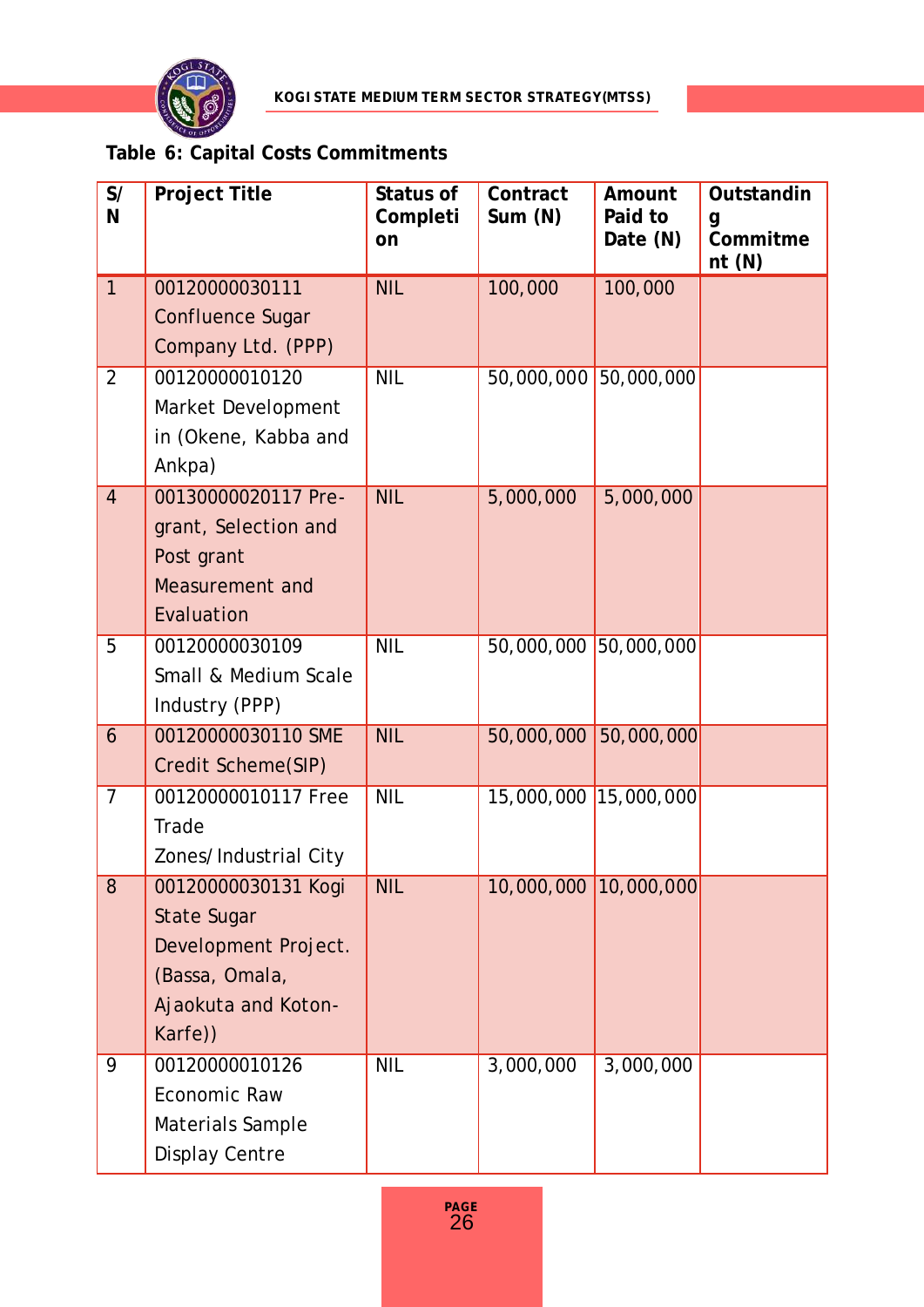

| 10 | 00030000010104 Kogi<br>People Consumer<br>Shop Capitalization                                                  | <b>NIL</b> | 3,000,000             | 3,000,000  |  |
|----|----------------------------------------------------------------------------------------------------------------|------------|-----------------------|------------|--|
| 11 | 00120000030125<br><b>Biodiesel Production</b><br>(PPP)                                                         | <b>NIL</b> | 10,000,000            | 10,000,000 |  |
| 12 | 00120000010104<br>Purchase of Motor-<br>cycles for Revenue<br>Collection                                       | <b>NIL</b> | 8,000,000             | 8,000,000  |  |
| 13 | 00120000030102<br>Industrial Layouts                                                                           | <b>NIL</b> | 10,900,000            | 10,900,000 |  |
| 14 | 00060000030128<br>Construction of<br>Neighborhood<br>Market/Relocation of<br><b>Small Markets in</b><br>Lokoja | <b>NIL</b> | 20,000,000            | 20,000,000 |  |
| 15 | 00030000010112<br>Cottage Grainery,<br>Cassava, Oil Palm etc<br>(SIP)                                          | <b>NIL</b> | 20,000,000            | 20,000,000 |  |
| 16 | 00120000030138<br>Ganaja Skill<br><b>Acquisition Centre</b><br>(Donated by Dangote)                            | <b>NIL</b> | 10,000,000 10,000,000 |            |  |
|    | Total                                                                                                          |            |                       |            |  |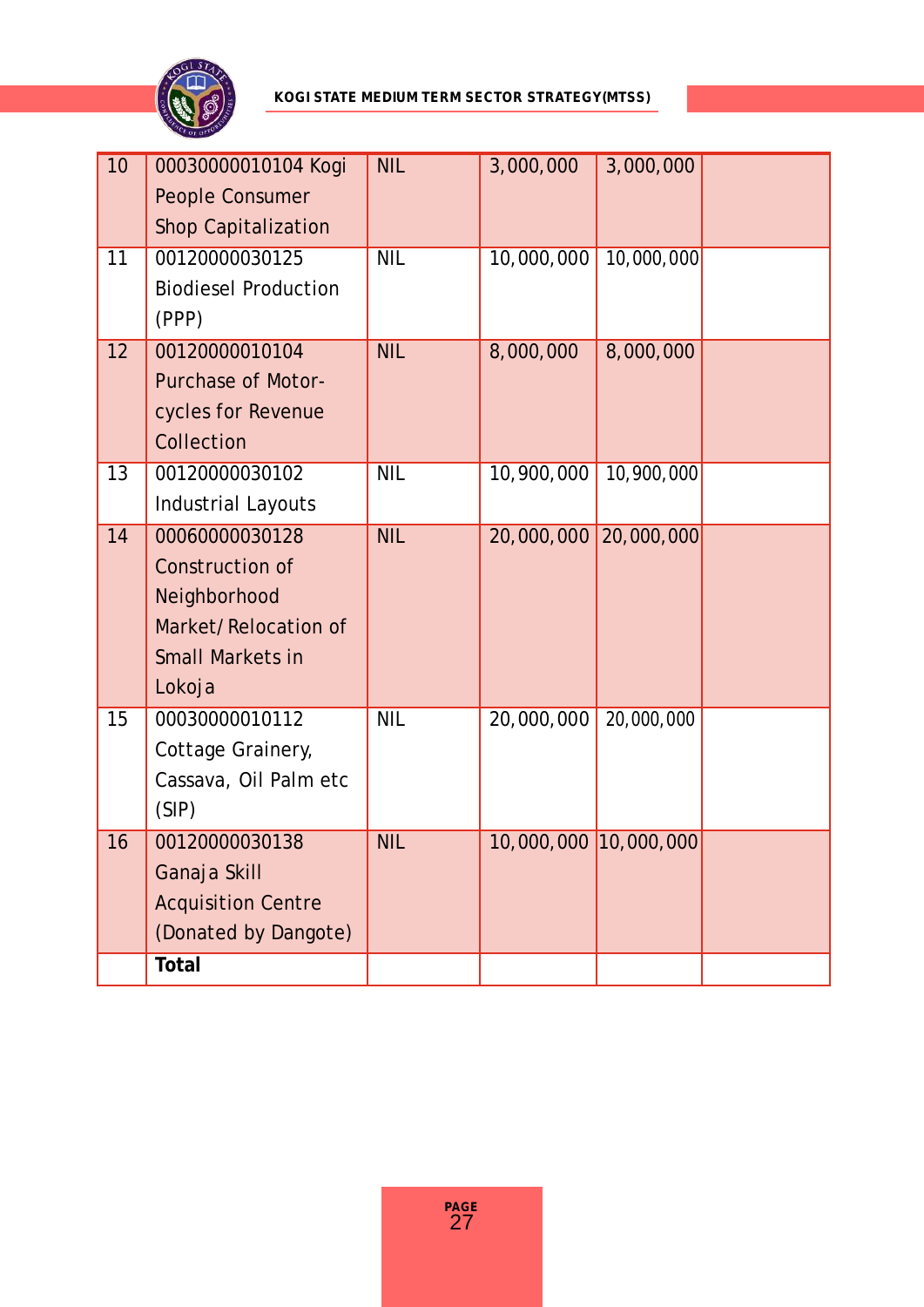

| Number of Staff                |                                  |                |            |            |            |  |  |  |
|--------------------------------|----------------------------------|----------------|------------|------------|------------|--|--|--|
| Items of<br>Personnel<br>Costs | 2019<br>Revised<br><b>Budget</b> | 2019<br>Actual | 2021       | 2022       | 2023       |  |  |  |
| <b>Basic</b><br>Salary         | 85,260,445                       | 50,978,953     | 86,784,627 | 87,652,473 | 88,528,998 |  |  |  |
| Total<br>Cost(N)               | 85,260,445                       | 50,978,953     | 86,784,627 | 87,652,473 | 88,528,998 |  |  |  |

**Table** 7**: Personnel Costs – Existing and Projected**

**Note:** If the personnel emoluments are consolidated, put the total under the Total Cost row.

|  |  |  | Table 8: Overhead Costs - Existing and Projected |
|--|--|--|--------------------------------------------------|
|  |  |  |                                                  |

| Items of Overheads         | 2019          | 2019           | 2021       | 2022       | 2023       |
|----------------------------|---------------|----------------|------------|------------|------------|
|                            | Revised       | Actual         |            |            |            |
|                            | <b>Budget</b> |                |            |            |            |
| 22020101 Local Travels     | 400,000       | 18,000         | 300,000    |            | 306,030    |
| and Transport/Training     |               |                |            | 303,000    |            |
| 22020102 Travel and        | 1,800,000     | 40,000         | 8,600,000  | 8,686,000  | 8,772,860  |
| Transport                  |               |                |            |            |            |
| 22020301 Office            |               |                |            |            |            |
| stationer/Computer         | 1,100,000     | 262,500        | 3,500,000  | 3,535,000  | 3,570,350  |
| Consumable                 |               |                |            |            |            |
| 22020303                   | 230,000       | $\theta$       |            | 11,010     | 11,120     |
| Newspapers/subscription    |               |                | 10,000     |            |            |
| 22020333 Printing of Files | 200,000       | 150,000        | 100,000    | 101,000    | 101,000    |
| <b>Jackets</b>             |               |                |            |            |            |
| 22020342 Computer UPS      | 200,000       | $\overline{0}$ | 10,000     | 10,100     | 10,201     |
| 22020401 Maintenance of    | 1,650,000     | 632,000        | 4,500,000  | 4,545,000  | 4,590,450  |
| Motor Vehicle Equipment    |               |                |            |            |            |
| 22020402 Maintenance of    |               |                |            |            |            |
| Office Furniture and       | 1,300,000     | 172,000        | 8,000,000  | 8,080,000  | 8,160,800  |
| fittings                   |               |                |            |            |            |
| 22020679 Office And        |               |                | 11,500,000 | 11,615,000 | 11,731,150 |
| <b>General Expenses</b>    |               |                |            |            |            |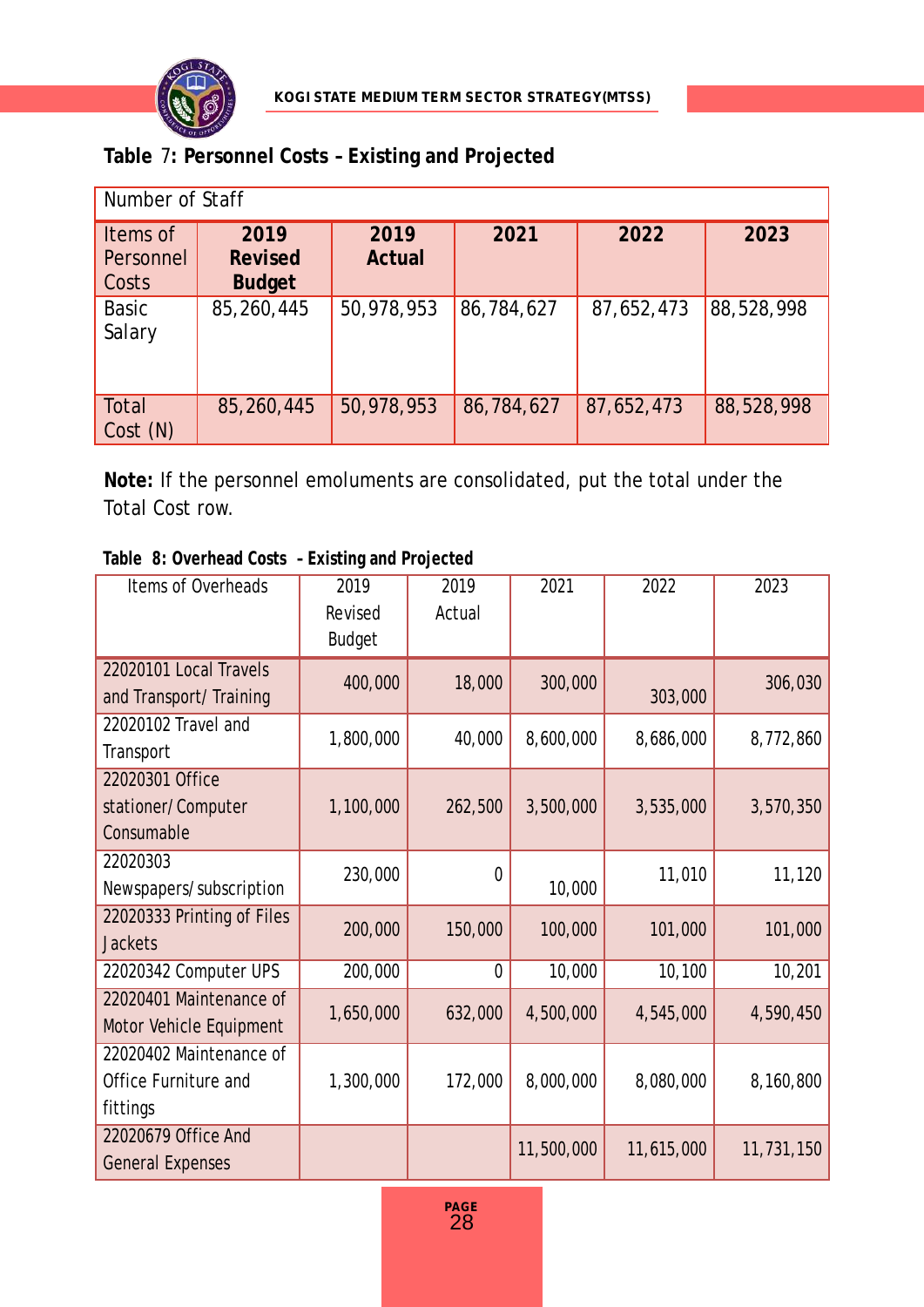

| 22020602 Office Rent                                                                                                                             |              |             | 3,000,000  | 3,030,000    | 3,060,300    |
|--------------------------------------------------------------------------------------------------------------------------------------------------|--------------|-------------|------------|--------------|--------------|
| 22020692 National<br>Council For Industry,<br><b>Commerce Cooperative</b><br>And Investment<br>Promotion/State Export<br>Promotion/Trade Mission |              |             | 300,000    | 303,000      | 306,030      |
| 22020501 Local Training                                                                                                                          | 50,000       | $\mathbf 0$ | 10,010,000 | 10, 110, 100 | 10, 211, 201 |
| 22020656 Workshops<br>Seminars & Conferences                                                                                                     | 700,000      | 620,000     | 50,000     | 50,500       | 51,005       |
| 22020658 Monitoring &<br>Evaluation System Covid-<br>19 Response                                                                                 | $\mathbf 0$  | $\mathbf 0$ | 1,500,000  | 1,515,000    | 1,530,150    |
| 22020682 Small and<br>medium scale enterprises                                                                                                   | $\mathbf{0}$ | $\mathbf 0$ | 116,0000   | 117,1600     | 1,183,316    |
| 22020405 Maintenance Of<br>Office Equipment                                                                                                      |              |             | 1,500,000  | 1,515,000    | 1,530,150    |
| 22020686 Registration of<br><b>Business Monitoring</b><br>Committee                                                                              | 410,000      | 114,000     | 400,000    | 404,000      | 408,040      |
| 22020205 TELEPHONE<br><b>CHARGES</b>                                                                                                             |              |             | 300,000    | 303,000      | 306,030      |
| 22020211 Expenses On<br><b>Felele Housing Estate</b><br>Project                                                                                  |              |             | 1,000,000  | 1,010,000    | 1,020,100    |
| 22020304 Magazines,<br>Journals And Periodicals                                                                                                  |              |             | 54,200     | 54,742       | 55,289       |
| 22020404<br>Purchase/Maintenance Of<br><b>Plants/Generators</b>                                                                                  | $\theta$     | $\theta$    | 4,500,000  | 4,545,000    | 4,590,450    |
| 22020801 Motor Vehicle<br><b>Fuel Cost</b>                                                                                                       | 1,236,882    | 520,000     | 1,000,000  | 1,010,000    | 1,020,100    |
| 22020803<br>Plants/Generator Fuel<br>Cost                                                                                                        | 40,000       | 52,000      | 20,000     | 20,200       | 20,402       |
| 22021013 Study Tour<br>Expenses                                                                                                                  |              |             | 3,000,000  | 3,030,000    | 3,060,300    |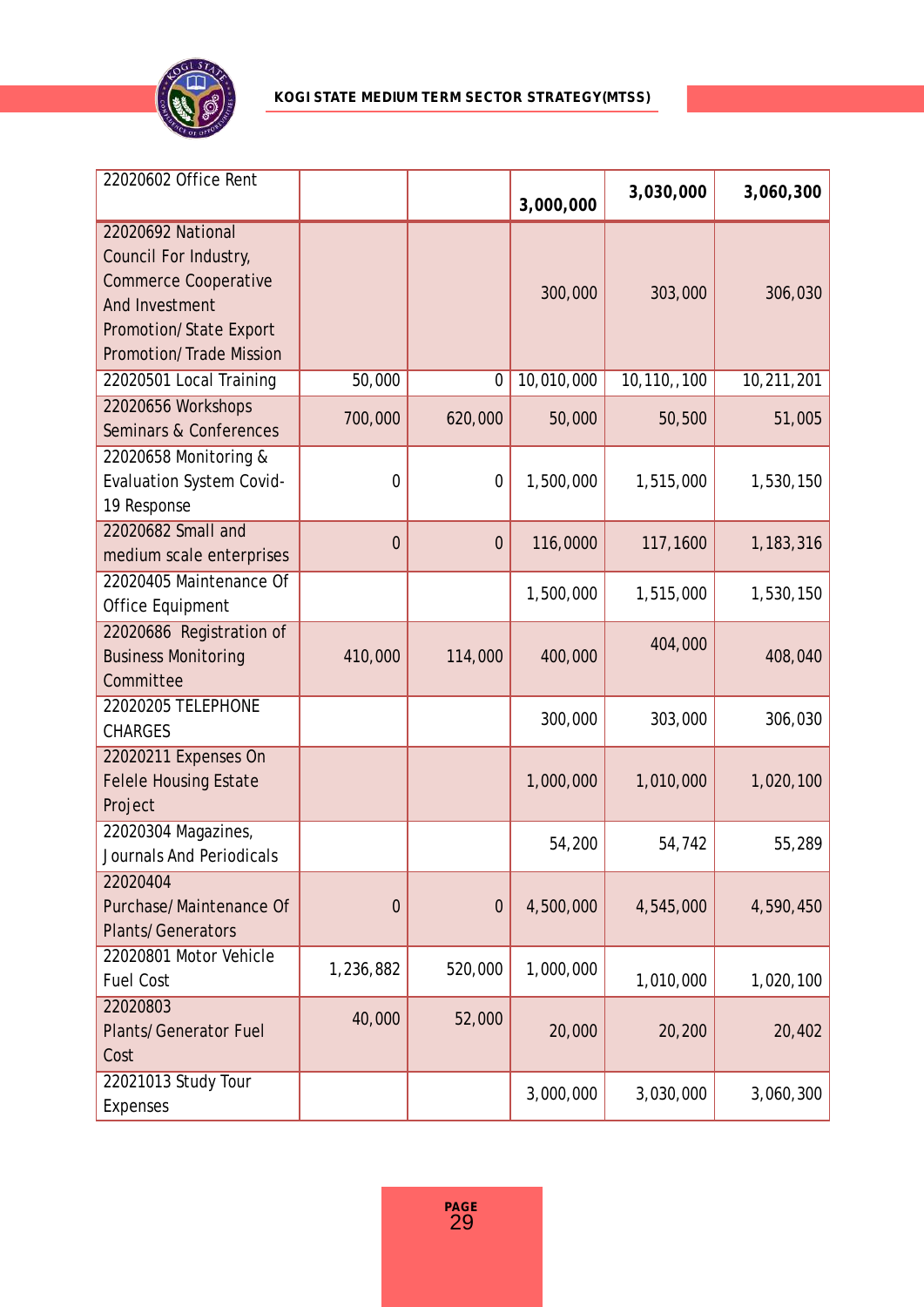

| 22021001 Refreshment,<br><b>Meals And Hospitality</b><br>(Meeting Expenses)                                                               |           |                  | 2,500,000 | 2,525,000 | 2,550,250   |
|-------------------------------------------------------------------------------------------------------------------------------------------|-----------|------------------|-----------|-----------|-------------|
| 22021089Research/Survey                                                                                                                   |           |                  | 2,000,000 | 2,020,000 | 2,040,200   |
| 22020806 Diesel Expenses                                                                                                                  | 50,000    | $\overline{0}$   | 10,000    | 10,100    | 10,201      |
| 22020807 Fuel Expenses                                                                                                                    | 100,000   | 0                | 50,000    | 50,500    | 51,005      |
| 22020901 Bank Charges<br>(Other Than<br>Interest)/Special<br>Conveyance & Bank<br><b>Charges/FAAC Meetings</b>                            |           |                  | 100,000   | 101,000   | 102,010     |
| 22020904 Charge on Turn<br>Over                                                                                                           | 50,000    | 6,000            | 10,000    | 10,100    | 10,201      |
| 22020908 Subscription<br>(Investment)                                                                                                     | 100,000   | $\overline{0}$   | 10,000    | 10,100    | 10,201      |
| 22021014 Annual Budget<br>Expenses and<br>Administration                                                                                  | 500,000   | 48,000           | 200,000   | 202,000   | 204,020     |
| 22020701 Consultancy<br>Service                                                                                                           | 1,795,248 | $\overline{0}$   | 5,050,000 | 5,100,500 | 5, 151, 505 |
| 22020758 Tender and<br>Advertisement                                                                                                      | 500,000   | 0                | 100,000   | 101,000   | 102,010     |
| 22020934 Cooperative<br>Registration, Audit and<br><b>Supervision Expenses</b>                                                            | 500,000   | 150,000          | 50,000    | 50,500    | 51,005      |
| 22021067 Covid-19<br>Pandemic Response<br>Activities Expense (C022)                                                                       | 700,000   | 0                | 1,300,000 | 1,313,000 | 1,326,130   |
| 2202021003 Publicity and<br>Advertisement                                                                                                 | 564,992   | $\overline{0}$   | 564,992   | 570,642   | 576,348     |
| 22021096 Printing And<br>Publication/Printing Of<br>Revenue Receipt<br>Booklets/Printing Of<br>Court Forms/Printing Of<br>Office Document |           |                  | 2,500,000 | 2,525,000 | 2,550,250   |
| 22021021<br>Grants/Contribution and<br>Subvention                                                                                         | 700,000   | $\boldsymbol{0}$ | 700,000   | 707,000   | 800,000     |

**Note:** If the overhead costs are consolidated, put the total under the Total Cost row.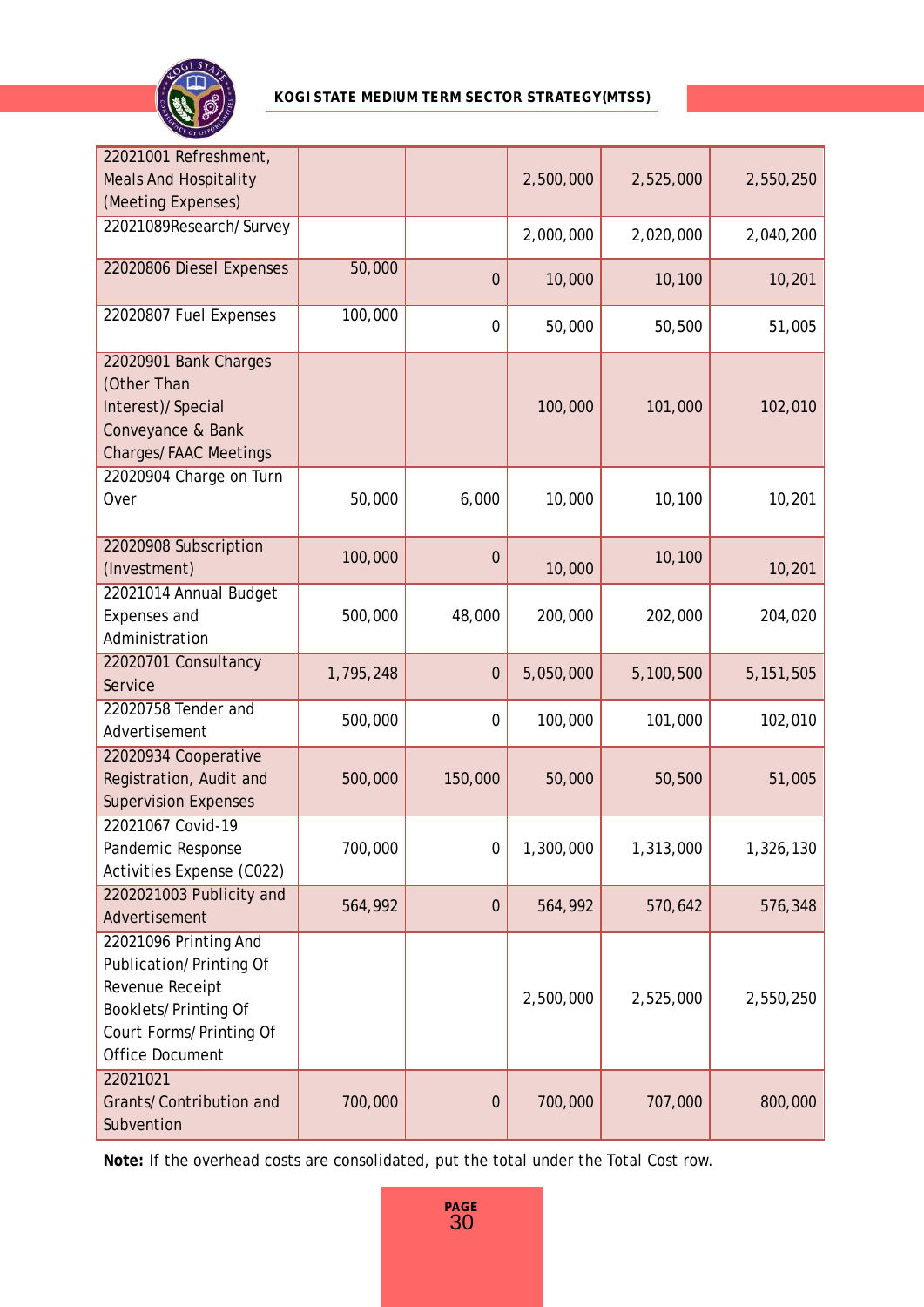

| Project Name                                           | Justification for cancellation/shut<br>down |
|--------------------------------------------------------|---------------------------------------------|
| Nigeria Timber company Limited<br>Okura Olafia NTCL    | Sector budget envelop not enough            |
| Sanitary ware Company Limited Idah                     | Sector budget envelop not enough            |
| <b>Confluence Fertilizer Company</b><br>Agbeji Ayingba | Sector budget envelop not enough            |

### **3.3 Contributions from partners**

The key partners of the Ministry are the Central Bank of Nigeria and the Bank of Industry. The CBN is providing funds to be given to MSMEs as loans to support the development of SMEs in the State. On the other hand, the Bank of Industry supports the Ministry with the training of SMEs as well as equipment and tools as loan while the State Government provides counterpart funds, land and venue for training.

### **Table 10: Grants and Donor Funding**

| Source /<br><b>Description</b><br>of Grant | Amount Expected (N) | Counterpart<br>Funding<br>Requirements (N) |               |   |  |                |  |  |
|--------------------------------------------|---------------------|--------------------------------------------|---------------|---|--|----------------|--|--|
|                                            | 2021                | 2022                                       | 2023          |   |  | 2021 2022 2023 |  |  |
| Central<br>Bank of<br>Nigeria<br>(CBN)     | 2,000,000,00<br>0   | 1,000,000,00                               | 1,000,000,000 | 0 |  | 0              |  |  |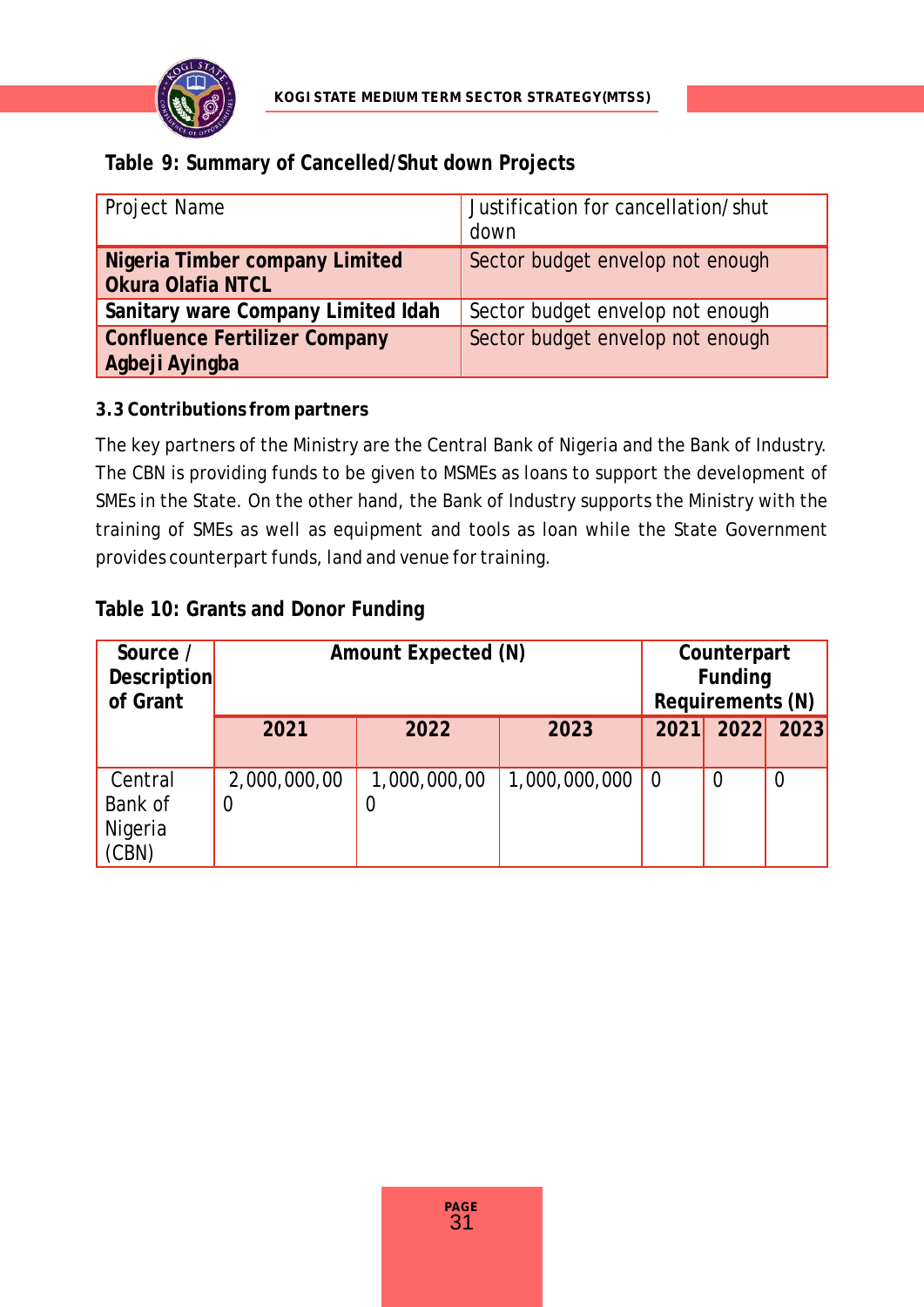3.4 Programme Connections between Sector MDAs **3.4 Programme Connections between Sector MDAs**

3.5 Outline of Key Strategies **3.5 Outline of Key Strategies** Table 11: Summary of Projects' Expenditures and Output Measures **Table 11: Summary of Projects' Expenditures and Output Measures**

| Responsib<br><b>NDA</b><br>$\overline{\circ}$   |       | Com & Ind<br>Min of                                                             | Com & Ind<br>Min of                                                                   | Com & Ind<br>Min of                                                      | Com & Ind<br>Min of                                     | Com & Ind<br>Min of                                       | Com & Ind<br>Min of                                 |
|-------------------------------------------------|-------|---------------------------------------------------------------------------------|---------------------------------------------------------------------------------------|--------------------------------------------------------------------------|---------------------------------------------------------|-----------------------------------------------------------|-----------------------------------------------------|
| Activity<br><b>MTSS</b><br>Code                 |       |                                                                                 |                                                                                       |                                                                          |                                                         |                                                           |                                                     |
|                                                 | 2023  | funding<br>$%$ no                                                               | growth of<br>SMEs<br>business                                                         | access to<br>Increase<br>loan by<br>70&                                  | completion<br>80%                                       | completion<br>80%                                         | completion<br>80%                                   |
| Output Target                                   | 2022  | funding<br>$\frac{96}{6}$ no                                                    | growth of<br>SMEs<br>business                                                         | access to<br>Increase<br>loan by<br>70%                                  | completion<br>60%                                       | completion<br>60%                                         | completion<br>60%                                   |
|                                                 | 2021  | funding<br>$\frac{96}{6}$ no                                                    | 4% growth<br>business<br>of SMEs                                                      | access to<br>Increase<br>Ioan                                            | completion<br>30%                                       | completion<br>$30\%$                                      | completion<br>30%                                   |
| (i.e. Output<br>Base Line<br>Value in           | 2019) | Ξ                                                                               | Ξ                                                                                     | Ξ                                                                        | Ξ                                                       | Ξ                                                         | $\equiv$                                            |
| Output KPI                                      |       | approve and<br>cash backing<br>of fund                                          | Reasonable<br>numbers of<br>registered<br>business<br><b>SMES</b>                     | Access to<br>Prompt<br>loan                                              | Commencem<br>operation at<br>the industry<br>ent of     | Commencem<br>operation at<br>the industry<br>ent of       | Commencem<br>operation at<br>the industry<br>ent of |
| Output                                          |       | participation<br>Availability<br>of fund for                                    | SMEs across<br>Setting up<br>the state                                                | Availability<br>the scheme<br>of fund for                                | Payment of<br>counterpart<br>fund                       | Payment of<br>counterpart<br>fund                         | Payment of<br>counterpart<br>fund                   |
|                                                 | 2023  | 10,201,000                                                                      | 000'S00'LS                                                                            | 000'900'L9                                                               | 102,010                                                 | 10,201,000                                                | 10,201,000                                          |
| Expenditure<br><b>Budgeted</b><br>Cost (N)      | 2022  | 000'001'01                                                                      | 000'009'09                                                                            | 000'009'09                                                               | 000'LOL                                                 | 000'00L'0L                                                | 000'00L'0L                                          |
|                                                 |       |                                                                                 | 000'000'09                                                                            | 000'000'09                                                               | 000'00L                                                 | 000'000'0L                                                | 000'000'0L                                          |
| Spent on The<br>Project So<br>Far (N)<br>Amount |       | Ξ                                                                               | Ξ                                                                                     | Ξ                                                                        | Ξ                                                       | $\equiv$                                                  | $\bar{z}$                                           |
| Project / Activity<br>Title                     |       | Participation in trade<br>fare both zonal and<br>00120000010135<br>nternational | 00120000030109 Smal<br>industry(ppp) covid-<br>and medium scale<br>19 Response (C000) | 00120000030110 Sme<br>credit scheme(SIP)<br>Response(Cooo)<br>$Covid_19$ | company Ltd (PPP)<br>Confluence sugar<br>00120000030111 | 00120000030131 Kogi<br>development project<br>state sugar | 00120000030125 Bio<br>diesel production<br>(PPP)    |
| Programme                                       |       | Enterprises<br>Supporting<br>Small and<br>Medium<br>Scale                       |                                                                                       |                                                                          |                                                         |                                                           |                                                     |

#### **KOGI STATE MEDIUM TERM SECTOR STRATEGY(MTSS)**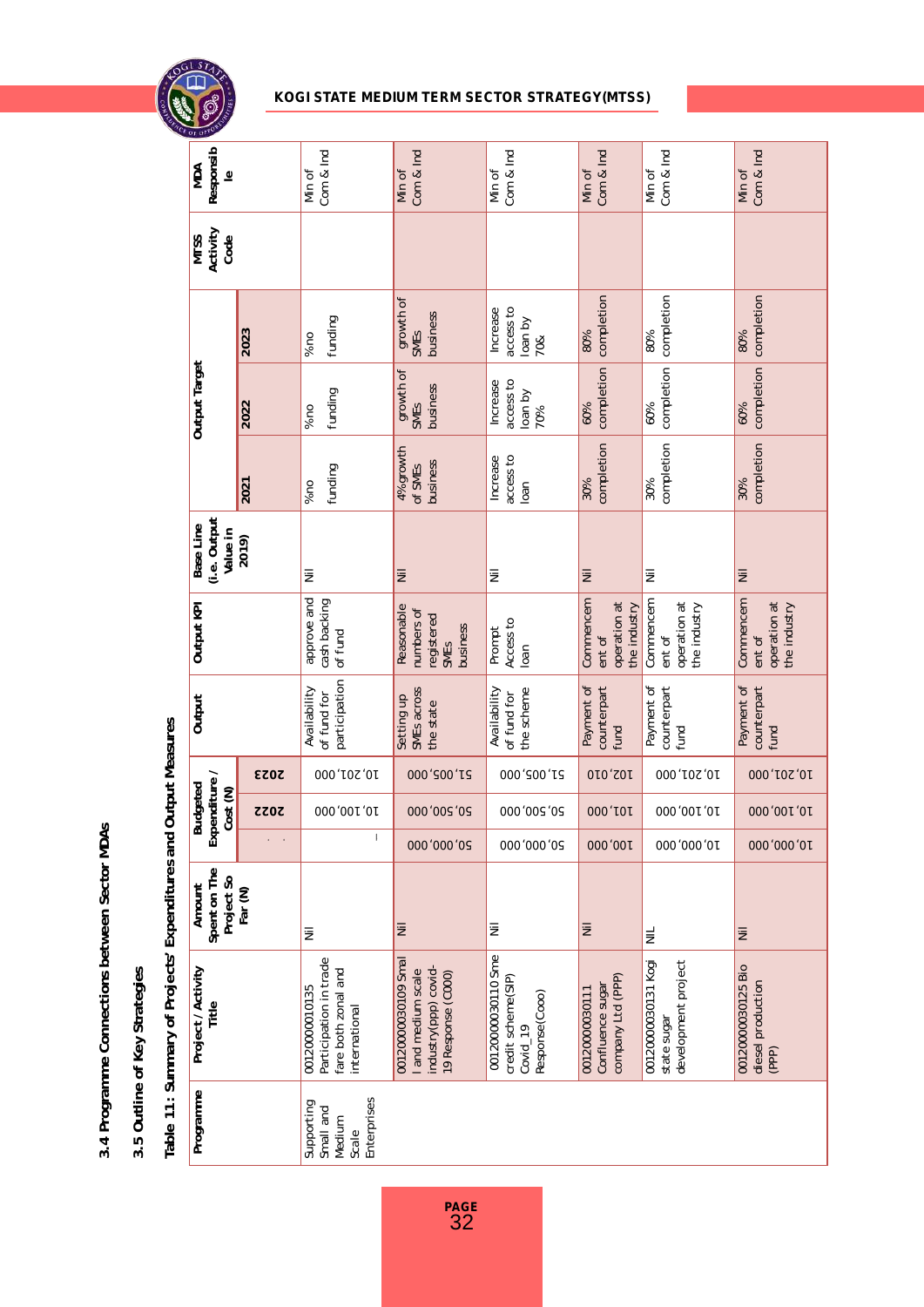

| Com & Ind<br>Min of                                                                      | Min of<br>Com &lnd                                       | Min of<br>Com & Ind                              | Min of<br>Com & Ind                                        | Com & Ind<br>Min of                                                 | Min of<br>Com & Ind                                                                            |                                                                          |                                      |
|------------------------------------------------------------------------------------------|----------------------------------------------------------|--------------------------------------------------|------------------------------------------------------------|---------------------------------------------------------------------|------------------------------------------------------------------------------------------------|--------------------------------------------------------------------------|--------------------------------------|
|                                                                                          |                                                          |                                                  |                                                            |                                                                     |                                                                                                |                                                                          |                                      |
| compliance<br>with the<br>sector<br>rules<br>90%                                         | shop to be<br>registered<br>consumer<br>80% of           | completion<br>70%                                | completion<br>85%                                          | completion<br>80%                                                   | completion<br>$80\%$                                                                           |                                                                          |                                      |
| e with the<br>complianc<br>sector<br>rules<br>70%                                        | shop to be<br>registered<br>consumer<br>60% of           | completion<br>40%                                | completion<br>65%                                          | completion<br>60%                                                   | completion<br>50%                                                                              |                                                                          |                                      |
| sector rules<br>compliance<br>with the<br>50%                                            | shop to be<br>consumer<br>register<br>50% of             | completion<br>25%                                | completion<br>25%                                          | completion<br>40%                                                   | completion<br>40%                                                                              |                                                                          |                                      |
| Ξ                                                                                        | E                                                        | $\bar{z}$                                        | $\bar{z}$                                                  | Ξ                                                                   | $\overline{\overline{z}}$                                                                      |                                                                          |                                      |
|                                                                                          |                                                          | presents at<br>structure<br>Physical<br>the site | Building of<br>structures                                  | center being<br>reasonable<br>built to<br>Veldsig<br>level          | of market to<br>expansion<br>be seen                                                           |                                                                          |                                      |
| Monitoring<br>evaluation<br>of use of<br>grant<br>pue                                    | of consumer<br>Registration<br>shops                     | Payment of<br>contract<br>sum                    | land clearing<br>an area and<br>of this area<br>Earmarking | and payment<br>of contract<br>Awarding<br>sum                       | done at site<br>work to be<br>Expansion                                                        |                                                                          |                                      |
| 5,100,500                                                                                | 5,100,500                                                | 20,402,000                                       | 15,301,500                                                 | 3,060,300                                                           | 000'S00'LS                                                                                     | 008'09L'8                                                                | 060'6LL'LL                           |
| 000'090'9                                                                                | 000'090'9                                                | 000'007'07                                       | 000'09L'9L                                                 | 3,030,000                                                           | 000'009'09                                                                                     | 000'080'8                                                                | 000'600'LL                           |
| 000'000'S                                                                                | 000'000'S                                                | 000'000'07                                       | 000'000'SL                                                 | 000,000,8                                                           | 000'000'09                                                                                     | 000'000'8                                                                | 000'006'0L                           |
| Ξ                                                                                        | E                                                        | Ξ                                                | $\overline{\overline{z}}$                                  | Ξ                                                                   | $\bar{z}$                                                                                      |                                                                          |                                      |
| 00130000020117 Pre<br>grant selection and<br>measurement and<br>evaluation<br>post grant | <b>Business premise</b><br>00030000010108<br>enumeration | Trade fair complex<br>00120000010122             | 00120000010117 Free<br>trade zone/industrial<br>city       | 00030000010116<br>material sample<br>display Centre<br>Economic raw | Market development<br>at (Okene, kabba<br>00120000010120<br>Ankpa) Covid-19<br>Response (Cooo) | cycles for Revenue<br>Purchase of Motor-<br>00120000010104<br>Collection | Industrial layouts<br>00120000030102 |
|                                                                                          |                                                          |                                                  |                                                            |                                                                     |                                                                                                |                                                                          |                                      |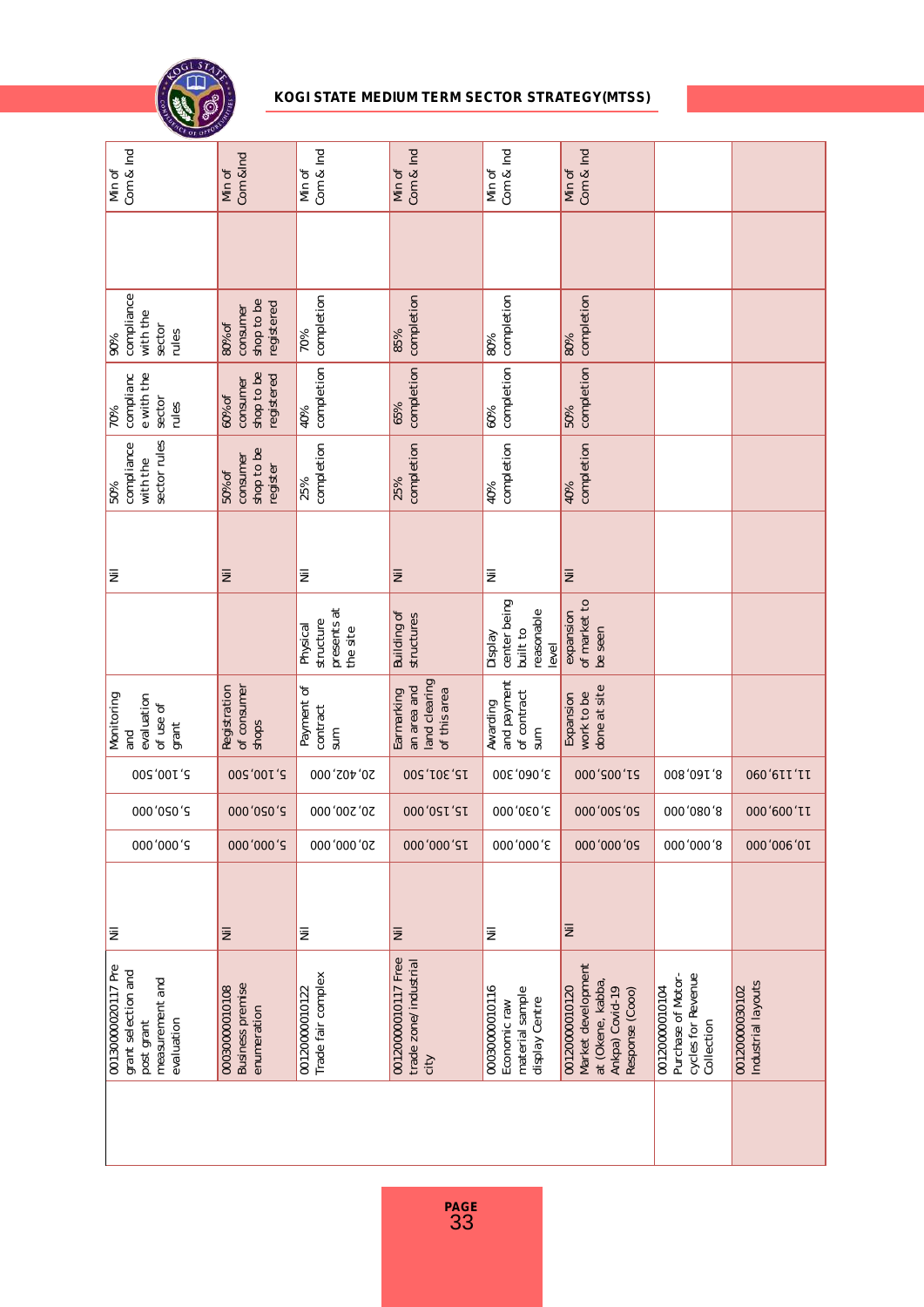| 20' 402'000                                                                                          | 15,301,500                                        | 20,402,000                                                             | 15,301,500                                                                | 104,428,040                                                                                          | 000'809'L8                                                                                                                                | 3,060,300                                                         | 327,750,000 |
|------------------------------------------------------------------------------------------------------|---------------------------------------------------|------------------------------------------------------------------------|---------------------------------------------------------------------------|------------------------------------------------------------------------------------------------------|-------------------------------------------------------------------------------------------------------------------------------------------|-------------------------------------------------------------------|-------------|
| 000'007'07                                                                                           | 15,150,000                                        | 20,200,000                                                             | 15,150,000                                                                | 202,404,000                                                                                          | 000'008'08                                                                                                                                | 3'030'000                                                         | 297.200,000 |
| 000'000'07                                                                                           | 000'000'SL                                        | 000'000'07                                                             | 000'000'SL                                                                | 200,400,000                                                                                          | 000'000'08                                                                                                                                | 000'000'E                                                         | 231,100,000 |
|                                                                                                      |                                                   |                                                                        |                                                                           |                                                                                                      |                                                                                                                                           |                                                                   |             |
| small markets in lokoja<br>market/Relocation of<br>00060000030128<br>Construction of<br>Neighborhood | 000300000010111<br>Cottage block<br>industry(SIP) | Cassava, Oil Palm etc.<br>Cottage Grainery,<br>00030000010112<br>(SIP) | 00120000030138 Ganaja<br>Skill Acquisition Centre<br>(Donated by Dangote) | 00120000010139 Loans<br>Boast Local Economy<br>(COVID-19 Response)<br>Facilities to SME to<br>(0000) | Other Skill Services (SIP)<br>Barbers, Grinders, Hair<br>Intervention to Tailors<br>Dressers, Artisan and<br>00030000010113<br>Government | Economic Raw Materials<br>Sample Display Centre<br>00120000010126 |             |
|                                                                                                      |                                                   |                                                                        |                                                                           |                                                                                                      |                                                                                                                                           |                                                                   | Total       |

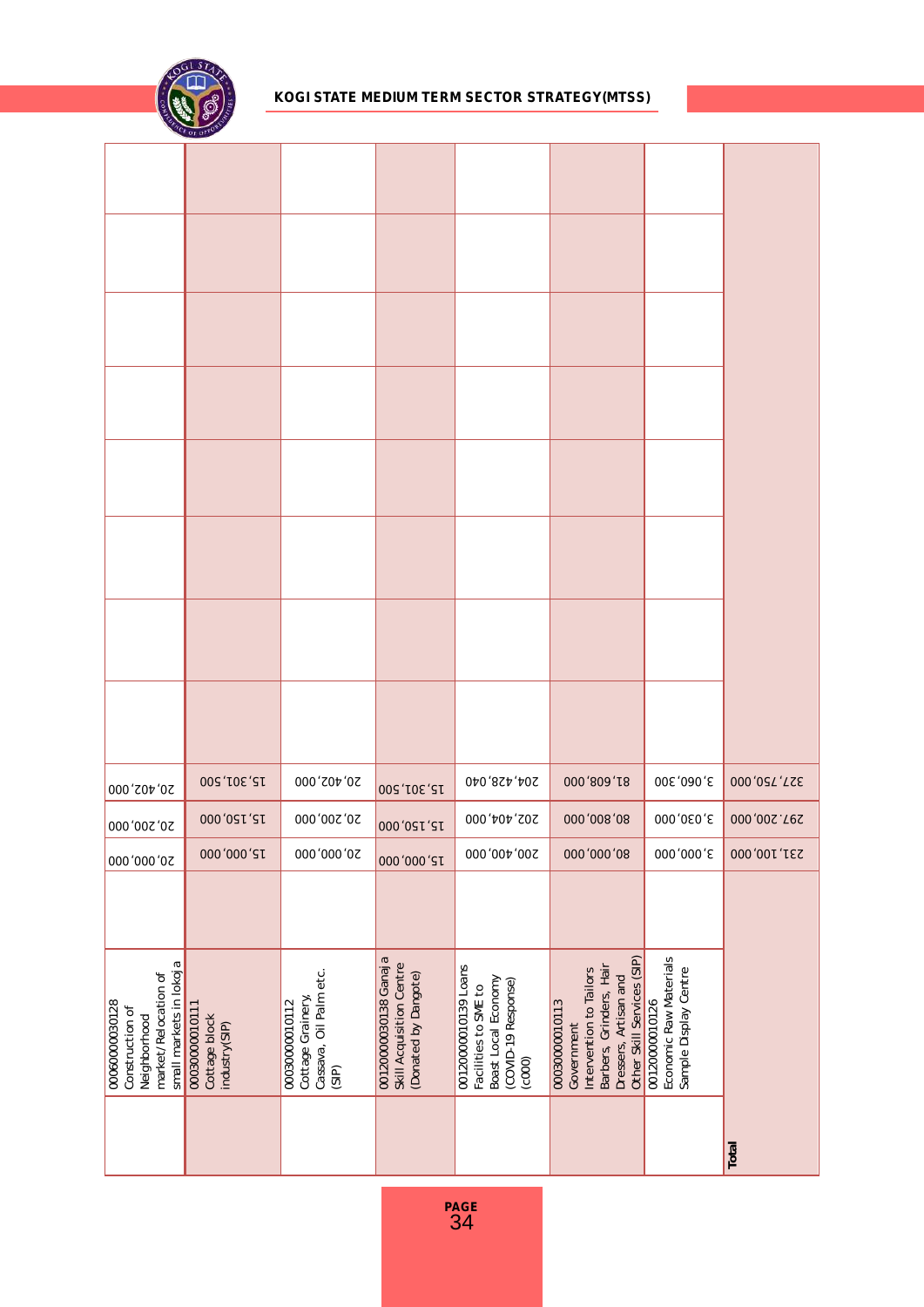

### **3.6 Justification**

Selection of criteria for prioritizing the Commerce and Industry Sector strategies to be implemented as part of the 2021 - 2023 MTSS were premised on the need to identify high impact interventions for the achievement of the revised sector policy.

Following the conduct of the research leading to the formation of New Direction Blue Print, now rebranded as Let's Do More Agenda, and the focus on the good governance through the lessons provided by Kogi State Public Sector Governance Reform Programmes as a major economic alternative to leveraging governance, the sector team engaged the selection process with the view to ensuring that the identified strategies to be implemented are well aligned with the goals and objectives of the medium term plan derived from the State Development Plan and New Direction Blue Print/ Let's Do More Agenda.

Secondly, that the selected strategies are capable of delivering verifiable results within the limited resources allocated and in the shortest possible time.

With the MTSS approach, which is result-based budget all costs interventions are linked to the achievement of the MTSS outputs, outcomes and Impact as defined in the New Direction Blue Print policy framework and revised in the Let's Do More Agenda. Consequently, the sector will be able to assess progress of the MTSS key performance indicators (KPIs) and the cost effectiveness of the budgeted expenditure.

### **3.7 Result Framework**

Though the result framework details the targets to be achieved by the MTSS, it is important to understand that the outcome targets were central in the definition of the key programs and projects of the MTSS. These key performance indicators are in alignment with the performance for the sector.

The Ministry and its parastatals are expected to develop their costed annual operation plan in response to the output targets defined in the sector result frameworks.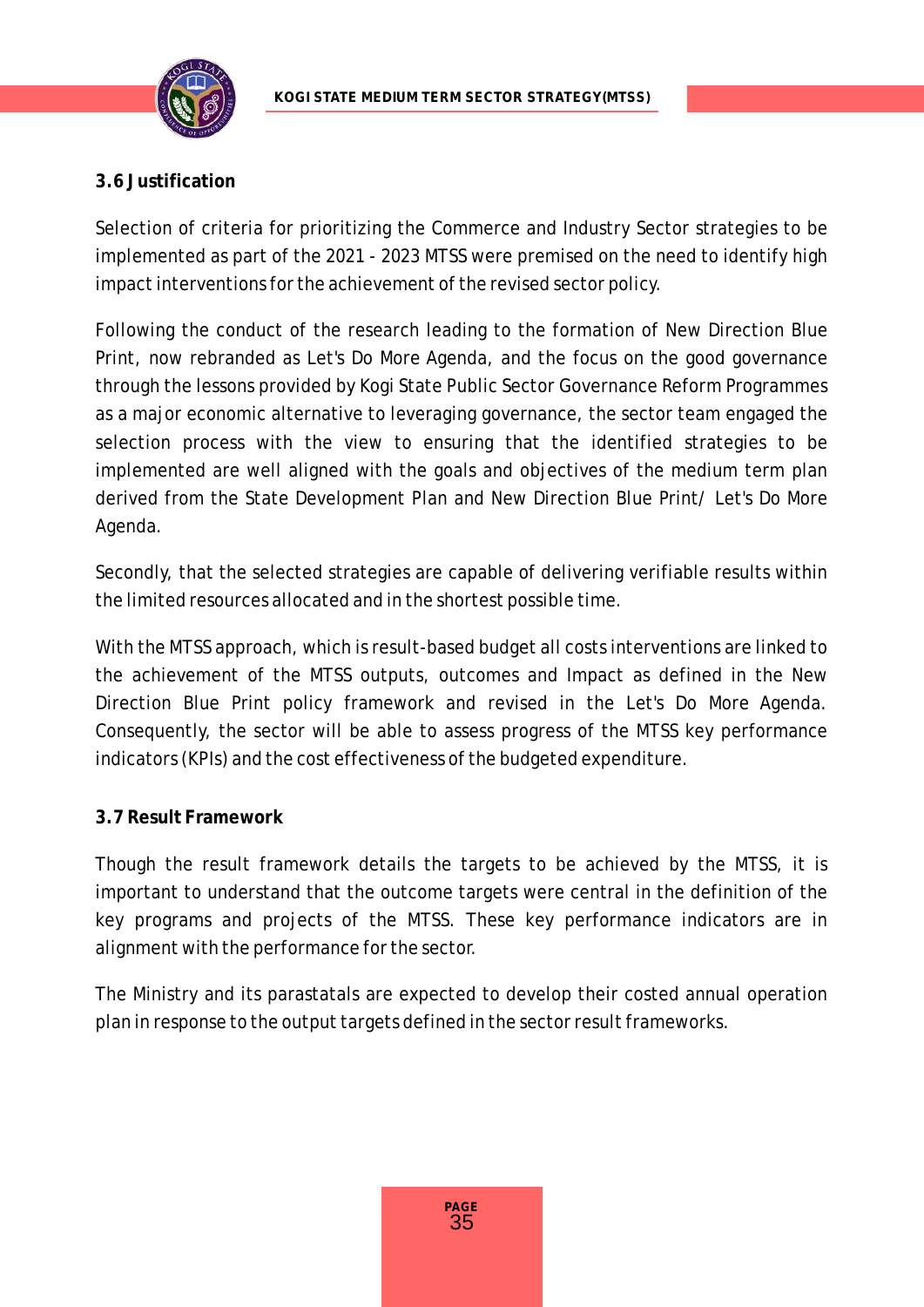

### **3.8 Responsibilities and Operational Plan**

Following the development of the MTSS 2021 – 2023 for Commerce and Industry sector, it is anticipated that all the departments of the Commerce and Industry sector would derive their annual operation plan activities from the strategies of the medium term plan.

The operational plans would aid the various departments to articulate their individual action plans as well as facilitate the estimation of the quarterly departmental cash flow projections for the 2021 financial year.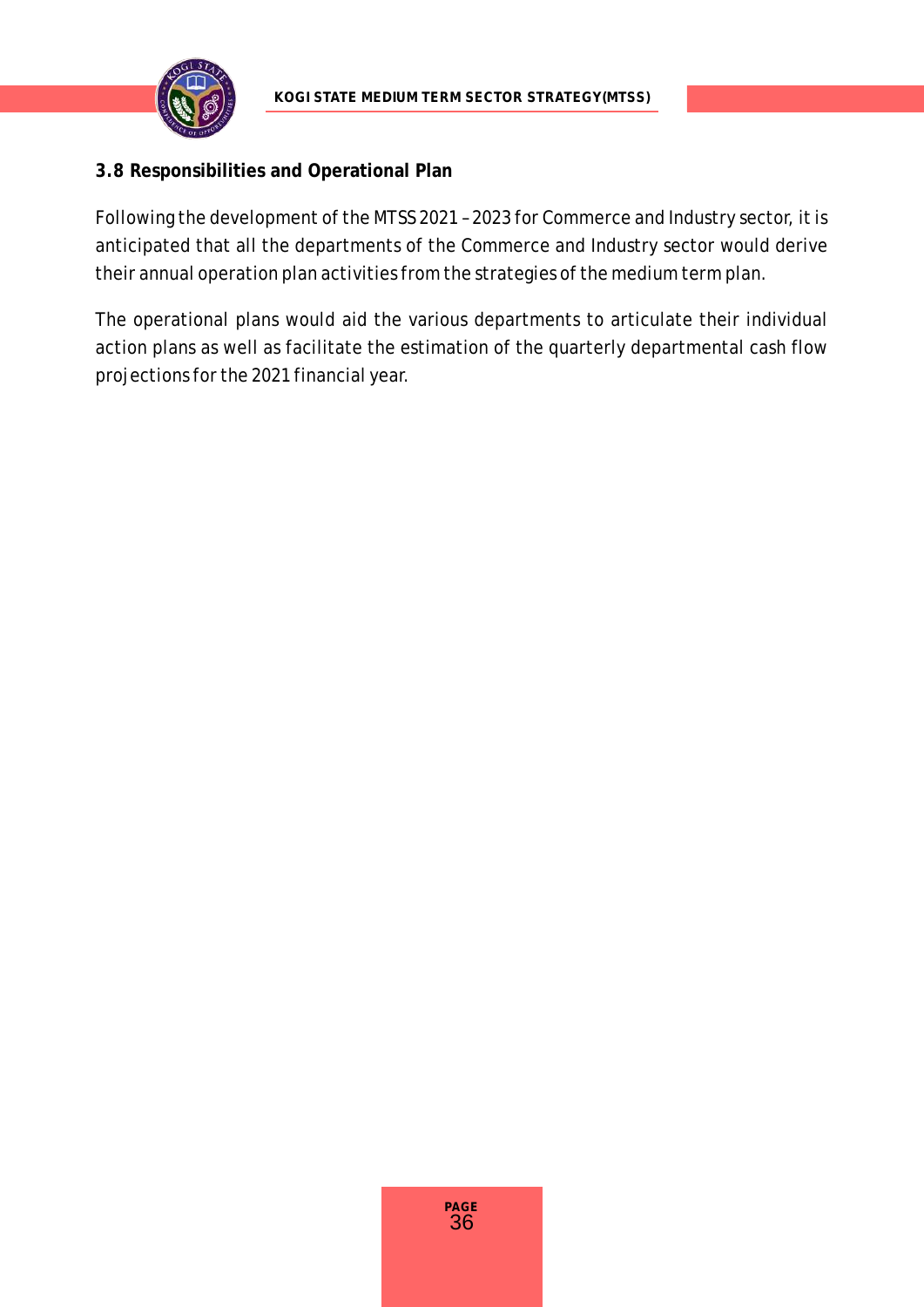

## **CHAPTER 4**

### **Monitoring and Evaluation**

#### **4.1 Performance Monitoring and Evaluation**

| <b>Fiscal Year</b> | <b>Total Budget</b> | <b>Actual Exp</b> | Level of    | Variance      |
|--------------------|---------------------|-------------------|-------------|---------------|
|                    | (Capital&           | (Capital. &       | Performance |               |
|                    | Recurrent)          | Recurrent.)       | $(\%)$      |               |
| 2018               | 2,252125,125        | 77,906,880        | 3.46        | 2,174,218,245 |
| 2019               | 2,163.098,146       | 245, 233, 465     | 11.34       | 1,917,864,681 |
| 2020               | 373,887,508         | 18,621,389        | 4.98        | 355,266,119   |
| Total              | 2,762,200,779       | 341, 761, 734-    | 12.37       | 2,420,439,045 |

#### **4.2 Public Involvement**

Involvement of the public as a stakeholder in the preparation of this medium term sector strategy, cannot be over emphasized as the planning and execution start and end with the public as the beneficiaries.

Representatives of Civil Society Organization and Interest Groups have their input in preparation of this document.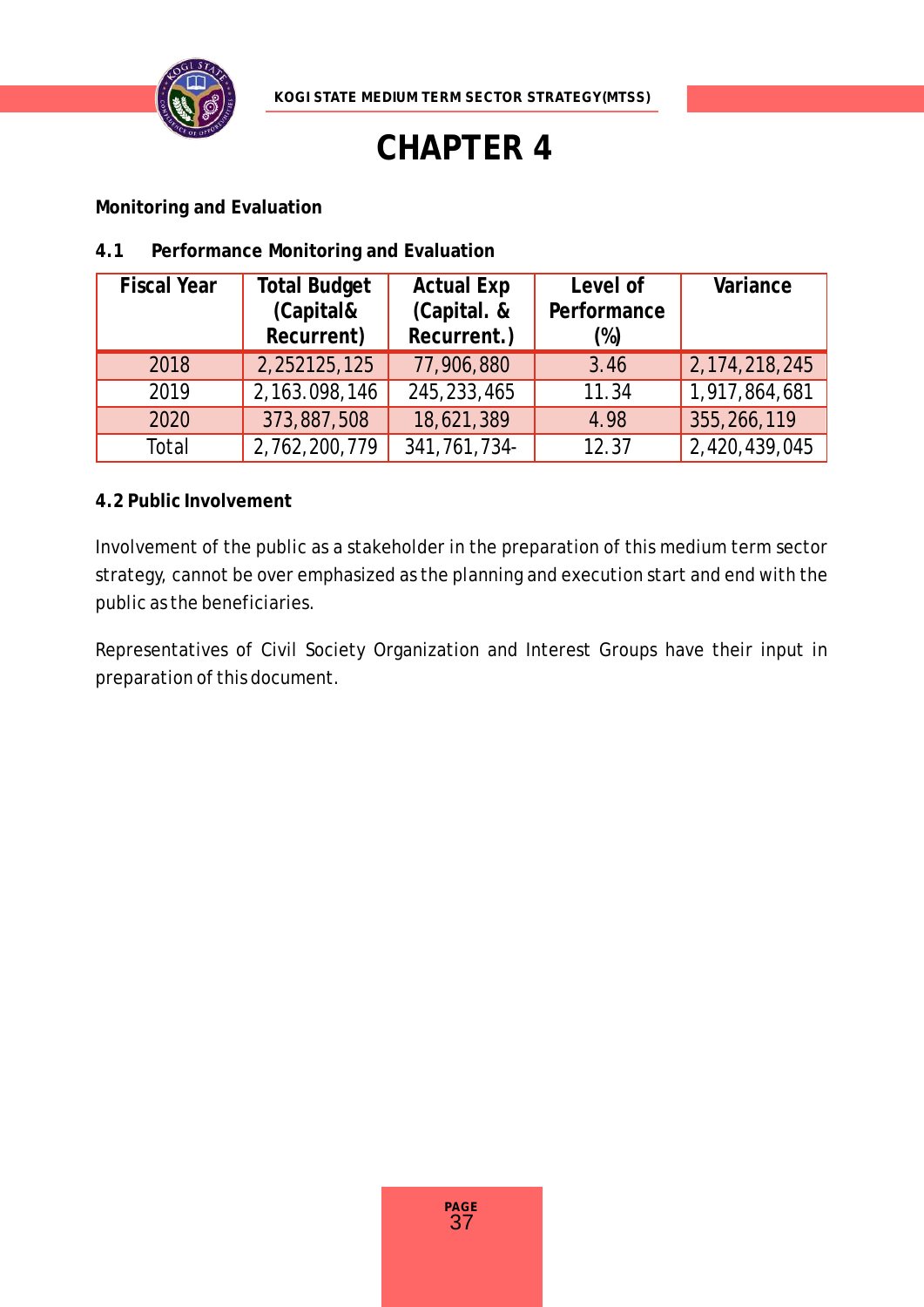



**CHAPTER 5**

### **Outline MTSS Timetable**

### **Figure 2: MTSS Timetable**

| Activities   | Jan. | Feb. |  | March | April | May | June |  | Jul | Aug. |  | Sept | Oct. | Nov. | Dec. |  |
|--------------|------|------|--|-------|-------|-----|------|--|-----|------|--|------|------|------|------|--|
|              |      |      |  |       |       |     |      |  | y   |      |  |      |      |      |      |  |
| Conduct      |      |      |  |       |       |     |      |  |     |      |  |      |      |      |      |  |
| Annual       |      |      |  |       |       |     |      |  |     |      |  |      |      |      |      |  |
| Reviews      |      |      |  |       |       |     |      |  |     |      |  |      |      |      |      |  |
| Collect      |      |      |  |       |       |     |      |  |     |      |  |      |      |      |      |  |
| data and     |      |      |  |       |       |     |      |  |     |      |  |      |      |      |      |  |
| information  |      |      |  |       |       |     |      |  |     |      |  |      |      |      |      |  |
| Review       |      |      |  |       |       |     |      |  |     |      |  |      |      |      |      |  |
| national     |      |      |  |       |       |     |      |  |     |      |  |      |      |      |      |  |
| Policy       |      |      |  |       |       |     |      |  |     |      |  |      |      |      |      |  |
| Guide        |      |      |  |       |       |     |      |  |     |      |  |      |      |      |      |  |
| Refine       |      |      |  |       |       |     |      |  |     |      |  |      |      |      |      |  |
| State Policy |      |      |  |       |       |     |      |  |     |      |  |      |      |      |      |  |
| Outcomes     |      |      |  |       |       |     |      |  |     |      |  |      |      |      |      |  |
| Receive      |      |      |  |       |       |     |      |  |     |      |  |      |      |      |      |  |
| Expenditure  |      |      |  |       |       |     |      |  |     |      |  |      |      |      |      |  |
| Envelopes    |      |      |  |       |       |     |      |  |     |      |  |      |      |      |      |  |
| Develop      |      |      |  |       |       |     |      |  |     |      |  |      |      |      |      |  |
| sector       |      |      |  |       |       |     |      |  |     |      |  |      |      |      |      |  |
| strategies   |      |      |  |       |       |     |      |  |     |      |  |      |      |      |      |  |
| and costs    |      |      |  |       |       |     |      |  |     |      |  |      |      |      |      |  |
| Review       |      |      |  |       |       |     |      |  |     |      |  |      |      |      |      |  |
| strategy     |      |      |  |       |       |     |      |  |     |      |  |      |      |      |      |  |
| within       |      |      |  |       |       |     |      |  |     |      |  |      |      |      |      |  |
| ceilings     |      |      |  |       |       |     |      |  |     |      |  |      |      |      |      |  |
| Prepare      |      |      |  |       |       |     |      |  |     |      |  |      |      |      |      |  |
| Draft MTSS   |      |      |  |       |       |     |      |  |     |      |  |      |      |      |      |  |
| Document     |      |      |  |       |       |     |      |  |     |      |  |      |      |      |      |  |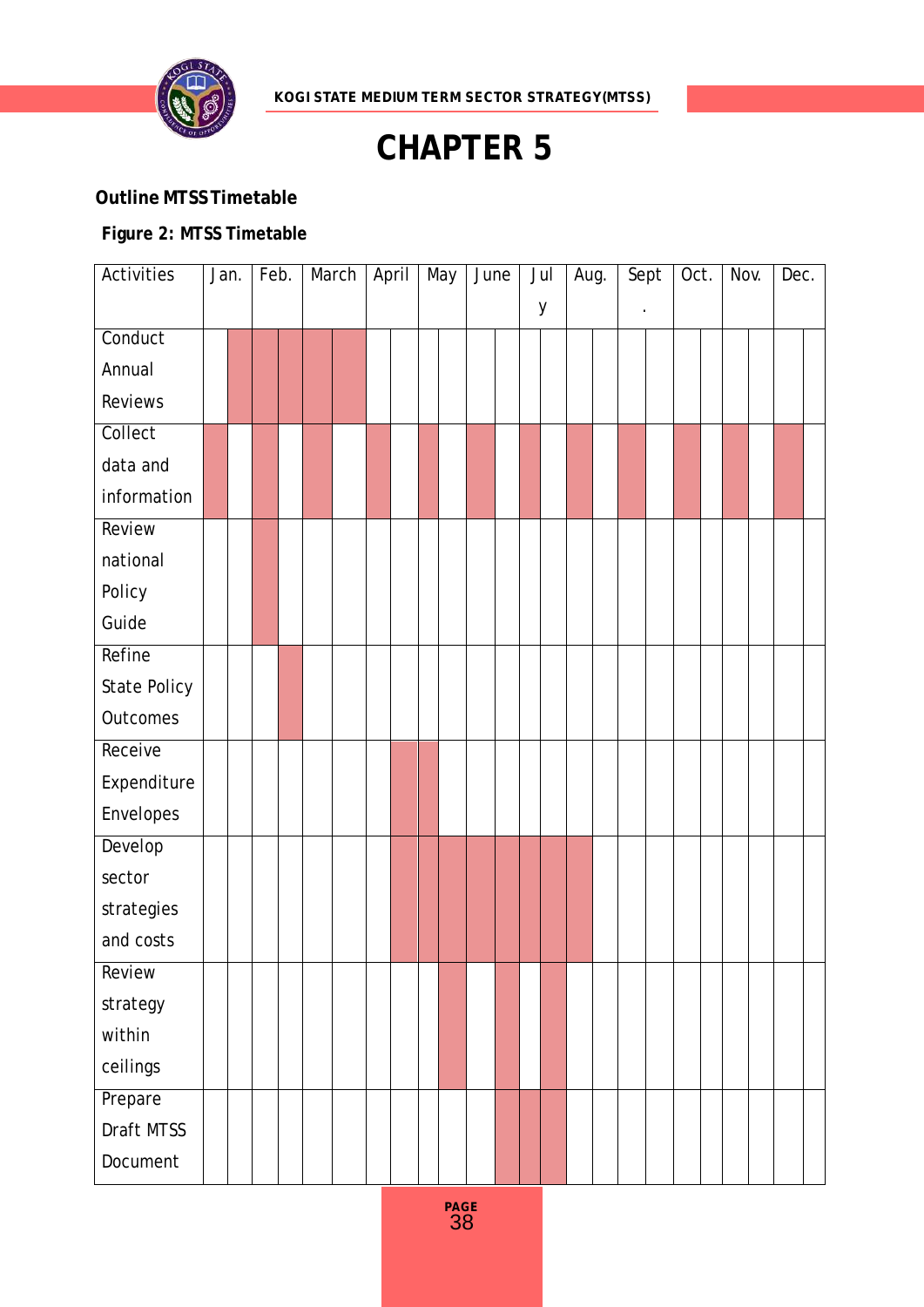

| Receive            |  |  |  |  |  |  |  |  |  |  |  |  |
|--------------------|--|--|--|--|--|--|--|--|--|--|--|--|
| <b>Budget Call</b> |  |  |  |  |  |  |  |  |  |  |  |  |
| Circular           |  |  |  |  |  |  |  |  |  |  |  |  |
| Refine             |  |  |  |  |  |  |  |  |  |  |  |  |
| MTSS and           |  |  |  |  |  |  |  |  |  |  |  |  |
| compile            |  |  |  |  |  |  |  |  |  |  |  |  |
| <b>Budget</b>      |  |  |  |  |  |  |  |  |  |  |  |  |
| Defend             |  |  |  |  |  |  |  |  |  |  |  |  |
| <b>Budget</b>      |  |  |  |  |  |  |  |  |  |  |  |  |
| using MTSS         |  |  |  |  |  |  |  |  |  |  |  |  |
| Make               |  |  |  |  |  |  |  |  |  |  |  |  |
| Operational        |  |  |  |  |  |  |  |  |  |  |  |  |
| Plan               |  |  |  |  |  |  |  |  |  |  |  |  |

## **5.1 Identifying Sources of Data against the Results Framework**

**Table 12: Data Sources for Outcome and Output KPIs**

| <b>Outcome KPIs</b>                   | <b>Possible Data Sources</b> |
|---------------------------------------|------------------------------|
| Reasonable Reduction in dependency    | Min of Com & Ind             |
| ratio                                 |                              |
| 30% Reduction Of Youth Unemployment   | Min of Com & Ind             |
| Less dependence on federal allocation | Min of Com & Ind             |
| Increase Industrial Activities Of The | Min of Com & Ind             |
| State Thereby Reducing                |                              |
| Overdependence on FAAC Allocation     |                              |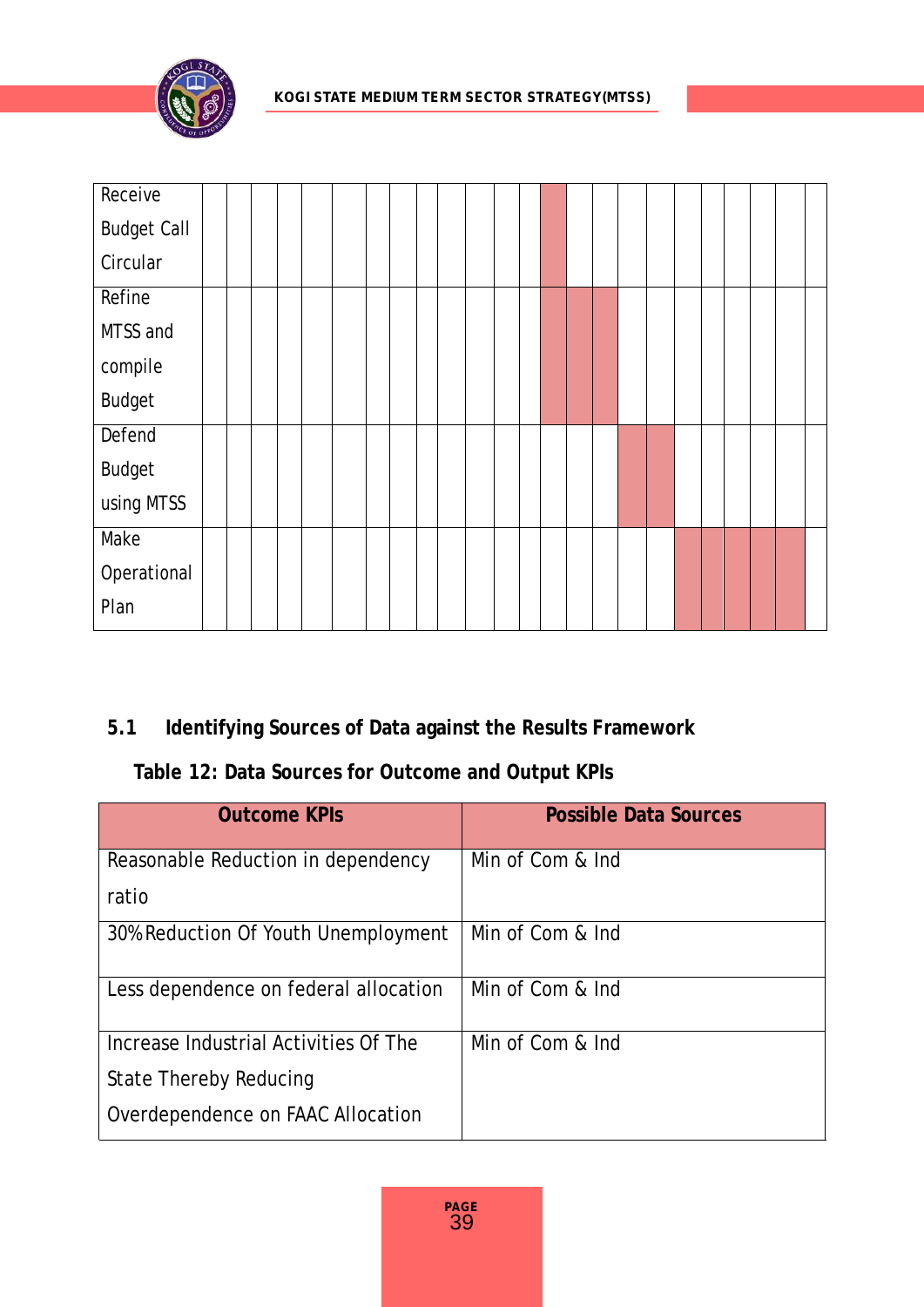

| <b>Output KPIs</b>                                | <b>Possible Data Sources</b> |
|---------------------------------------------------|------------------------------|
| Prompt Access to Ioan                             | Min of Com & Ind             |
| Commencement of operation at the<br>industry      | Min of Com & Ind             |
| expansion of market to be seen                    | Min of Com & Ind             |
| Display center being built to<br>reasonable level | Min of Com & Ind.            |
| Physical structure presents at the site           | Min of Com & Ind.            |
| Building of structures                            | Min of Com & Ind.            |
| Reasonable numbers of registered                  | Min of Com & Ind.            |
| <b>SMEs business</b>                              |                              |
| approve and cash backing of fund                  | Min of Com & Ind.            |

Monitoring and evaluation of the Commerce and Industry sector MTSS 2021-2023 is a vital component of the MTSS implementation process as it provides the mechanism for tracking and reporting on the execution of planned activities and progress towards achieving set targets. It further allows for challenges, constraints and success factors in MTSS implementation to be identified. These are necessary for learning lessons and informing how the MTSSare revised in the future.

In the process of monitoring and evaluation due consideration is accorded the source of data especially information that tracks the performance of outcome and output indicators.

The Commerce and Industry sector result framework is still very much work in progress and still requires additional efforts to establish the various sources of data for the MTSS KPIs. It is important to understand that the information generated from the performance of the MTSS 2021 -2023 outputs serves as basis for the rollover of the Commerce and Industry sectorMTSS.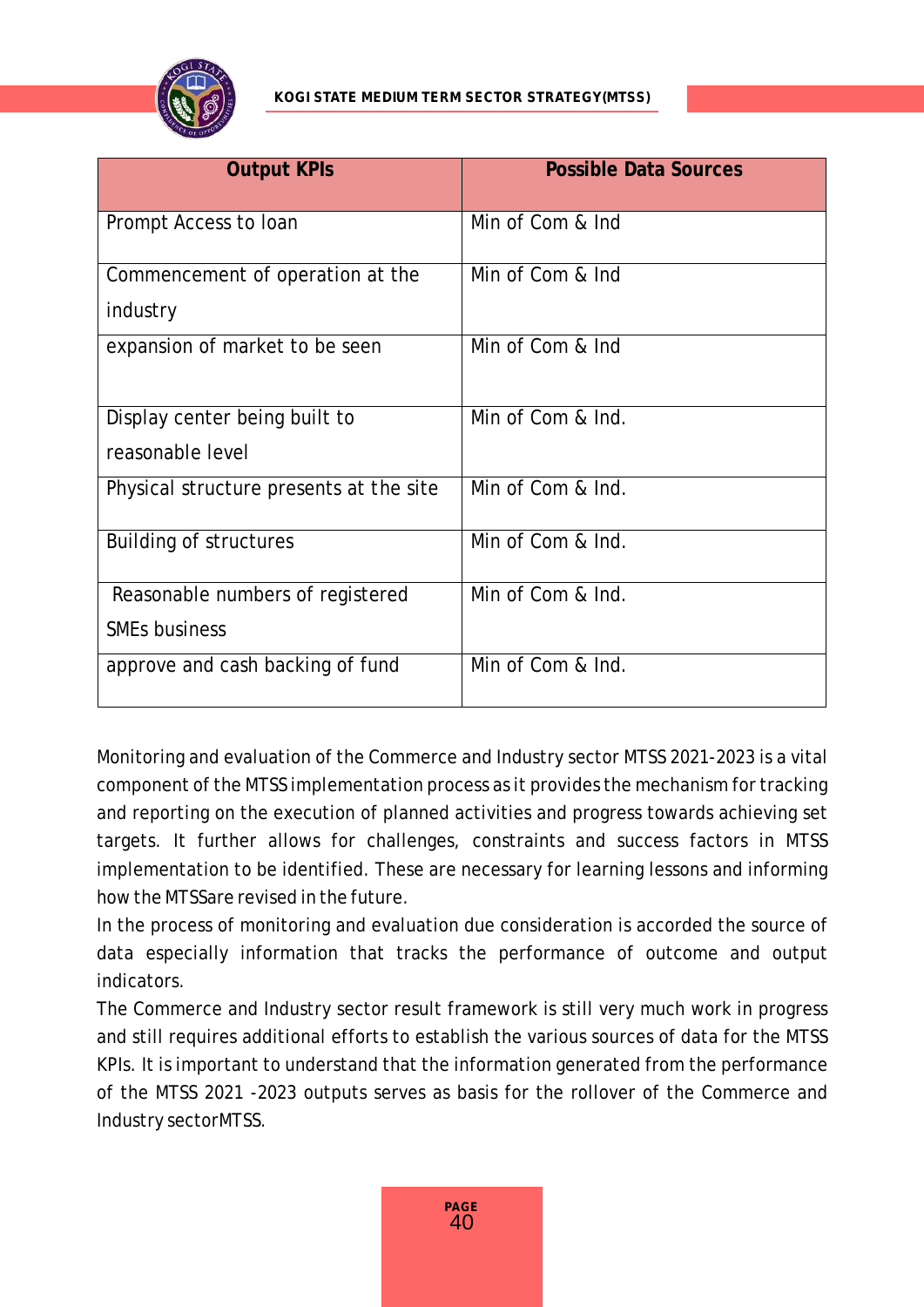

#### **5.2 Conducting Annual Sector Review**

The annual sector performance review (ASPR) which is another vital process in the development of the *Commerce and Industry sector* MTSS was conducted in the second quarter of 2020.

The overarching purpose of the ASPR is to

- 1) Identify the status of interventions that had taken place in the sector in the 2019.
- 2) Establish the performance status for 2019; identify the relationship between the financial institutional/organizational capacity in that sector and the results.
- 3) Establish a performance trend on each of the outcome KPIs in the results Framework for the sector, where available data is available.
- 4) Recommend optimal direction for realistic outcome targets in the Medium Term Development Plan and the Medium Term Sector Strategy.
- This was undertaken by the sector Monitoring and Evaluation (M&E) officer with the guidance provided by the Director – M&E of the Kogi State. Update information of KPIs to be provided by M&E Unit of the Ministry. This process is vital as it documents the Kogi State progress against planned outputs and outcome targets for the sector. The rollover process of the MTSS process is anchored on the outcome of this review.

### **5.3 Organisational Arrangements**

In conducting Monitoring and Evaluation for the Sector, Commerce and Industry sector and other MDAs in the sector should have unit charged with the responsibility of collecting, collating and analyzing key performance information on the implementation of the MTSS activities under the guidance of the Unit of Monitoring and Evaluation of Ministry of Commerce and Industry.The Monitoring and Evaluation effort of the sector is to be coordinated by the Director of Monitoring and Evaluation in collaboration with Budget and Planning Ministrythe type of information needed will determine the type of analysis to be used. The data analysis can be carried out manually or the use of software design for M&E purposes.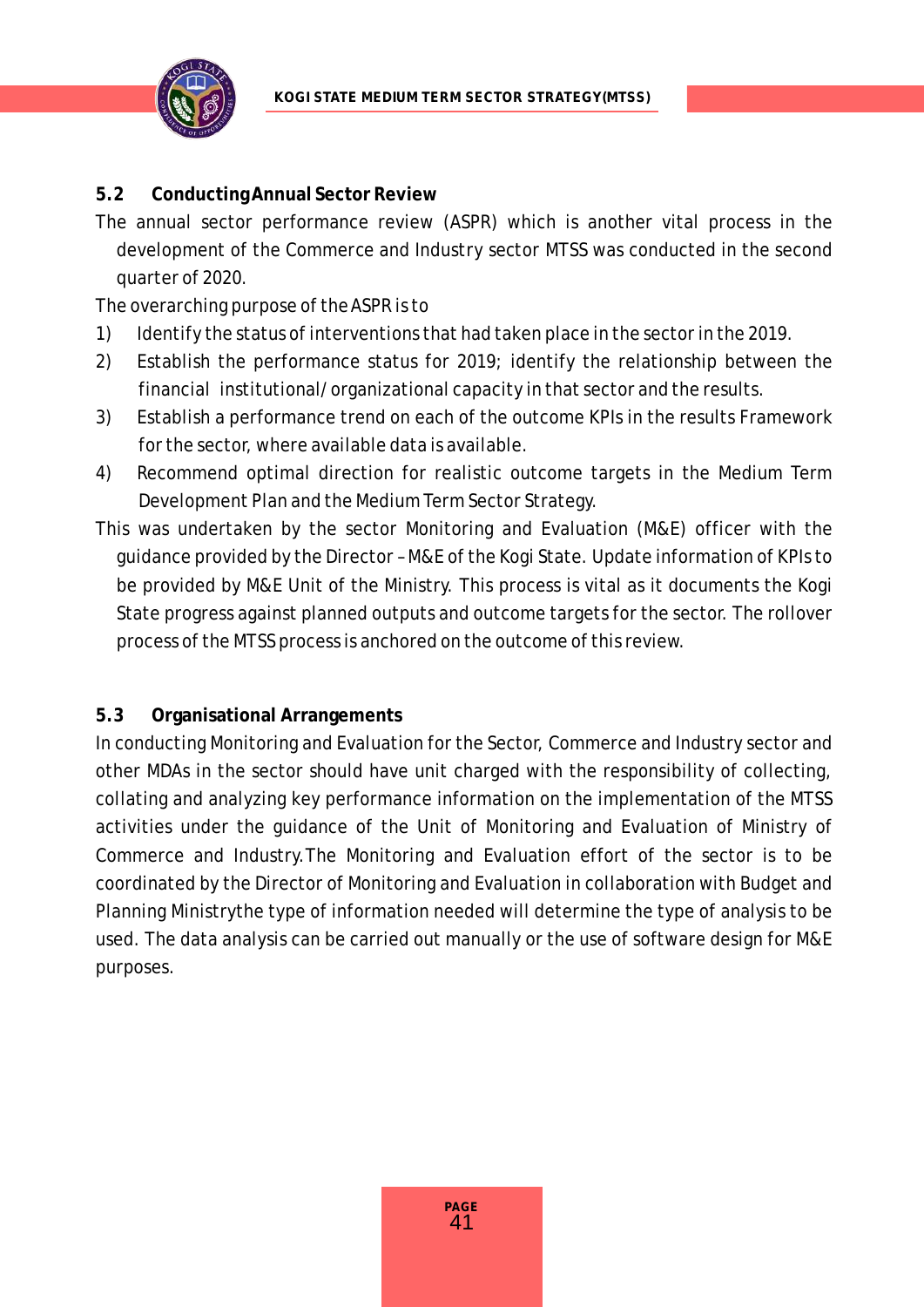

**References:**

- 1. MEPB. Lagos State Govt. Medium Term Strategy (MTSS) plan 2009-2011. Health sector report 2008.
- 2. Sector. Draft report May 2008.
- 3. MEPB. Ministry of water front infrastructure Dev. 2013-2015 MTSS February 2018
- 4. MEPB. Education sector MTSS report Oct. 2009
- 5. MEPB. Ministry of Commerce and Industry 2013-2015 MTSS report Jan.2013
- 6. MEPB. Year 2014 Budget call circular 2013-2015 MTSS Lagos State Ref No. MEPB. /b 2006/s.20A/192..indicate.
- 7. MEPB. Kano State of Commerce and Industry 2015-2016, report 2009
- 8. MEPB. Ministry of Planning & Budget (MEPB.) Guide line for preparation of medium term sector strategy period 2008-2011 Lagos State.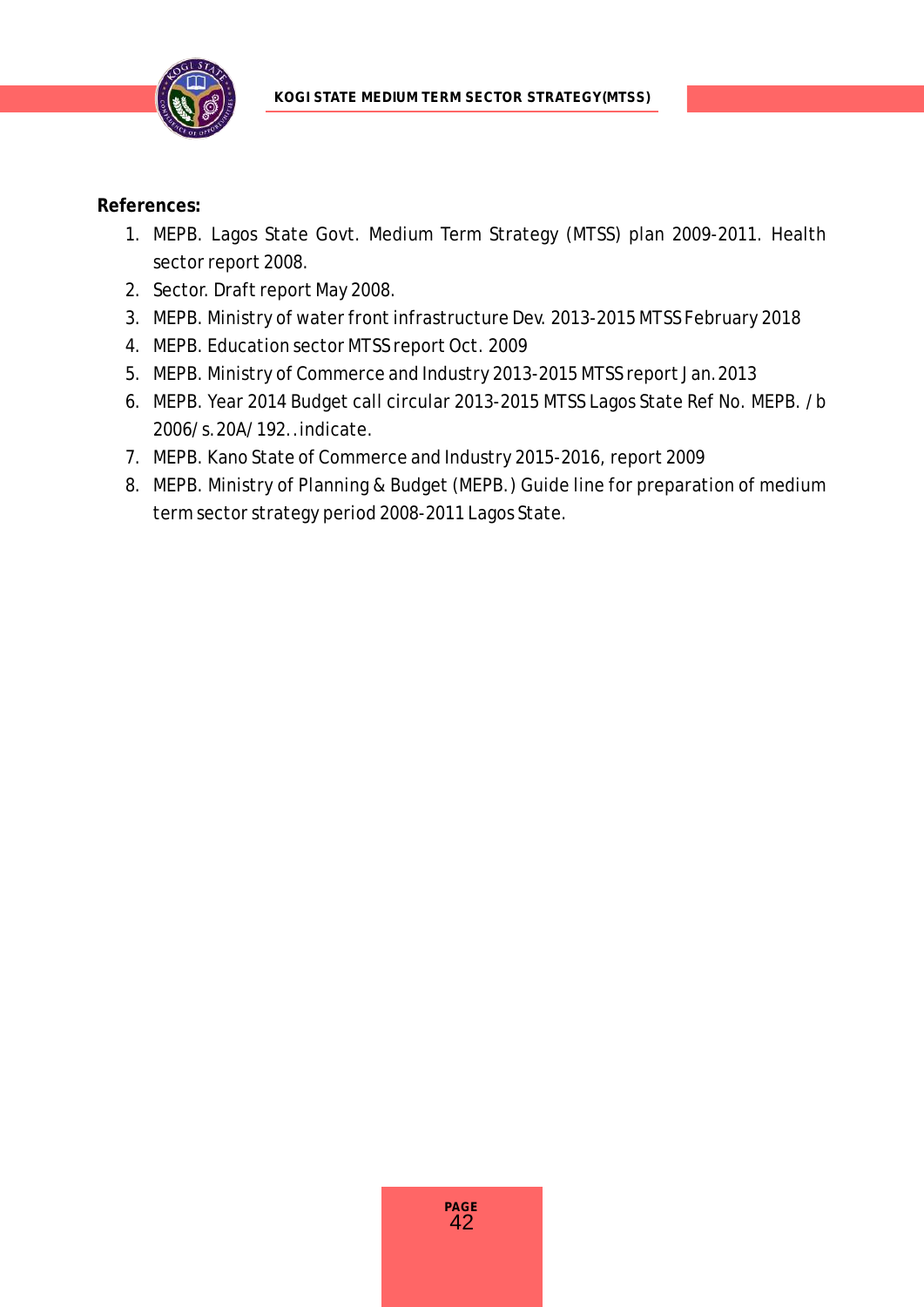